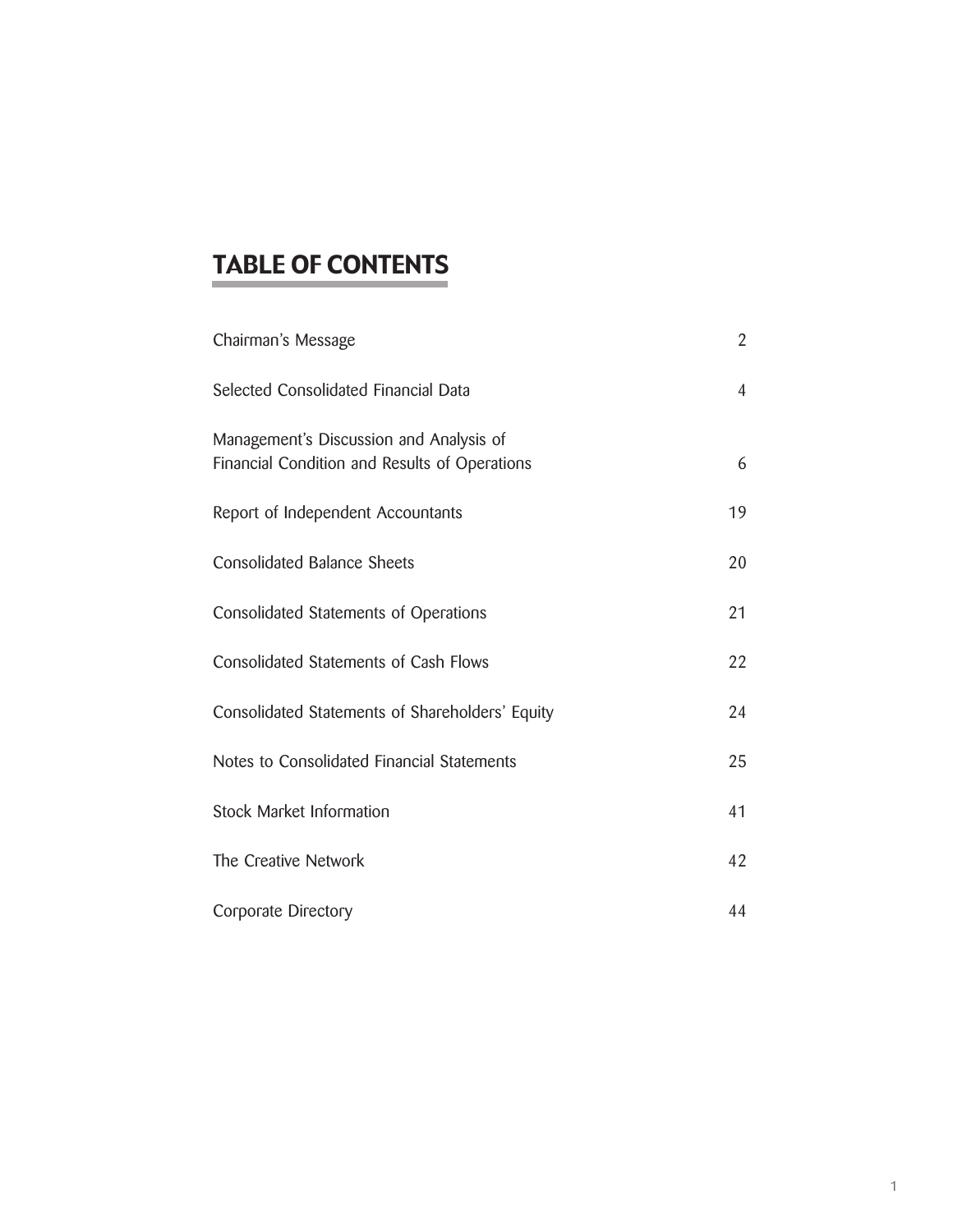### Chairman's Message

Dear Shareholders,

Fiscal 2005 was a year of significant achievements for Creative on the product and technology front, with the announcement of a major breakthrough in audio technology – the new Xtreme Fidelity™ audio standard and the X-Fi™ Xtreme Fidelity audio processor, and the significant expansion of the breadth of our product lines and the introduction of more new products than in any other period in our history. However, the financial results for the fiscal year were mixed due to unexpected adverse market conditions in the second half of the year.

We started the year positively, with our plan to continue focusing on growing revenue and gaining market share in the Personal Digital Entertainment (PDE) market (which includes MP3 digital audio players), where we believe there are significant further long term growth opportunities, and work towards being a strong leader in these markets. We have executed on and progressed well with our revenue growth plan for the first half of the year, achieving 50% year over year revenue growth by the second quarter. We also achieved an important milestone with our MP3 players when we shipped two million units during that quarter, establishing us in a strong number two position in the global MP3 market. However, we hit some turbulence during the second half of the year when market conditions for MP3 players, which by then had accounted for more than 50% of total revenue, became more challenging. The MP3 market was adversely affected by aggressive pricing practices and intense competition in the market in the second half of the year, which exerted severe pressure on our gross margin, and the negative impact was aggravated by softer than expected overall market demand towards the end of the year.

Despite the turbulent and disruptive market conditions in the second half of the fiscal year, we were still able to grow total revenue by 50% for the year, with revenue from PDE growing to almost three times that of fiscal 2004 and contributing more than 60% of total revenue. We again achieved a two million units shipment rate for MP3 players for both the third and fourth quarters, continuing our strong number two position in the global MP3 market.

The effect of the turbulent market conditions is reflected in the financial results for the year – we achieved significant growth in revenue but we experienced a steep decline in gross margin, resulting in an operating loss and lower net income for the full fiscal year.

Sales for fiscal year 2005 were \$1.2 billion, an increase of 50% compared to \$0.8 billion for the fiscal year 2004. Gross profit as a percentage of sales was 22% in fiscal 2005, compared to 35% in fiscal 2004. Net income for fiscal 2005 was \$0.6 million, compared to \$134 million in fiscal 2004. Net income for fiscal 2005 included net investment gains of \$74 million and a non-cash impairment charge for 3Dlabs of \$65 million, while the net income for fiscal 2004 included net investment gains of \$73 million and a tax write-back of \$12 million. Excluding these investment gains, tax write-back and other charges, the results would have been a net loss of \$9 million for fiscal 2005 and a net income of \$49 million for fiscal 2004.

On the product and technology front, we have further strengthened our unrivaled leadership position in PC audio with the introduction of what I believe will be the future direction of audio – the new Xtreme Fidelity audio standard and its first incarnation in products, the Sound Blaster® X-Fi sound cards that have groundbreaking technologies to dramatically improve the audio experience with music, games, movies and audio creation. The new Sound Blaster X-Fi cards are equipped with the latest X-Fi Xtreme Fidelity audio processor. The X-Fi Xtreme Fidelity audio processor was designed by our audio research scientists and engineers with a completely new architecture. It has 51 million transistors and is capable of delivering 10,000 MIPS (10 billion instructions a second) of processing power that is 24 times more powerful than the first Audigy APU.

During the year we further expanded our R&D resources. We had focused our R&D resources on innovation in both technical product design and visual ID of our products, which are key to our PDE products. We continued to acquire new capabilities in PDE and we are working to leverage our leadership in audio technology to improve our competitive position in the MP3 digital audio market.

We achieved a new milestone in our research and development efforts in August 2005 when our innovation in portable media players was recognized with the award of a U.S. patent for the user interface for portable media players (which we refer to as the "Zen™ Patent"). The Zen Patent was awarded to Creative for its invention of the user interface for portable media players, including many of the Creative Zen and NOMAD® Jukebox MP3 players, and found in some competing players, such as the Apple iPod and iPod mini. The Zen Patent covers the user interface that enables users of portable media players to efficiently and intuitively navigate among and select tracks on players which store large numbers of songs.

As mentioned earlier, we have significantly expanded the breadth of our product lines in all product categories over the past year, with the introduction of more new products than in any other period in our history. With exciting new products in all our major product categories including PC audio, MP3 digital audio players, speakers and webcams, we have now what is probably the most exciting and innovative line of products in our history.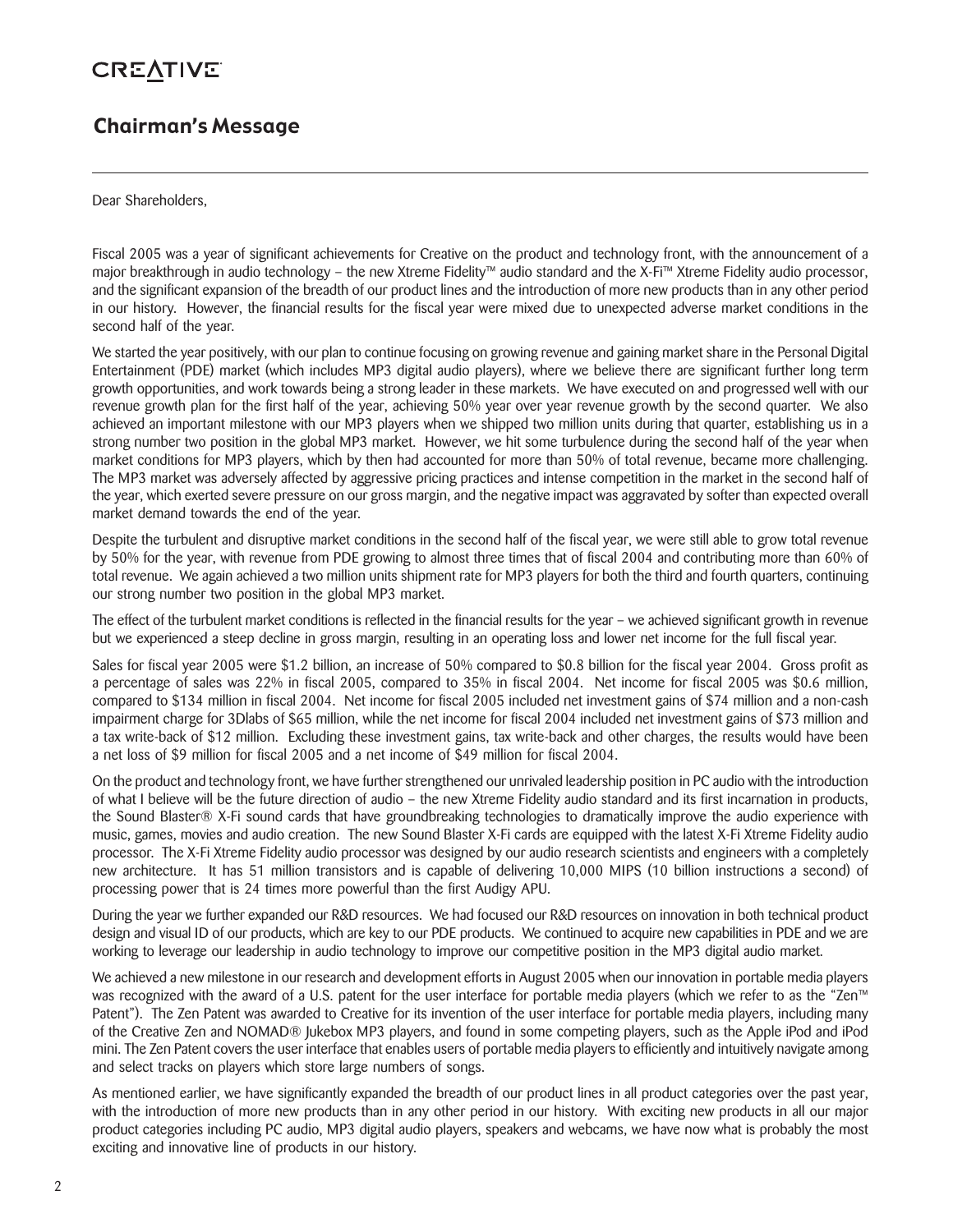New products for PC audio include the Sound Blaster X-Fi series of sound cards. The top-of-the-line Sound Blaster X-Fi Elite Pro, at \$399 which is two times what we traditionally charged for our high end Sound Blaster cards, features professional-quality digitalto-analog converters with 116dB SNR, an I/O module with a comprehensive selection of connectivity for audio creation, 64MB of on-board X-RAM (audio memory dedicated to higher gaming audio quality and performance) together with all of the standard features of the rest of the family of Sound Blaster X-Fi cards. The Sound Blaster X-Fi Fatal1ty FPS was designed for gamers and is equipped with X-RAM for high performance gaming. It improves PC games' frame rates and supports the latest EAX® ADVANCED HD™ 5.0. The Sound Blaster X-Fi Platinum is versatile enough to suit all digital entertainment experiences. It comes with an internal drive bay with additional, convenient front-facing input/output connectivity for headphone listening, PC gaming and audio creation. The Sound Blaster X-Fi XtremeMusic is perfect for the general user for gaming, music and movies.

All four models of the Sound Blaster X-Fi come with three major breakthrough technologies: 24-bit Crystalizer technology, X-Fi CMSS-3D, and CMSS-3D Headphone Expander technology. The amazing 24-bit Crystalizer technology enhances your music to 24 bit quality, enabling your MP3s, CDs, games and other sources to sound better. The X-Fi CMSS-3D Surround technology converts basic stereo content into multi-channel in real-time to maximize the experience from multi-channel speakers and even deliver incredible virtual surround over 2-speakers or headphones. With the CMSS-3D Headphone Expander technology which makes the audio appear to come from outside your head, listening to headphones will result in a whole new experience.

New products for MP3 digital audio players cover products in all segments of the market: players using flash memory, 1.0-inch microdrives and 1.8-inch hard drives, and players for music, photo and video. The line-up of MP3 players offers a variety of feature sets, colors and sizes to choose from. The premier MP3 player is the Creative Zen Micro, a micro-sized MP3 player which comes with a multitude of features, great audio quality and good looks in ten colors. The new Creative Zen MicroPhoto extends the winning design of the Zen Micro with a vibrant 262,144 color OLED display that is well suited for photo viewing. The petite Creative Zen Neeon offers multiple-colored backplates to choose from and a variety of Stik-On™ designs to personalize your player, whilst also offering great sound and ease-of-use. The Creative Zen Vision is a magnesium-encased player for music, photo and video with a 30GB storage capacity, which can be used to listen to thousands of songs and also to view pictures and videos on its 3.7" high resolution, 262,144-color screen. Our flash memory digital audio players are headed by the Creative Zen Nano Plus and the Creative MuVo**®** Chameleon V200, both of which are ultra-portable, and come with features such as an LCD screen, FM radio, and a voice recorder.

New products for speakers include the TravelDock and TravelSound range of portable speakers that combine great design with excellent audio clarity. The TravelDock Zen Micro incorporates an integrated slot for the Zen Micro and also operates as a 2-in-1 docking and charging station. The TravelDock 900 also allows other MP3 players to be connected, in addition to the Zen Micro. The new sleek and portable TravelSound speakers can be carried around with you on your travels and offer great sound via their NeoTitanium drivers.

For webcam products, we recently introduced the Creative WebCam Live! Motion, which comes with a high quality, motorized Pann-Tilt and 76-degree wide-angle lens that can quietly and smoothly follow user movements during video instant messaging, representing a real breakthrough in webcam design.

Looking ahead, our near term plan is to focus on returning to profitability by continuing to grow our MP3 business and growing our audio business following the launch of the new Sound Blaster X-Fi and the new Xtreme Fidelity audio standard. The business environment remains highly challenging for the MP3 market where the competitive pricing pressures are not expected to abate soon. However, with the R&D and marketing resources we have invested in building up our capabilities in the MP3 segment over the past two years, and the success we have in our new MP3 product offerings that has positioned us as an industry leader in this market, we are well positioned and fully prepared to meet the challenges ahead and strengthen our position in this market.

Going forward, I believe X-Fi has the potential to move way beyond the PC space and can provide longer term future growth opportunities for Creative far beyond just the X-Fi sound cards. What X-Fi can do on the PC can be available in the future outside of the 'box' defined by the PC. We see tremendous future market opportunities for X-Fi and its technologies to be embedded in speakers and headphones, portable music and video players, digital audio workstations and in the living room, providing us with market potential far beyond the PC.

Sim Wong Hoo Chairman & Chief Executive Officer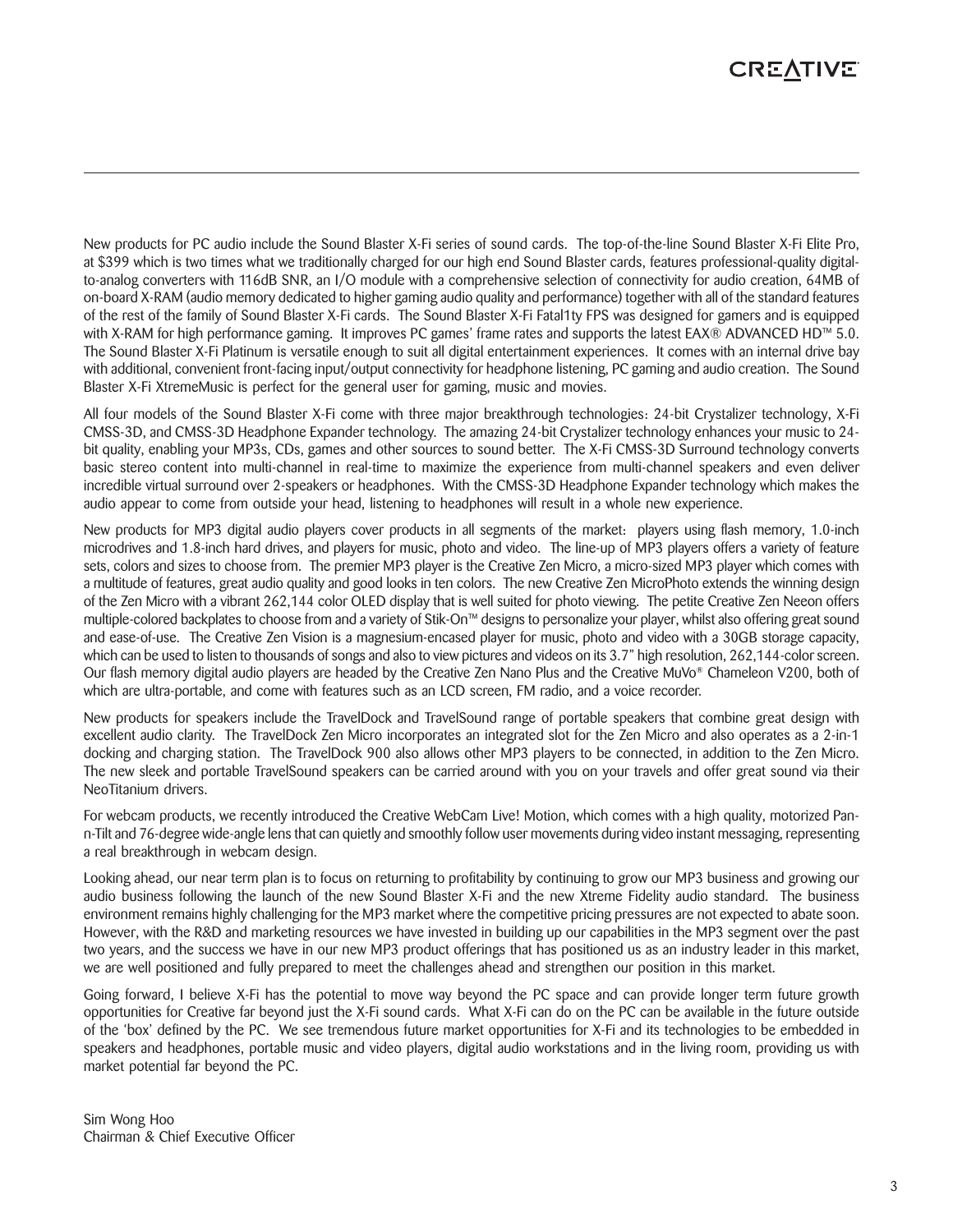### SELECTED CONSOLIDATED FINANCIAL DATA

The following table contains selected data from Creative's Consolidated Statements of Operations for the five years ended June 30, 2005. The data for the three years ended June 30, 2005 is derived from and should be read in conjunction with the consolidated financial statements and related notes thereto included elsewhere in this Annual Report. The data for the two years ended June 30, 2002 and 2001 are derived from the audited financial statements which is not included in this annual report.

#### **CONSOLIDATED STATEMENTS OF OPERATIONS DATA (US\$'000, EXCEPT PER SHARE DATA):**

|                                                                        | For the years ended June 30 |      |         |               |    |           |    |             |  |
|------------------------------------------------------------------------|-----------------------------|------|---------|---------------|----|-----------|----|-------------|--|
|                                                                        | 2005                        | 2004 |         | 2003          |    | 2002(1)   |    | 2001        |  |
| Sales, net (2)                                                         | 1,224,411<br>S.             | \$   | 814,853 | \$<br>701,769 | \$ | 805,905   |    | \$1,226,068 |  |
| Cost of goods sold                                                     | 949,151                     |      | 533,513 | 452,952       |    | 543,382   |    | 894,236     |  |
| <b>Gross profit</b>                                                    | 275,260                     |      | 281,340 | 248,817       |    | 262,523   |    | 331,832     |  |
| Operating expenses:                                                    |                             |      |         |               |    |           |    |             |  |
| Selling, general and administrative (2)                                | 196,258                     |      | 167,588 | 162,839       |    | 170,122   |    | 230,417     |  |
| Research and development                                               | 82,325                      |      | 69,504  | 58,775        |    | 38,248    |    | 54,022      |  |
| Other charges (3)                                                      | 65,225                      |      |         |               |    | 26,080    |    | 22,814      |  |
| <b>Operating (loss) income</b>                                         | (68, 548)                   |      | 44,248  | 27,203        |    | 28,073    |    | 24,579      |  |
| Gain (loss) from investments, net                                      | 74,405                      |      | 72,602  | (6,049)       |    | (45, 414) |    | (148, 490)  |  |
| Interest income                                                        | 3,571                       |      | 4,592   | 2,623         |    | 3,612     |    | 7,905       |  |
| Interest expense                                                       | (3,674)                     |      | (1,001) | (1, 495)      |    | (648)     |    | (1, 201)    |  |
| Others                                                                 | (4,260)                     |      | 5,685   | 3,736         |    | 2,191     |    | (4, 288)    |  |
| Income (loss) before income<br>taxes and minority interest             | 1,494                       |      | 126,126 | 26,018        |    | (12, 186) |    | (121, 495)  |  |
|                                                                        |                             |      |         |               |    |           |    |             |  |
| Provision for income taxes (4)                                         | (969)                       |      | 8,539   | (2,720)       |    | (5,698)   |    | (8,409)     |  |
| Minority interest in loss (income)                                     | 63                          |      | (418)   | 79            |    | (1, 843)  |    | (469)       |  |
| Net income (loss)                                                      | 588<br>\$                   | \$   | 134,247 | \$<br>23,377  | \$ | (19, 727) | \$ | (130, 373)  |  |
| Basic earnings (loss) per share                                        | 0.01<br>\$                  | \$   | 1.66    | \$<br>0.30    | \$ | (0.27)    | \$ | (1.65)      |  |
| Weighted average ordinary shares<br>outstanding ('000)                 | 82,661                      |      | 80,654  | 79,202        |    | 73,182    |    | 79,049      |  |
| Diluted earnings (loss) per share                                      | \$<br>0.01                  | \$   | 1.61    | \$<br>0.29    | \$ | (0.27)    | \$ | (1.65)      |  |
| Weighted average ordinary shares<br>and equivalents outstanding ('000) | 85,333                      |      | 83,630  | 80,851        |    | 73,182    |    | 79,049      |  |
| Dividends declared per share                                           | \$<br>0.50                  | \$   | 0.25    | \$<br>0.25    | \$ | 0.25      | \$ | 0.50        |  |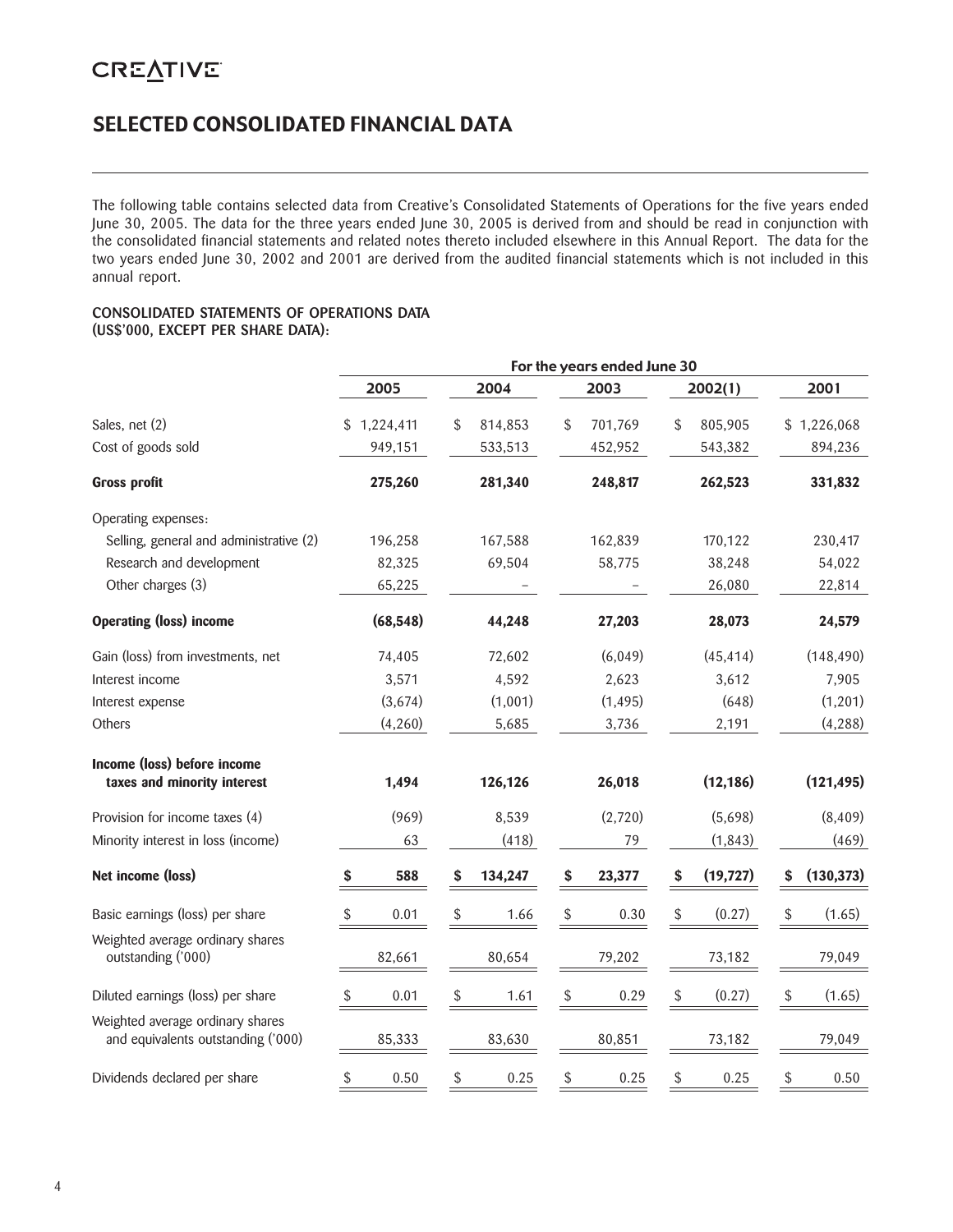#### **CONSOLIDATED BALANCE SHEET DATA (US\$'000):**

|                                              | As of June 30 |              |         |               |               |  |  |  |  |  |
|----------------------------------------------|---------------|--------------|---------|---------------|---------------|--|--|--|--|--|
|                                              | 2005          | 2004         | 2003    | 2002(1)       | 2001          |  |  |  |  |  |
| Cash and cash equivalents                    | \$<br>187.246 | 211,077<br>S | 232,053 | \$<br>166,917 | 168,157<br>\$ |  |  |  |  |  |
| Working capital                              | 506,527       | 297,502      | 209,389 | 165,945       | 203,180       |  |  |  |  |  |
| Total assets                                 | 1,077,474     | 940,848      | 646,843 | 666,378       | 673,980       |  |  |  |  |  |
| Long-term debt, net of<br>current maturities | 209,455       | 35.614       | 39,027  | 16.782        | 22,560        |  |  |  |  |  |
| Shareholders' equity                         | 581,132       | 691,497      | 428,837 | 423.952       | 381,886       |  |  |  |  |  |

#### **Notes:**

- (1) Financial data for fiscal year 2002 includes the results of 3Dlabs Inc., Ltd ("3Dlabs"), which was acquired during fiscal year 2002, from the date the acquisition was completed.
- (2) In fiscal year 2002, Creative adopted Emerging Issues Task Force ("EITF") Issue No. 01-9, "Accounting for Consideration Given by a Vendor to a Customer (Including a Reseller of the Vendor's Products)." As a result, certain consideration paid to distributors and resellers of its products has been reclassified as a revenue offset rather than as selling, general and administrative expense. Prior years' financial statements have been reclassified to conform to this presentation.
- (3) Included in the results of operations are the following other charges: in fiscal year 2005, a \$65.2 million impairment charge relating to the goodwill and intangible assets of 3Dlabs; in fiscal year 2002, a \$26.1 million charge for the writeoff of in-process technology arising from the acquisition of 3Dlabs, and in fiscal year 2001, \$22.8 million charges, which comprised \$8.4 million in restructuring charges, \$3.2 million in fixed assets impairment write-downs and a \$11.2 million write-off of other assets acquired from Aureal Semiconductor, Inc.
- (4) As described in Note 10 of "Notes to Consolidated Financial Statements," Creative was granted a new Pioneer Certificate under the International Headquarters Award that will expire in March 2010. Under the new Pioneer Certificate, profits arising from qualifying activities will be exempted from income tax in Singapore, subject to certain conditions. As a result of obtaining the new Pioneer Certificate, fiscal year 2004 tax write-back includes a \$12.3 million reversal of income taxes. The reversal was related to corporate taxes provided for in full for profits arising from qualifying activities from the commencement date of the new Pioneer Certificate until the second quarter of fiscal year 2004, based on the standard tax rates of 24.5% for fiscal year 2001 and 22% for fiscal years 2002 and 2003 and 20% for fiscal year 2004. These standard corporate income tax rates continue to be applicable to profits arising from activities excluded from the new Pioneer Certificate. See Management's Discussion and Analysis of Financial Condition and Results of Operations ("MD&A") for further discussion.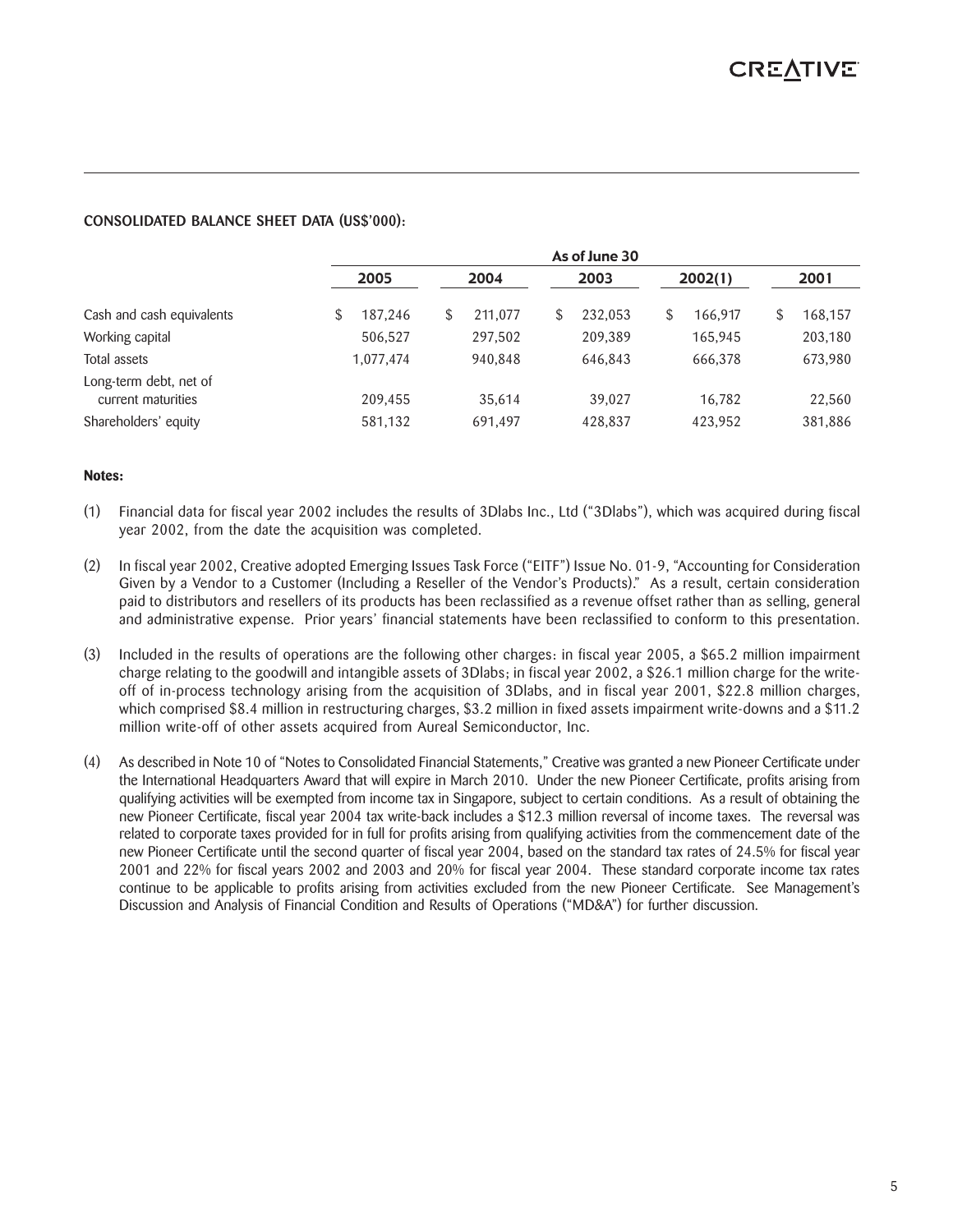### **CREATIVE** MANAGEMENT'S DISCUSSION AND ANALYSIS OF FINANCIAL CONDITION AND RESULTS OF OPERATIONS

#### **SAFE HARBOR STATEMENTS UNDER THE PRIVATE SECURITIES LITIGATION REFORM ACT OF 1995**

Except for the historical information contained herein, the matters set forth are forward-looking statements and are subject to certain risks and uncertainties that could cause Creative's actual results to differ materially. Such risks and uncertainties include: Creative's ability to timely develop new products that gain market acceptance and to manage frequent product transitions; competitive pressures in the marketplace; exposure to excess and obsolete inventory; accelerated declines in the average selling prices of Creative's products; Creative's ability to successfully integrate acquisitions; potential fluctuations in quarterly results due to the seasonality of Creative's business and the difficulty of projecting such fluctuations; possible disruption in commercial activities caused by factors outside of Creative's control, such as terrorism, armed conflict and labor disputes; a reduction in demand for computer systems, peripherals, personal digital entertainment products and related consumer products as a result of poor economic conditions, social and political turmoil or major health concerns; the proliferation of sound functionality in new products from competitors at the application software, chip and operating system levels; the deterioration of global equity markets; Creative's reliance on sole sources for many of its chips and other key components; component shortages which may impact Creative's ability to meet customer demand; Creative's ability to protect its proprietary rights; a reduction or cancellation of sales orders for Creative products; Creative's ability to successfully manage its expanding operations; the vulnerability of certain markets to current and future currency fluctuations; the effects of restricted fuel availability and rising costs of fuel; fluctuations in the value and liquidity of Creative's investee companies; and the potential decrease in trading volume and value of Creative's Ordinary Shares as a result of the Flow Back Restriction that commenced on June 1, 2003 and Creative's previous plan and any future plans to delist from NASDAQ and to eliminate its U.S. reporting obligations. For further information regarding the risks and uncertainties associated with Creative's business, please refer to its filings with the U.S. Securities and Exchange Commission ("SEC"), including its Form 20-F for fiscal year 2004 filed with the SEC. Creative undertakes no obligation to update any forward-looking statement to conform the statement to actual results or changes in Creative's expectations.

#### **CRITICAL ACCOUNTING POLICIES AND ESTIMATES**

#### **GENERAL**

Management's Discussion and Analysis of Financial Condition and Results of Operations are based upon Creative's Consolidated Financial Statements, which have been prepared in accordance with accounting principles generally accepted in the United States of America. The preparation of these financial statements requires management to make estimates and assumptions that affect the reported amounts of assets, liabilities, revenues and expenses, and related disclosure of contingent assets and liabilities. Management bases its estimates on historical experience and on various other assumptions that are believed to be reasonable under the circumstances, the results of which form the basis for making judgements about the carrying values of assets and liabilities that are not readily apparent from other sources. Actual results may differ from these estimates under different assumptions or conditions.

Management believes the following critical accounting policies affect its more significant estimates and assumptions used in the preparation of its consolidated financial statements:

Revenue recognition; Allowances for doubtful accounts, returns and discounts; Product warranties; Valuation of inventories; Valuation of investments; Valuation of goodwill and other intangible assets; Assessment of the probability of the outcome of current litigation; and Accounting for income taxes.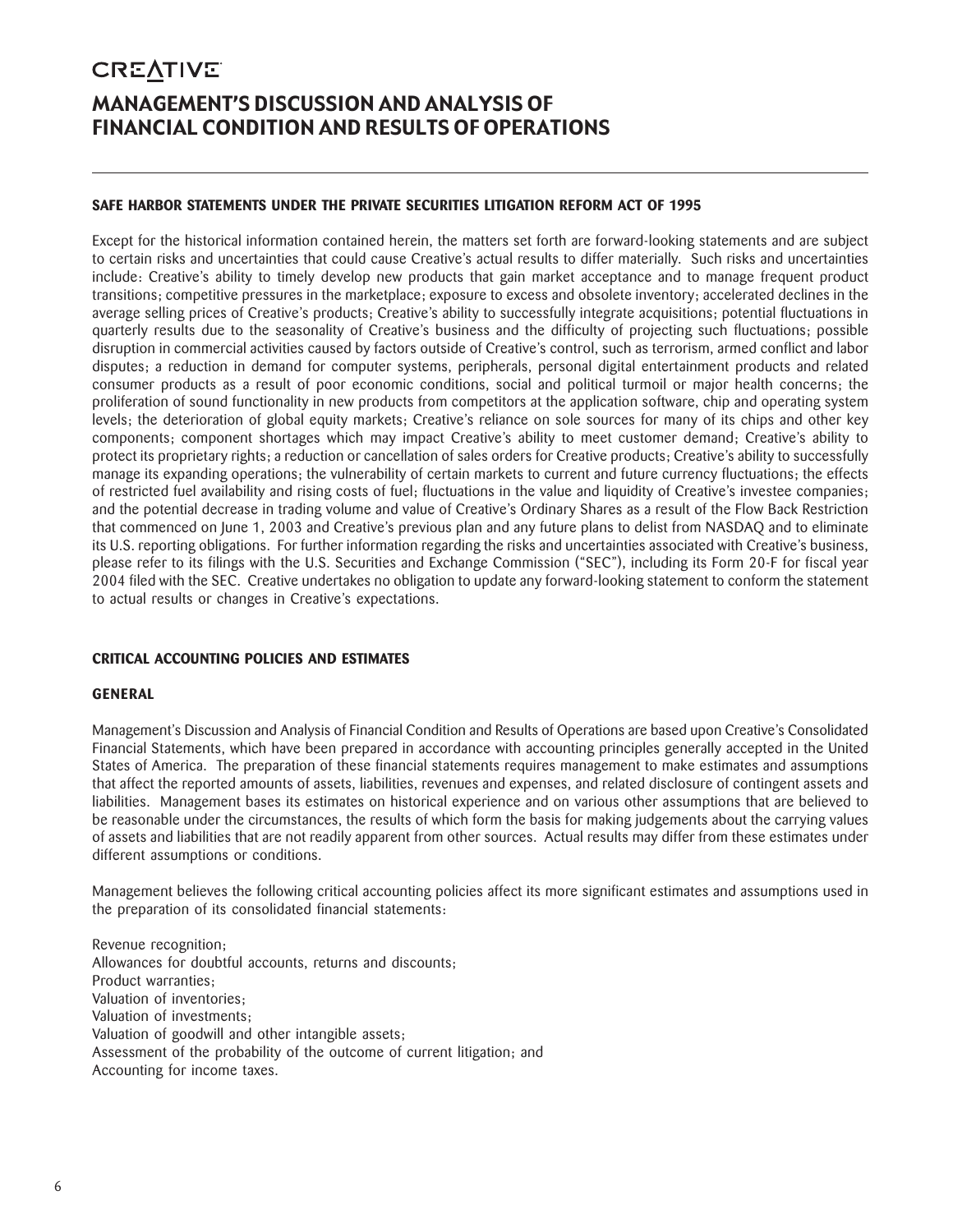#### **REVENUE RECOGNITION**

Revenue from product sales is recognised when persuasive evidence of an arrangement exists, title and risk of loss have been transferred, delivery has occurred, the price is fixed or determinable, and collection is probable. Allowances are provided for estimated returns, discounts and warranties. Management analyzes historical returns, current economic trends and changes in customer demand and acceptance of its products when evaluating the adequacy of the sales returns allowance. Such allowances are adjusted periodically to reflect actual and anticipated experience. When recognizing revenue, Creative records estimated reductions to revenue for customer and distributor programs and incentive offerings, including price protection, promotions, other volume-based incentives and rebates. Significant management judgement and estimates must be used in connection with establishing these allowances in any accounting period. Creative may take action when necessary in response to market conditions to increase customer incentive offerings, possibly resulting in an incremental reduction of revenue at the time the incentive is offered.

#### **ALLOWANCES FOR DOUBTFUL ACCOUNTS, RETURNS AND DISCOUNTS**

Creative distributes its products primarily through third party resellers. Creative establishes allowances for doubtful accounts, returns and discounts for specifically identified doubtful accounts, returns and discounts based on credit profiles of its customers, current economic trends, contractual terms and conditions and historical payment, return and discount experience. Management performs ongoing credit evaluations of customers' financial condition and uses letters of credit in certain circumstances. Credit insurance coverage is obtained when coverage is available and feasible. However, Creative is not able to procure credit insurance coverage for all customers as insurers have excluded certain customers and geographic markets. In the event actual returns, discounts and bad debts differ from the company's estimates, or Creative adjust these estimates in future periods, its operating results and financial position could be adversely affected.

#### **PRODUCT WARRANTIES**

The warranty period for the bulk of Creative's products typically ranges between 1 to 3 years. The product warranty accrual reflects management's best estimate of probable liability under its product warranties. Management determines the warranty provision based on known product failures (if any), historical experience, and other currently available evidence. If actual experience of product returns or cost of repair differ from the management's estimates, revisions to the estimated warranty liability would be required and could have a material effect on Creative's future results of operations.

#### **VALUATION OF INVENTORIES**

Creative states inventories at the lower of cost or market. The company records a write-down for inventories of components and products which have become obsolete or are in excess of anticipated demand or net realizable value. Management performs a detailed assessment of inventory at each balance sheet date to establish provisions for excess and obsolete inventories. Management's evaluation includes a review of, among other factors, historical sales, current economic trends, forecasted sales, demand requirements, product lifecycle and product development plans, quality issues, and current inventory levels. The markets for PC peripherals and personal digital entertainment products are subject to a rapid and unpredictable pace of product and component obsolescence and demand changes. If future demand or market conditions for the company's products are less favorable than forecasted or if unforeseen technological changes negatively impact the utility of component inventory, Creative may be required to record write-downs which would negatively affect gross margins in the period when the write-downs are recorded and its operating results and financial position could be adversely affected.

#### **VALUATION OF INVESTMENTS**

Creative holds equity investments in various companies from less than 1% to 100% of the issuer's outstanding capital stock. Investments in companies in which Creative acquires more than 50% of the outstanding capital stock, or which are under Creative's effective control, are treated as investments in subsidiaries, and the balance sheets and results of operations are fully consolidated after making an allowance for any minority interests. Companies in which Creative's investments total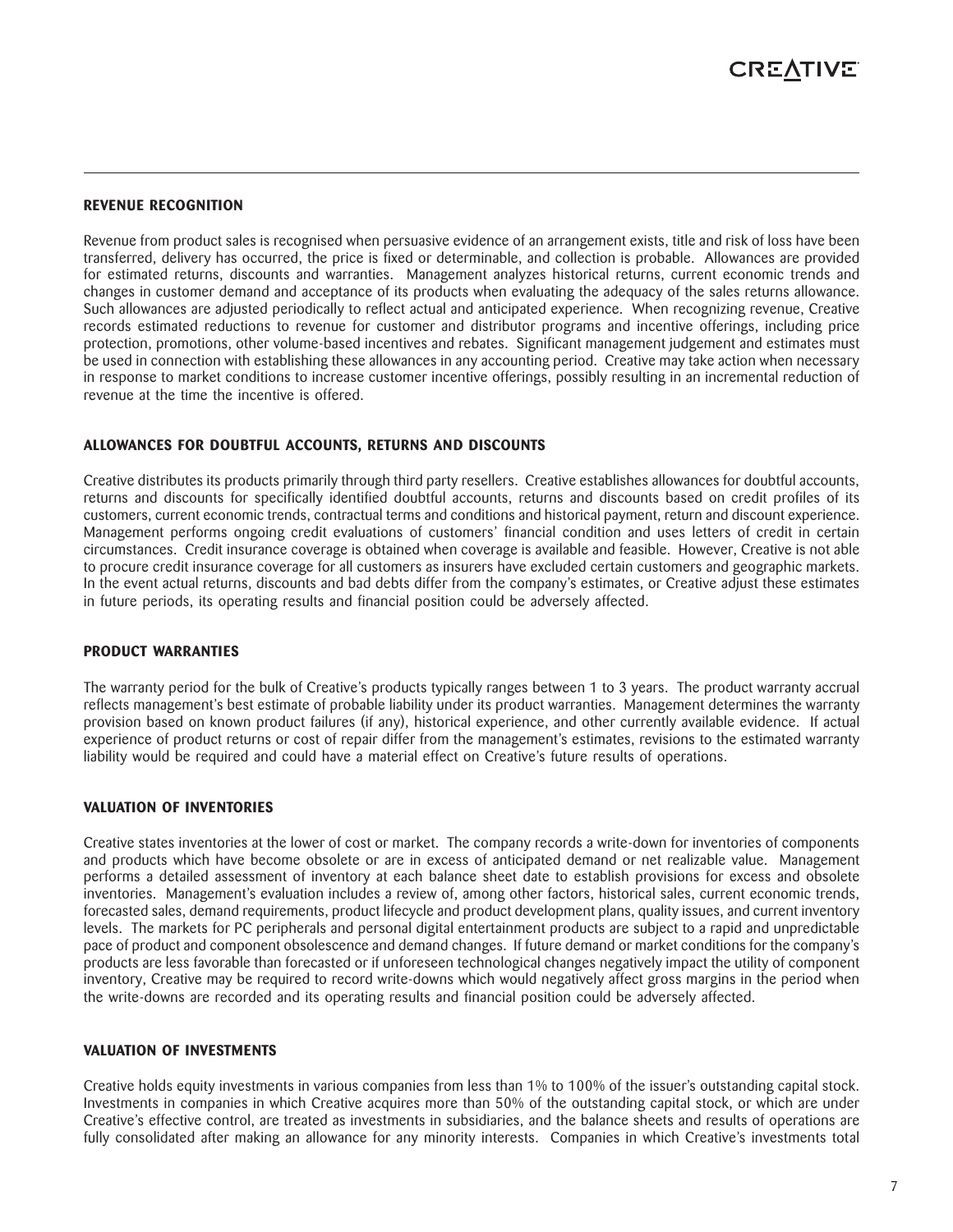### **CREATIVE** MANAGEMENT'S DISCUSSION AND ANALYSIS OF FINANCIAL CONDITION AND RESULTS OF OPERATIONS

#### **VALUATION OF INVESTMENTS (Cont'd)**

between 20% and 50% of such company's capital stock are treated as associated companies and recorded on an equity basis, whereby the cost of investment is adjusted to recognise Creative's share of all post acquisition results of operations.

As for investments of less than 20%, non-quoted investments are carried at cost, less provisions for permanent impairment where necessary, and quoted investments are reported at fair value with the unrealised gains and losses included as a separate component of shareholders' equity. The investment portfolio is monitored on a periodic basis for impairment. Creative's investments in these companies are inherently risky because the markets for the technologies or products they have under development are typically in the early stages and may never develop. In the event that the carrying value of an investment exceeds its fair value and the decline in value is determined to be other-than-temporary, an impairment charge is recorded and a new cost basis for the investment is established. Fair values for investments in public companies are determined using quoted market prices. Fair values for investments in privately-held companies are estimated based upon one or more of the following: pricing models using historical and forecasted financial information and current market rates, liquidation values, the values of recent rounds of financing, or quoted market prices of comparable public companies.

In order to determine whether a decline in value is other-than-temporary, Creative evaluates, among other factors: the duration and extent to which the fair value has been less than the carrying value; the financial condition of and business outlook for the company, including key operational and cash flow metrics, current market conditions and future trends in the company's industry, and the company's relative competitive position within the industry; and Creative's intent and ability to retain the investment for a period of time sufficient to allow for any anticipated recovery in fair value.

#### **VALUATION OF GOODWILL AND OTHER INTANGIBLE ASSETS**

Creative uses the purchase method of accounting for business combinations, in line with Financial Accounting Standards Board's ("FASB") Statement of Financial Accounting Standard ("SFAS") No. 141 "Business Combinations." The purchase method of accounting for acquisitions requires extensive use of accounting estimates and judgements to allocate the purchase price paid to the fair value of the net tangible and intangible assets acquired, including in-process technology. The allocation of the purchase price is based on independent appraisals. The amounts and useful lives assigned to intangible assets could impact future amortization. The amount assigned to in-process technology is expensed immediately. If the assumptions and estimates used to allocate the purchase price are not correct, purchase price adjustments or future asset impairment charges could be required.

Creative reviews goodwill and purchased intangible assets with indefinite lives for impairment annually and whenever events or changes in circumstances indicate the carrying value of an asset may not be recoverable in accordance with SFAS No. 142, "Goodwill and Other Intangible Assets." Factors that Creative may consider important which could trigger an impairment review include the following:

- significant under performance relative to expected historical or projected future operating results;
- significant changes in the manner of use of the acquired assets or the strategy for Creative's overall business;
- significant negative industry or economic trends;
- significant decline in Creative's stock price for a sustained period; and
- Creative's market capitalization relative to net book value.

When the existence of one or more of the above factors indicate that the carrying value of goodwill and other intangibles assets may be impaired, Creative measures the amount of impairment based on a combination of market comparable method, and projected discounted cash flow method using a discount rate determined by the management to commensurate with the risk inherent in Creative's current business model. Additionally, in response to changes in the PC peripherals and consumer electronics industries and changes in global or regional economic conditions, Creative may strategically realign its resources and consider restructuring, disposing, or otherwise exiting businesses, which could result in an impairment of property, plant and equipment, identifiable intangibles or goodwill.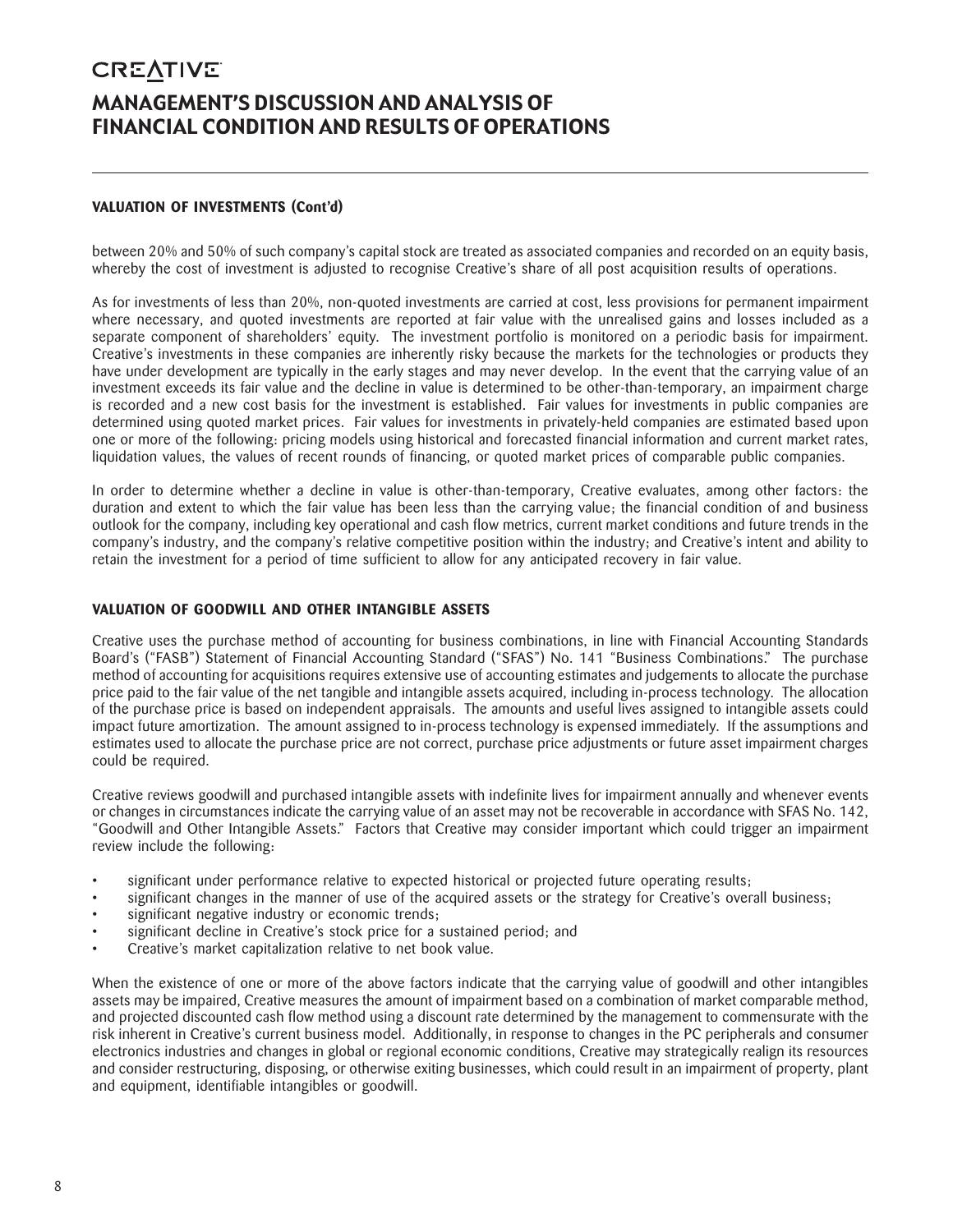#### **ASSESSMENT OF THE PROBABILITY OF THE OUTCOME OF CURRENT LITIGATION**

Creative records accruals for loss contingencies when it is probable that a liability has been incurred and the amount of loss can be reasonably estimated.

#### **ACCOUNTING FOR INCOME TAXES**

In preparing the financial statements, Creative estimates its income taxes for each of the jurisdictions in which it operates. This involves estimating the actual current tax exposure and assessing temporary differences resulting from differing treatment of items, such as reserves and accruals for tax and accounting purposes. These differences result in deferred tax assets and liabilities, which are included within Creative's consolidated balance sheet. Significant management judgement is required in determining the provision for income taxes, deferred tax assets and liabilities and future taxable income for purposes of assessing the ability to realize any future benefit from its deferred tax assets. Creative provides for a valuation allowance with regard to its deferred tax assets as management believes that a substantial uncertainty exists regarding the realizability of these assets.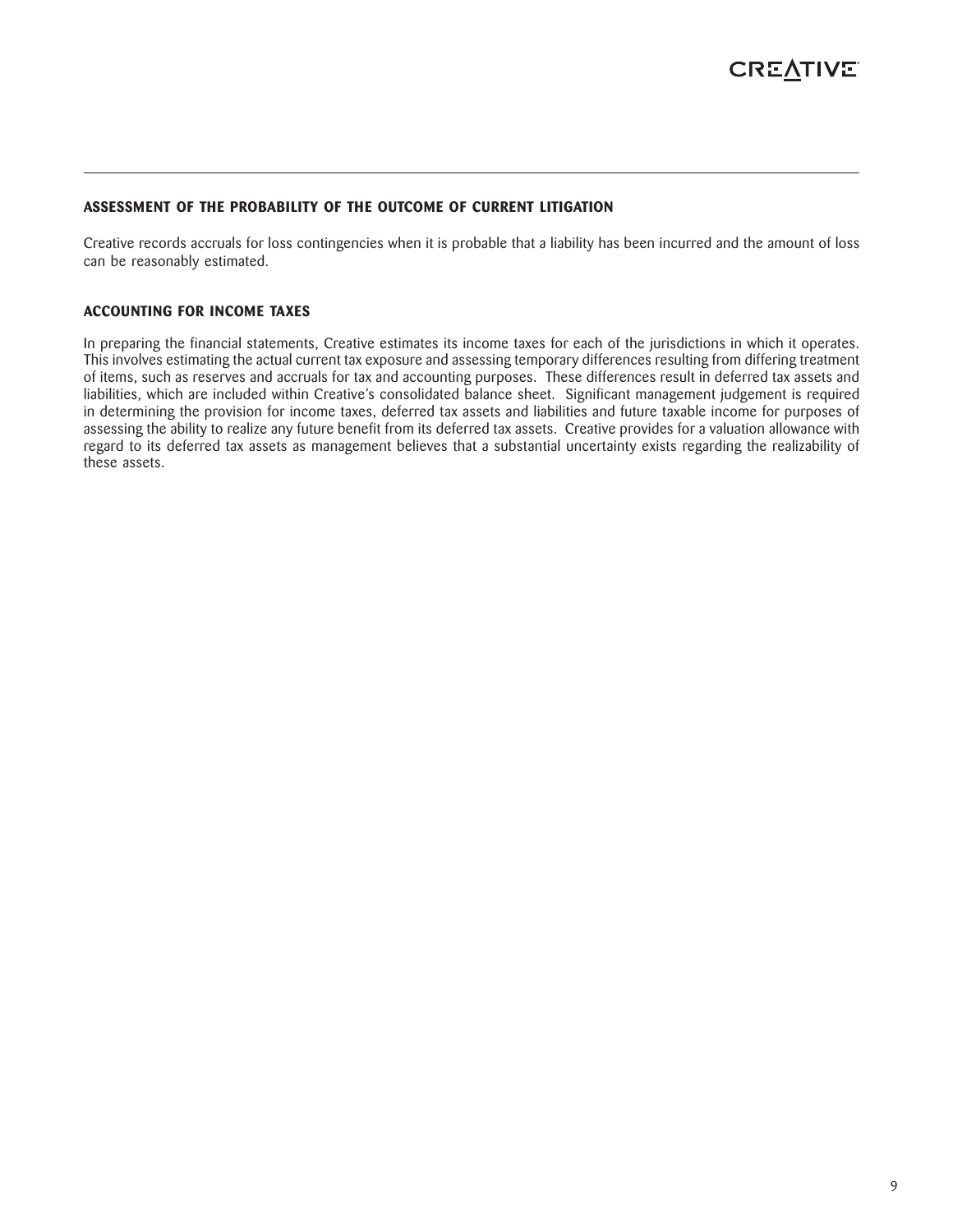### **CREATIVE** MANAGEMENT'S DISCUSSION AND ANALYSIS OF FINANCIAL CONDITION AND RESULTS OF OPERATIONS

#### **RESULTS OF OPERATIONS**

The following table sets forth, for the periods indicated, selected statement of operations data as a percentage of sales:

|                                                  |                                                                                              | <b>Years ended June 30</b> |                 |  |  |  |
|--------------------------------------------------|----------------------------------------------------------------------------------------------|----------------------------|-----------------|--|--|--|
|                                                  | 2005                                                                                         | 2004                       | 2003            |  |  |  |
| Sales, net                                       | 100 %                                                                                        | 100 %                      | 100 %           |  |  |  |
| Cost of goods sold                               | 78                                                                                           | 65                         | 65              |  |  |  |
| <b>Gross profit</b>                              | 22<br>35<br>16<br>21<br>7<br>8<br>5<br>(6)<br>6<br>9<br>6<br>1<br>16<br>1<br>17 %<br>$- 9/0$ | 35                         |                 |  |  |  |
| Operating expenses:                              |                                                                                              |                            |                 |  |  |  |
| Selling, general and administrative              |                                                                                              |                            | 23              |  |  |  |
| Research and development                         |                                                                                              |                            | 8               |  |  |  |
| Other charges                                    |                                                                                              |                            |                 |  |  |  |
| <b>Operating (loss) income</b>                   |                                                                                              |                            | 4               |  |  |  |
| Gross (loss) from investments, net               |                                                                                              |                            | (1)             |  |  |  |
| Interest income                                  |                                                                                              |                            |                 |  |  |  |
| Interest expense                                 |                                                                                              |                            |                 |  |  |  |
| Others                                           |                                                                                              |                            | 1               |  |  |  |
| Income before income taxes and minority interest |                                                                                              |                            | 4               |  |  |  |
| Provision for income taxes                       |                                                                                              |                            | (1)             |  |  |  |
| Minority interest in loss (income)               |                                                                                              |                            |                 |  |  |  |
| Net income                                       |                                                                                              |                            | $3 \frac{9}{6}$ |  |  |  |

The following table sets forth Creative's net sales by product category expressed as a percentage of sales for the past three fiscal years:

|                                | <b>Percentage of Net Sales</b><br>for fiscal years ended June 30 |        |      |  |  |  |
|--------------------------------|------------------------------------------------------------------|--------|------|--|--|--|
|                                | 2005                                                             | 2004   | 2003 |  |  |  |
| Personal Digital Entertainment | 63 %                                                             | $33\%$ | 18 % |  |  |  |
| Audio                          | $14\%$                                                           | 25 %   | 33 % |  |  |  |
| <b>Speakers</b>                | $14\%$                                                           | 23 %   | 23 % |  |  |  |
| All Other Products             | $9\%$                                                            | $19\%$ | 26 % |  |  |  |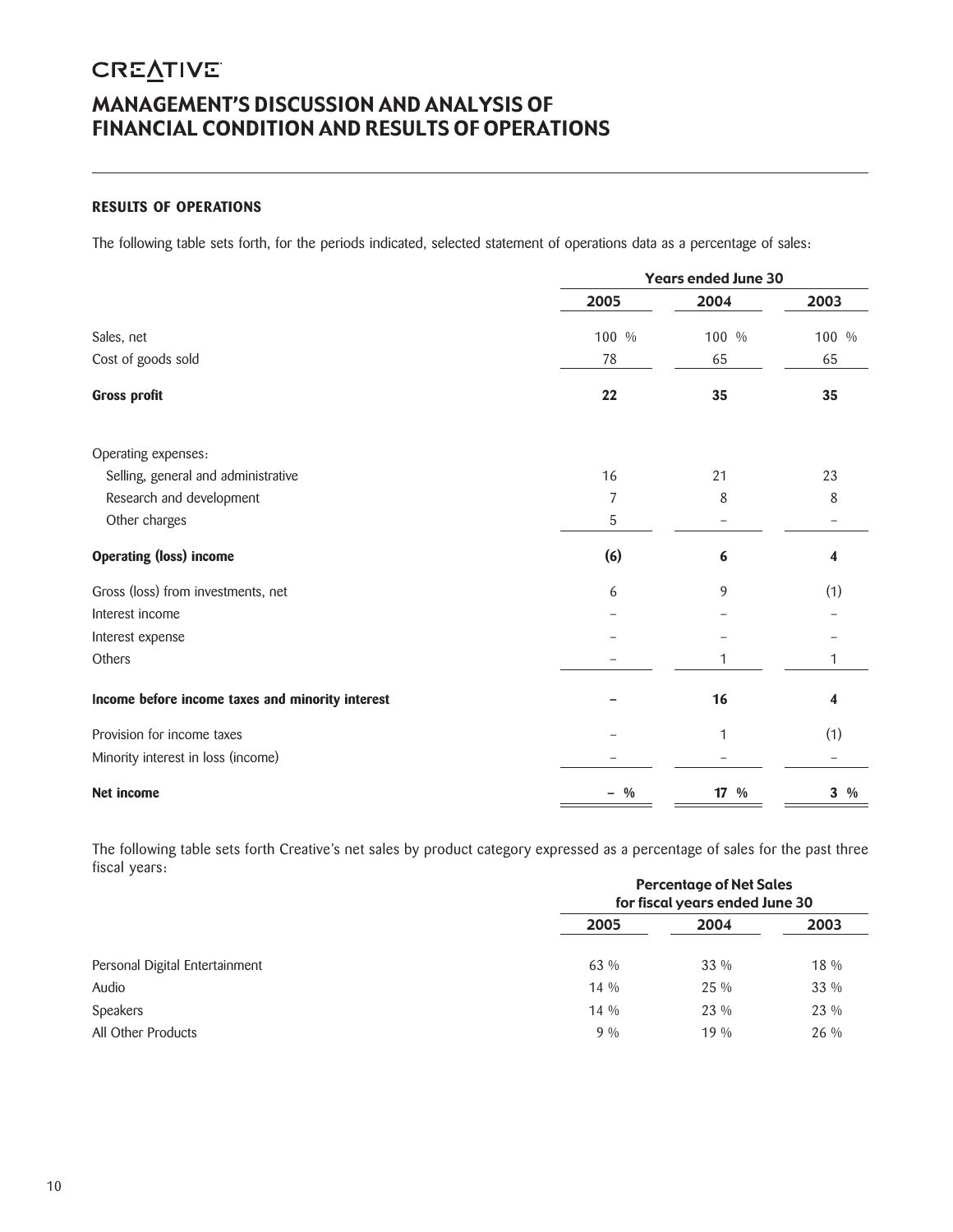#### **YEAR ENDED JUNE 30, 2005 COMPARED TO YEAR ENDED JUNE 30, 2004**

#### **Net sales**

Net sales for the year ended June 30, 2005 increased by 50% compared to the year ended June 30, 2004. The revenue increase was mainly attributable to a substantial increase in sales of digital audio players. Sales of personal digital entertainment ("PDE") products, which include digital audio players and web cameras, increased by 187% compared to fiscal year 2004 and represented 63% of sales in fiscal year 2005 compared to 33% of sales in fiscal year 2004. The strong demand for PDE products was driven by a number of factors, including the global marketing campaign launched in November 2004, competitive pricing of the Zen Micro hard drive player and the MuVo family of flash players and increased retail distribution of PDE products due to an increased demand worldwide for digital audio players and web cameras. Sales of audio products, which consist of Sound Blaster audio cards and chipsets, decreased by 18% compared to fiscal year 2004, and as a percentage of sales, represented 14% of sales in fiscal year 2005 compared to 25% in fiscal year 2004. The decrease in audio sales was primarily due to lower sales of low-end audio products, which have been negatively impacted by sales of integrated motherboard audio solutions in value PCs. Creative believes that the introduction of its Xtreme Fidelity audio technology and Sound Blaster X-Fi sound cards will set a new standard for audio in music, movies and video games and will reverse the decline in its audio business. Sales of speakers decreased marginally by 4% in fiscal year 2005 compared to fiscal year 2004 and represented 14% of sales in fiscal year 2005 compared to 23% of sales in fiscal year 2004. Sales from all other products, which include graphics products, communication products, accessories and other miscellaneous items, decreased by 29% compared to fiscal year 2004 and as a percentage of sales, represented 9% of sales in fiscal year 2005 compared to 19% of sales in fiscal year 2004. The decrease was primarily attributable to decreases in sales of graphics and communication products due to delays in the launch of new products by 3Dlabs and intense competition.

#### **Gross profit**

Gross profit in fiscal year 2005 was 22.5% of sales compared to 34.5% in fiscal year 2004. The decrease in gross profit was primarily attributable to the following: the mix of products sold in fiscal year 2005 with a higher percentage of sales coming from digital audio players, which generally have lower gross profit margins, and a lower percentage of sales coming from higher margin audio products; a write down in inventory due to a decline in the value of certain components including flash memory and hard drives; and significant price reductions on various digital audio players during the third and fourth quarters of fiscal year 2005. The markets in which Creative competes, especially the market for digital audio players, are characterized by intense competition and aggressive pricing practices. The price reductions on digital audio players were consistent with Creative's competitive pricing strategy to solidify its position and to become a long-term leader in the market.

#### **Operating expenses**

Selling, general and administrative ("SG&A") expenses in fiscal year 2005 increased by 17% compared to fiscal year 2004. The increase in SG&A expenses was mainly attributable to an increase in sales volume and an increase in sales and marketing expenses, including the launch of a global marketing campaign. As a percentage of sales, SG&A expenses were 16% of sales compared to 21% of sales in fiscal year 2004.

Research and development ("R&D") expenses increased by 18% compared to fiscal year 2004, primarily due to an increase in spending on product development. As a percentage of sales, R&D expenses were 7% of sales in fiscal year 2005 compared to 8% in fiscal year 2004.

The impairment of goodwill and intangible assets of \$65.2 million in fiscal year 2005 resulted from a review of the goodwill and intangible assets of 3Dlabs during the second quarter of fiscal year 2005. In accordance with SFAS No. 142, Creative reviews goodwill and purchased intangible assets with indefinite lives for impairment annually and whenever events or changes in circumstances indicate the carrying value of an asset may not be recoverable. Creative typically performs its annual impairment assessment for goodwill and other intangible assets in the fourth quarter of its fiscal year. However, during the second quarter of fiscal year 2005, management noted that the revenue of 3Dlabs continued to perform below expectations due to delays in the launch of new products. As such, in accordance with SFAS No. 142, an impairment test was performed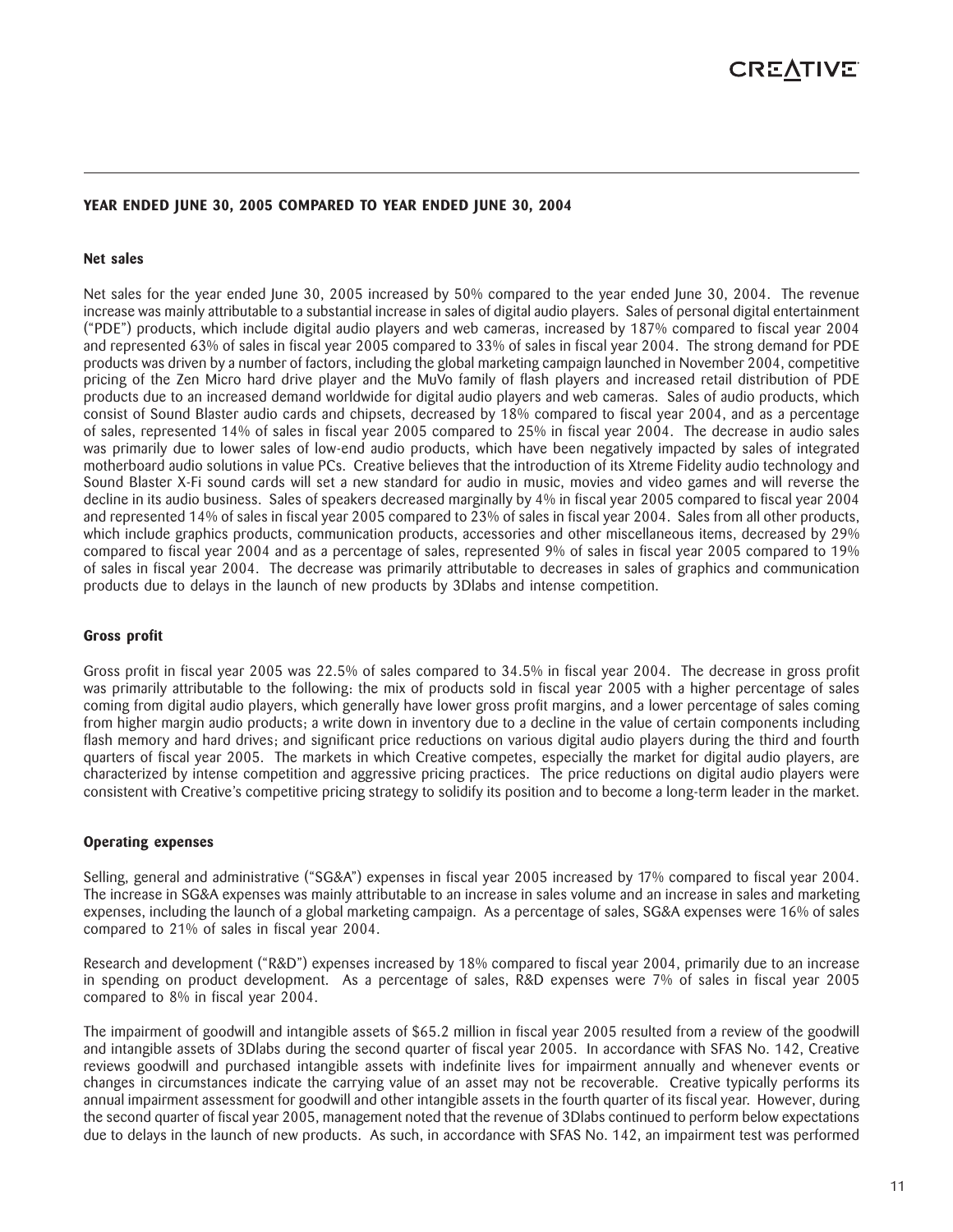### **CREATIVE** MANAGEMENT'S DISCUSSION AND ANALYSIS OF FINANCIAL CONDITION AND RESULTS OF OPERATIONS

#### **Operating expenses (Cont'd)**

on the goodwill and other intangible assets that were acquired in connection with the acquisition of 3Dlabs in May 2002. An independent assessor was engaged to perform the impairment review. The fair value was determined based on a combination of the projected discounted cash flow method and the market comparable method whereby market multiples of 3Dlabs were compared to the market multiples of other publicly traded companies in similar lines of business. The conclusion of the impairment review was that the fair value of 3Dlabs could no longer support the carrying value of the remaining goodwill and other intangible assets associated with them. As a result, Creative recorded a goodwill impairment charge of \$62.5 million and other intangible assets impairment charge of \$2.7 million in the second quarter of fiscal year 2005 (see Note 3 of "Notes to Consolidated Financial Statements"). As at the end of the fiscal year 2005, Creative concluded that there had not been any significant change in the fair value of the intangible assets since the second quarter of fiscal year 2005.

#### **Net investment gain (loss)**

Net investment gain of \$74.4 million in fiscal year 2005 comprised a \$86.0 million net gain from sales of investments offset by \$11.6 million in write-downs of investments. The bulk of the net gain from the sales of investments was derived from sales of shares of SigmaTel, Inc ("SigmaTel"). Net investment gains of \$72.6 million in fiscal year 2004 comprised a \$52.9 million net gain from sales of investments and a \$23.1 million non-cash gain on a "deemed disposal" of interests in SigmaTel, which was then an associated company, offset by \$3.4 million in write-downs of investments. The "deemed disposal" of interests in SigmaTel resulted from SigmaTel's initial public offering of common stock in the United States. As a result of SigmaTel's initial public offering, Creative's ownership percentage in the company was reduced even though Creative did not dispose any of its shareholdings during the initial public offering. This reduction was treated in accordance with U.S. GAAP as a "deemed disposal," which represents the net increase in Creative's share of the net assets of SigmaTel, as a result of the initial public offering. The net gain of \$52.9 million in fiscal year 2004 from sales of investments includes a \$38.1 million net gain from sales of interests in SigmaTel where it ceased to be an equity-method investee company (see Note 14 of "Notes to Consolidated Financial Statements").

As part of its long-term business strategy, from time to time, Creative makes strategic equity investments in companies that can provide Creative with technologies or products that management believes will give Creative a competitive advantage in the markets in which Creative competes.

#### **Net interest**

Net interest for fiscal year 2005 was an expense of \$0.1 million compared to net interest income of \$3.6 million for fiscal year 2004. The decrease in net interest income by \$3.7 million was mainly due to lower average cash balance and additional interest expense arising from the five-year \$175.0 million syndicated term loan that was drawn-down in fiscal year 2005.

#### **Others**

Others was an expense of \$4.3 million in fiscal year 2005 compared to an income of \$5.7 million in fiscal year 2004. Net expense in fiscal year 2005 include an exchange loss of \$4.2 million compared to a gain of \$4.5 million in fiscal year 2004, and share of equity-method investees' losses of \$1.6 million in fiscal year 2005 compared to share of equity-method investees' gains of \$0.3 million in fiscal year 2004.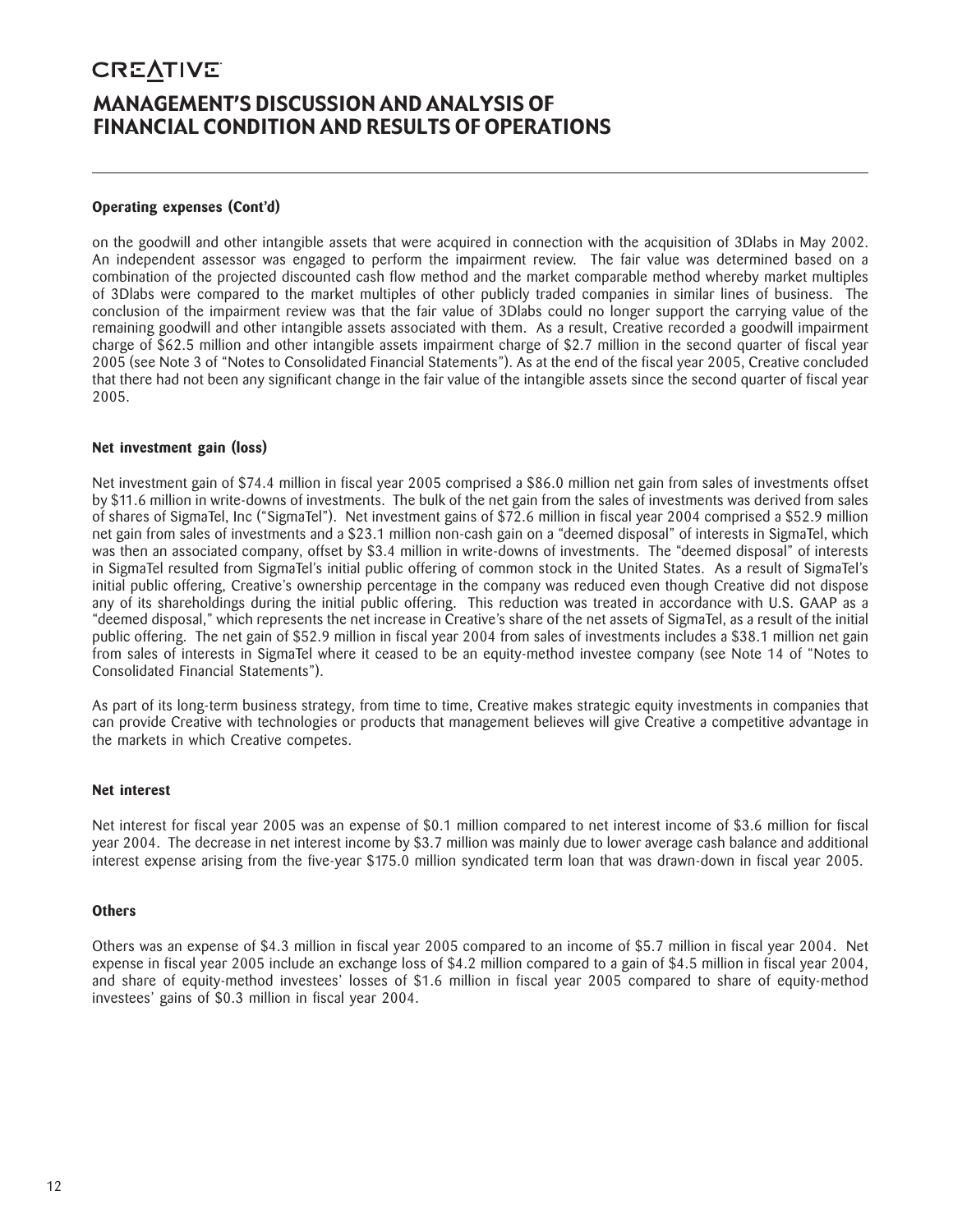#### **Provision for income taxes**

Provision for income taxes of foreign subsidiaries is based on the corporate income tax rates of the country in which the subsidiary is located. Net operating profits from some of the subsidiaries were not allowed to offset with the net operating losses sustained by subsidiaries from a different tax jurisdiction. In Singapore, Creative was granted a new Pioneer Certificate under the International Headquarters Award that will expire in March 2010. Profits arising from qualifying activities under the new Pioneer Certificate will be exempted from income tax, subject to certain conditions. The Singapore corporate income tax rate of 20% is applicable to the profits excluded from the new Pioneer Certificate.

In fiscal year 2004, tax write-back includes a \$12.3 million reversal of income taxes. The reversal was related to corporate taxes provided for in full for profits arising from qualifying activities from the commencement date of the new Pioneer Certificate until the second quarter of fiscal year 2004, based on the standard tax rates of 24.5% for fiscal year 2001, 22% for fiscal years 2002 and 2003, and 20% for fiscal year 2004.

#### **YEAR ENDED JUNE 30, 2004 COMPARED TO YEAR ENDED JUNE 30, 2003**

#### **Net sales**

Net sales for the year ended June 30, 2004 increased by 16% compared to the year ended June 30, 2003. The revenue increase was mainly attributable to demand for PDE products, high-end audio products and speaker products. Sales of PDE products increased by 115% compared to fiscal year 2003 and comprised 33% of sales compared to 18% in fiscal year 2003. In fiscal year 2004, Creative launched a number of new digital audio players and expanded its existing MuVo family of flash players and Zen family of hard drive players which helped the company to strengthen its market share in digital audio players. The significant increase in PDE sales in fiscal year 2004 was driven by strong demand for MuVo flash players, MuVo<sup>2</sup> hard drive players and the Jukebox Zen. Audio product sales declined by 14% compared to fiscal year 2003, and as a percentage of sales, represented 25% of sales in fiscal year 2004 compared to 33% in fiscal year 2003. Sales for high-end retail audio products such as the Audigy line of products were higher in fiscal year 2004 compared to fiscal year 2003. However, overall audio sales in fiscal year 2004 were lower compared to fiscal year 2003 primarily due to a drop in sales through original equipment manufacturers, particularly sales of low-end audio products. Sales of speakers increased by 16% in fiscal year 2004 compared to fiscal year 2003 mainly due to strong demand for new models of high-end GigaWorks speakers, I-Trigue speakers and portable TravelSound speakers. As a percentage of sales, speakers remained at 23% of sales in fiscal year 2004 compared to fiscal year 2003. Sales from all other products, which includes graphics products, communication products, accessories and other miscellaneous items, decreased by 13% compared to fiscal year 2003, and as a percentage of sales, accounted for 19% of sales in fiscal year 2004 compared to 26% in fiscal year 2003. The decrease was primarily attributable to decreases in sales of graphics products due to intense competition and lower sales of communication products, which were higher in fiscal year 2003 due to a major deal to supply broadband modems to a customer between March 2002 and September 2002.

#### **Gross profit**

Gross profit in fiscal year 2004 was 34.5% of sales compared to 35.5% in fiscal year 2003. The decrease in gross profit was primarily attributable to the mix of products sold in fiscal year 2004 with a higher percentage of sales coming from PDE products and a lower percentage of sales coming from audio products.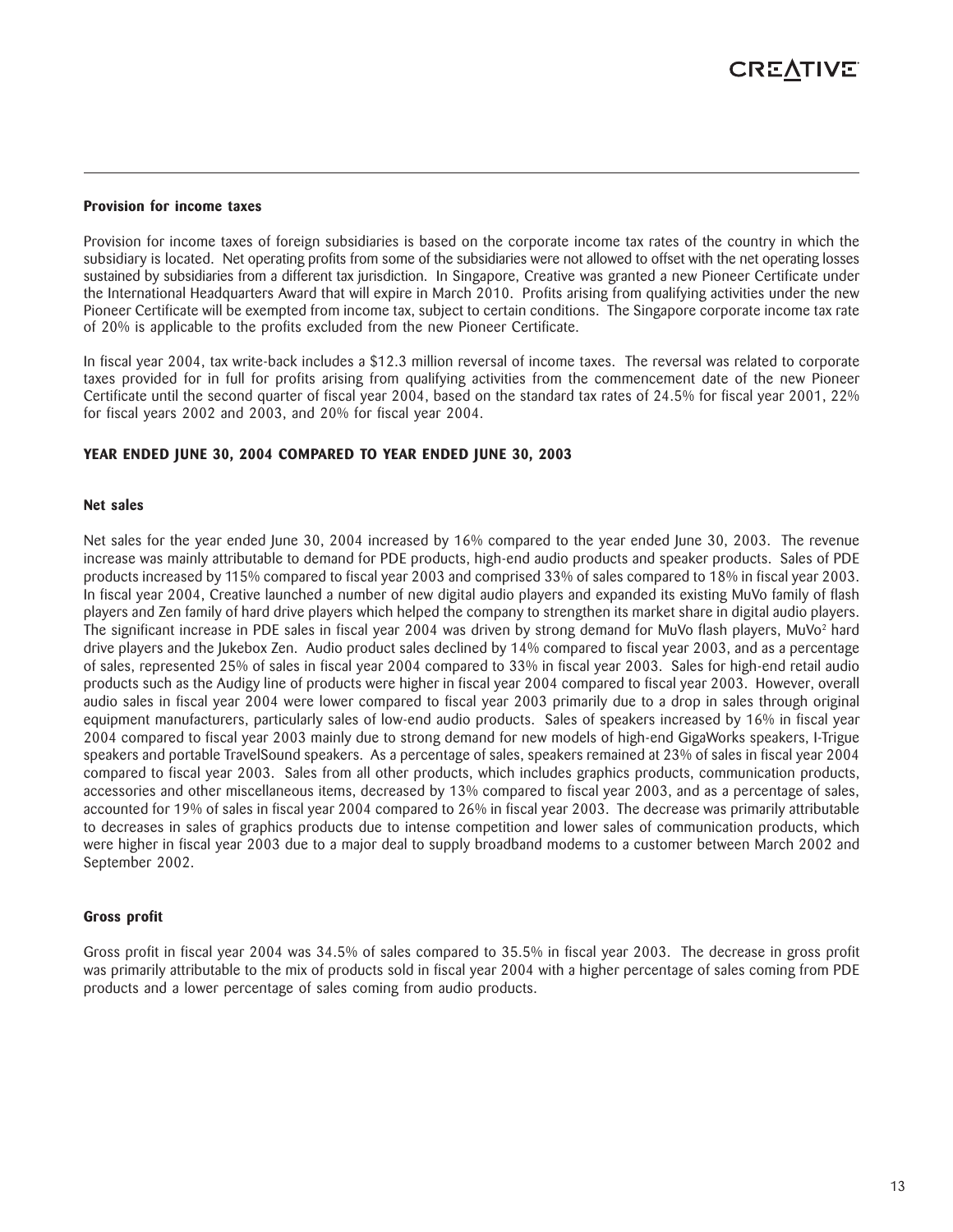### **CREATIVE** MANAGEMENT'S DISCUSSION AND ANALYSIS OF FINANCIAL CONDITION AND RESULTS OF OPERATIONS

#### **Operating expenses**

SG&A expenses in fiscal year 2004 increased marginally by 3% compared to fiscal year 2003. The increase in SG&A expenses was mainly attributable to an increase in sales and marketing expenses, which were in line with the increase in net sales, and an increase in expenses related to the company's European operations due to the strengthening of the Euro compared to the U.S. dollar during fiscal year 2004. As a percentage of sales, SG&A expenses were 21% of sales compared to 23% of sales in fiscal year 2003. R&D expenses increased by 18% primarily due to an increase in resources to develop new products. As a percentage of sales, R&D expenses remained at 8% of sales in fiscal year 2004 compared to fiscal year 2003.

#### **Net investment gain (loss)**

Net investment gain of \$72.6 million in fiscal year 2004 comprised a \$52.9 million gain from sales of investments and a \$23.1 million non-cash gain on a "deemed disposal" of interests in SigmaTel offset by \$3.4 million in write-downs of unquoted investments. The net gain of \$52.9 million in fiscal year 2004 from sales of investments includes a \$38.1 million net gain from the sale of interests in SigmaTel (see Note 14 of "Notes to Consolidated Financial Statements"). Net investment loss of \$6.0 million in fiscal year 2003 included write-downs of quoted and unquoted investments of \$13.6 million offset partially by net gains of \$7.6 million from the sale of quoted investments.

#### **Net interest**

Net interest income of \$3.6 million in fiscal year 2004 increased by \$2.5 million compared to \$1.1 million in fiscal year 2003. The increase was mainly due to higher average cash balance and interest rates in fiscal year 2004 compared to fiscal year 2003.

#### **Others**

Other income of \$5.7 million in fiscal year 2004 increased by \$2.0 million compared to \$3.7 million in fiscal year 2003. The increase was mainly due to an increase in share of equity-method investees' profits by \$2.5 million to \$0.3 million in fiscal year 2004, compared to share of losses of \$2.2 million in fiscal year 2003. Exchange gain was reduced by \$0.9 million to \$4.5 million in fiscal year 2004 compared to \$5.4 million in fiscal year 2003.

#### **Provision for income taxes**

Creative was granted a new Pioneer Certificate under the International Headquarters Award that will expire in March 2010. Under the new Pioneer Certificate, profits arising from qualifying activities will be exempted from income tax in Singapore, subject to certain conditions. As a result of obtaining the new Pioneer Certificate, fiscal year 2004 tax write-back includes a \$12.3 million reversal of income taxes. The reversal was related to corporate taxes provided for in full for profits arising from qualifying activities from the commencement date of the new Pioneer Certificate until the second quarter of fiscal year 2004, based on the standard tax rates of 24.5% for fiscal year 2001, 22% for fiscal years 2002 and 2003, and 20% for fiscal year 2004. These standard corporate income tax rates continue to be applicable to profits arising from activities excluded from the new Pioneer Certificate. Excluding the \$12.3 million reversal of income taxes, Creative's provision for income taxes for fiscal year 2004 as a percentage of operating income was 8% compared to 10% in the prior fiscal year. The lower tax provision in fiscal year 2004 was primarily due to changes in the mix of taxable income arising from various geographical regions and the new Pioneer Certificate granted to Creative.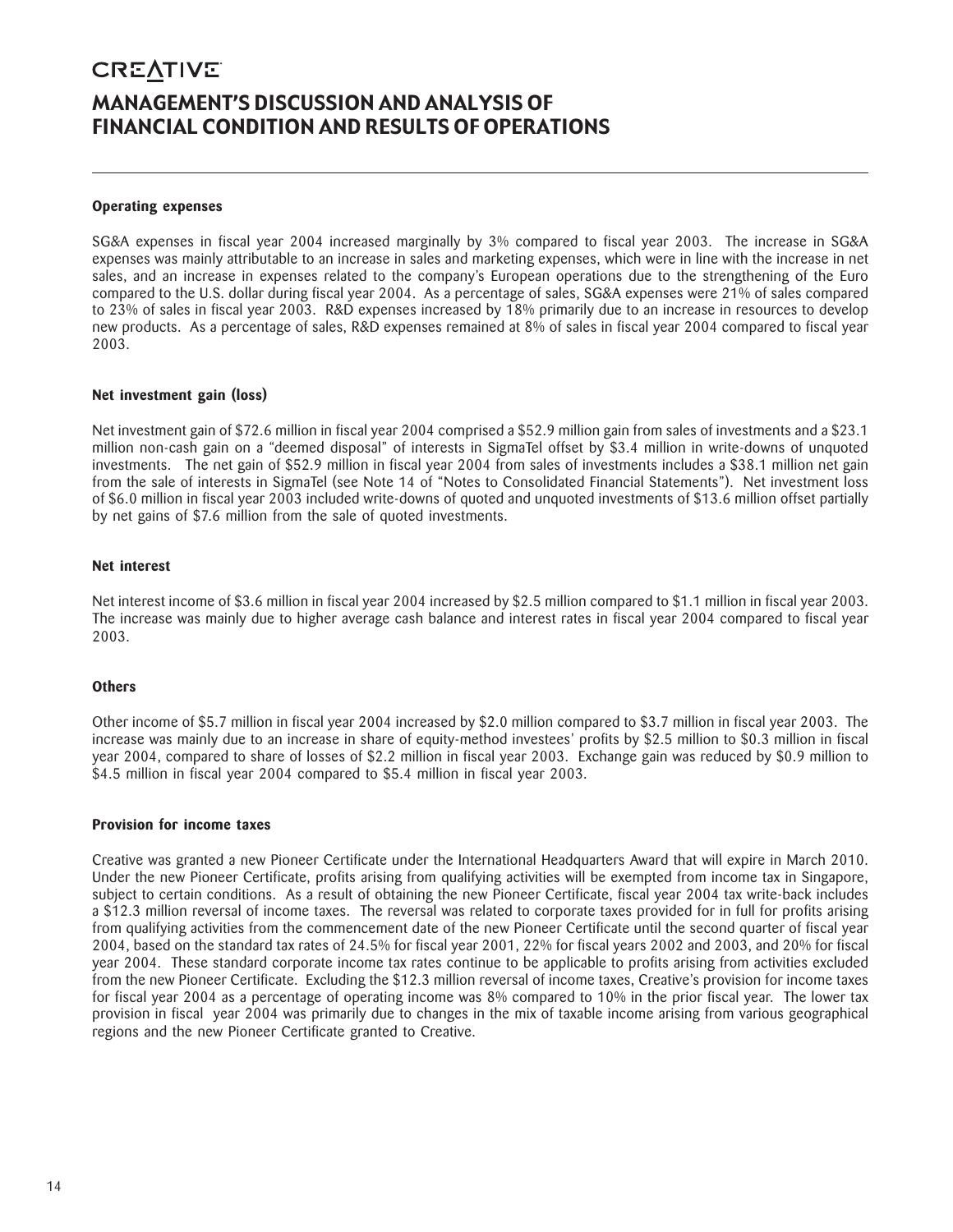#### **QUARTERLY RESULTS**

The following is a summary of Creative's unaudited quarterly results for the eight quarters ended June 30, 2005, together with the percentage of sales represented by such results. Consistent with the PC peripherals and digital entertainment markets, demand for Creative's products is generally stronger in the quarter ended December 31, compared to any other quarter of the fiscal year due to consumer buying patterns. In management's opinion, the results detailed below have been prepared on a basis consistent with the audited financial statements and include all adjustments, consisting only of normal recurring adjustments, necessary for a fair presentation of the information for the periods presented when read in conjunction with the financial statements and notes thereto contained elsewhere herein. Creative's business is seasonal in nature and the quarterly results are not necessarily indicative of the results to be achieved in future quarters.

|                                                                           |                       |                       |                |    |                       | Unaudited data for quarters ended (in US\$'000 except per share data) |                       |           |                |                |
|---------------------------------------------------------------------------|-----------------------|-----------------------|----------------|----|-----------------------|-----------------------------------------------------------------------|-----------------------|-----------|----------------|----------------|
|                                                                           | <b>Jun 30</b><br>2005 | <b>Mar 31</b><br>2005 | Dec 31<br>2004 |    | Sep 30<br>2004        | <b>Jun 30</b><br>2004                                                 | <b>Mar 31</b><br>2004 |           | Dec 31<br>2003 | Sep 30<br>2003 |
| Sales, net                                                                | \$305,409             | $$333,840$ \$         |                |    | 375,142 \$ 210,020 \$ | 201,780 \$                                                            | 201,835 \$            |           | 250,422 \$     | 160,816        |
| Cost of goods sold                                                        | 274,417               | 256,519               | 273,398        |    | 144,817               | 135,393                                                               | 132,278               |           | 161,494        | 104,348        |
| <b>Gross profit</b>                                                       | 30,992                | 77,321                | 101,744        |    | 65,203                | 66,387                                                                | 69,557                |           | 88,928         | 56,468         |
| Operating expenses:                                                       |                       |                       |                |    |                       |                                                                       |                       |           |                |                |
| Selling, general and<br>administrative                                    | 48,051                | 51,208                | 56,931         |    | 40,068                | 40,686                                                                | 42,477                |           | 47,108         | 37,317         |
| Research and development                                                  | 20,300                | 19,687                | 22,620         |    | 19,718                | 18,940                                                                | 18,926                |           | 16,800         | 14,838         |
| Other charges                                                             |                       |                       | 65,225         |    |                       |                                                                       |                       |           |                |                |
| <b>Operating (loss) income</b>                                            | (37, 359)             | 6,426                 | (43, 032)      |    | 5,417                 | 6,761                                                                 | 8,154                 |           | 25,020         | 4,313          |
| Net gain (loss) from investments                                          | 9,304                 | 14,766                | 51,539         |    | (1, 204)              | (224)                                                                 | 48,319                |           | 937            | 23,570         |
| Interest income                                                           | 967                   | 1,243                 | 651            |    | 710                   | 1,719                                                                 | 1,702                 |           | 546            | 625            |
| Interest expense                                                          | (1,792)               | (1, 275)              | (456)          |    | (151)                 | (231)                                                                 |                       | (202)     | (275)          | (293)          |
| Others                                                                    | (4,796)               | (5,728)               | 5,555          |    | 709                   | (700)                                                                 |                       | 15        | 4,988          | 1,382          |
| (Loss) income before income<br>taxes and minority interest                | (33, 676)             | 15,432                | 14,257         |    | 5,481                 | 7,325                                                                 | 57,988                |           | 31,216         | 29,597         |
| Provision for income taxes                                                | 1,855                 | (53)                  | (2, 236)       |    | (535)                 | (604)                                                                 |                       | (773)     | 10,433         | (517)          |
| Minority interest in<br>(income) loss                                     | (123)                 | 534                   | (178)          |    | (170)                 | (90)                                                                  |                       | (168)     | (165)          | 5              |
| Net (loss) income                                                         | \$ (31,944) \$        | 15,913 \$             | $11,843$ \$    |    | 4,776 \$              | $6,631$ \$                                                            | 57,047 \$             |           | 41,484 \$      | 29,085         |
| Basic (loss) earnings per share                                           | (0.38)<br>\$          | \$<br>$0.19$ \$       | 0.14           | \$ | 0.06~\$               | $0.08$ \$                                                             |                       | 0.70~\$   | $0.52$ \$      | 0.36           |
| Weighted average ordinary<br>shares outstanding ('000)                    | 83, 576               | 83,307                | 82,320         |    | 81,443                | 81,236                                                                | 80,955                |           | 80,522         | 79,902         |
| Diluted (loss) earnings per share                                         | $(0.38)$ \$<br>\$     | $0.18$ \$             | 0.14           | Ŝ. | 0.06~\$               | $0.08$ \$                                                             |                       | $0.68$ \$ | $0.50$ \$      | 0.35           |
| Weighted average ordinary<br>shares and equivalents<br>outstanding ('000) | 83,576                | 86,274                | 85,930         |    | 84,237                | 83,960                                                                | 84,237                |           | 83,683         | 82,638         |
|                                                                           |                       |                       |                |    |                       |                                                                       |                       |           |                |                |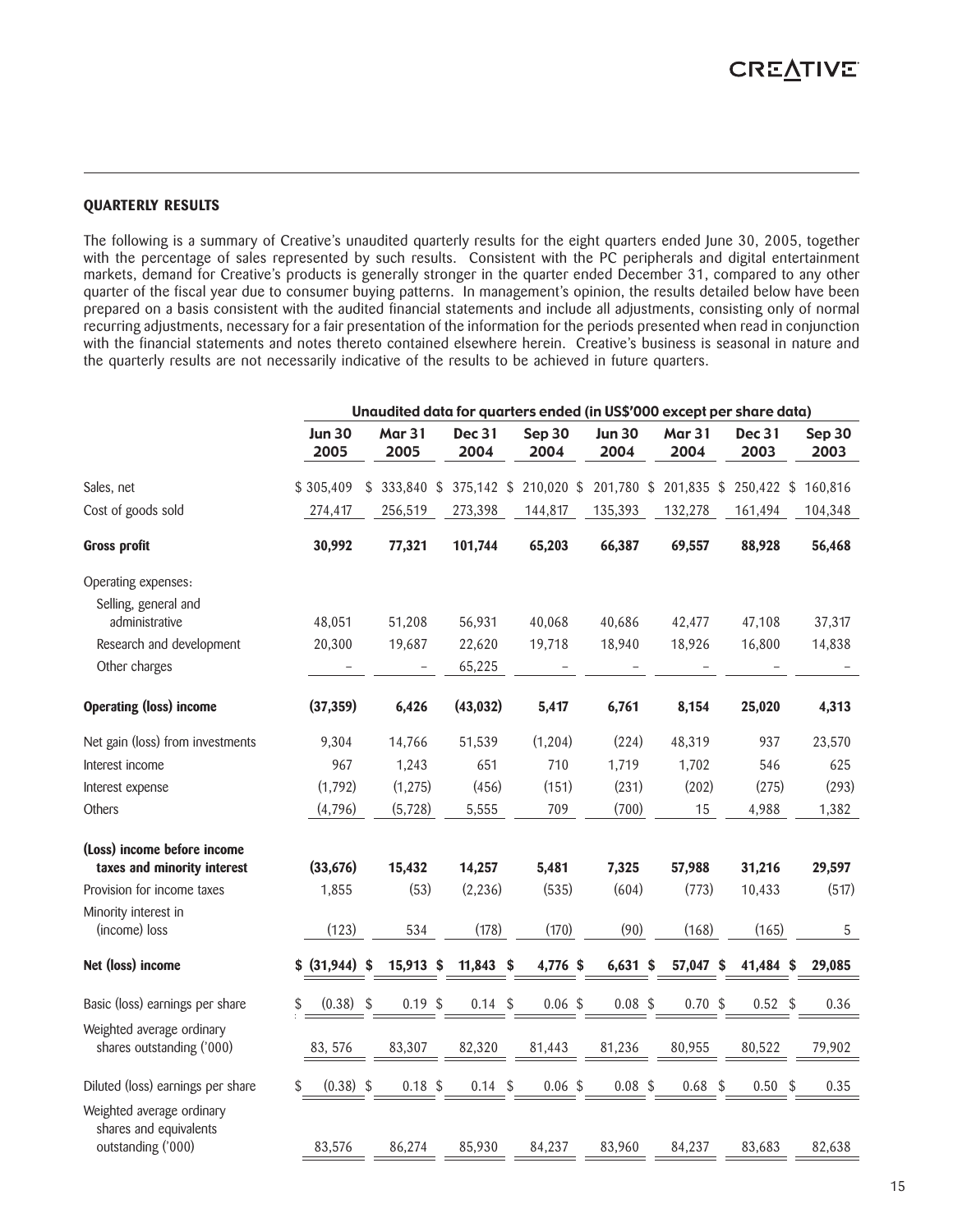### **CREATIVE** MANAGEMENT'S DISCUSSION AND ANALYSIS OF FINANCIAL CONDITION AND RESULTS OF OPERATIONS

|                                                            |                          |                          |                       |                          |                       | Unaudited data for quarters ended (as a percentage of sales) |                |                |
|------------------------------------------------------------|--------------------------|--------------------------|-----------------------|--------------------------|-----------------------|--------------------------------------------------------------|----------------|----------------|
|                                                            | <b>Jun 30</b><br>2005    | <b>Mar 31</b><br>2005    | <b>Dec 31</b><br>2004 | Sep 30<br>2004           | <b>Jun 30</b><br>2004 | <b>Mar 31</b><br>2004                                        | Dec 31<br>2003 | Sep 30<br>2003 |
| Sales, net                                                 | 100 %                    | 100 %                    | 100 %                 | 100 %                    | 100 %                 | 100 %                                                        | 100 %          | 100 %          |
| Cost of goods sold                                         | 90                       | 77                       | 73                    | 69                       | 67                    | 66                                                           | 64             | 65             |
| <b>Gross profit</b>                                        | 10                       | 23                       | 27                    | 31                       | 33                    | 34                                                           | 36             | 35             |
| Operating Expenses:                                        |                          |                          |                       |                          |                       |                                                              |                |                |
| Selling, general and                                       |                          |                          |                       |                          |                       |                                                              |                |                |
| administrative                                             | 16                       | 15                       | 15                    | 19                       | 20                    | 21                                                           | 19             | 23             |
| Research and development                                   | 6                        | 6                        | 6                     | 10                       | 10                    | 9                                                            | $\overline{7}$ | 9              |
| Impairment of goodwill/                                    |                          |                          |                       |                          |                       |                                                              |                |                |
| intangible assets                                          |                          |                          | 17                    |                          |                       |                                                              |                |                |
| <b>Operating (loss) income</b>                             | (12)                     | $\mathbf 2$              | (11)                  | 2                        | 3                     | 4                                                            | 10             | $\mathbf{3}$   |
| Net gain (loss) from investments                           | $\mathfrak{Z}$           | 5                        | 14                    | (1)                      |                       | 24                                                           | $\mathbf{1}$   | 15             |
| Interest income                                            |                          |                          |                       | $\overline{\phantom{0}}$ | 1                     | 1                                                            |                |                |
| Interest expense                                           | $\overline{\phantom{0}}$ | $\overline{\phantom{0}}$ |                       |                          |                       |                                                              |                |                |
| <b>Others</b>                                              | (2)                      | (2)                      | 1                     | 1                        | (1)                   | $\qquad \qquad -$                                            | $\overline{2}$ | 1              |
| (Loss) income before income<br>taxes and minority interest | (11)                     | 5                        | 4                     | $\overline{2}$           | 3                     | 29                                                           | 13             | 19             |
| Provision for income taxes                                 | $\mathbf{1}$             | $\overline{\phantom{0}}$ | (1)                   |                          |                       | (1)                                                          | 4              | (1)            |
| Minority interest in (income) loss                         |                          |                          | $\overline{a}$        |                          |                       |                                                              |                |                |
| Net (loss) income                                          | $(10)$ %                 | 5 %                      | $3\%$                 | $2\%$                    | $3\%$                 | 28 %                                                         | 17 %           | 18 %           |

#### **LIQUIDITY AND CAPITAL RESOURCES**

Cash and cash equivalents at June 30, 2005 were \$187.2 million, a decrease of \$23.9 million compared to the balance of \$211.1 million at June 30, 2004.

#### **Operating Activities**

Net cash used in operating activities during fiscal year 2005 was \$208.5 million compared with \$20.7 million in fiscal year 2004. The cash used in operating activities of \$208.5 million was mainly due to a \$96.2 million net increase in accounts receivable and other assets and prepaid expenses and a \$212.0 million net increase in inventory. As of June 30, 2005, Creative had \$395.9 million in inventory compared to \$183.9 million in inventory as of June 30, 2004. Creative built up its inventory to better position the company to take advantage of the expanding markets for digital audio players and to support the strong revenue growth that the company expects. However, due to softer than expected demand for digital audio players in the second half of fiscal year 2005, Creative's inventory levels were higher than anticipated in the third and fourth quarters. Cash used in operating activities was offset partially by \$19.7 million in adjustments for non-cash items and a net increase in accounts payable and accrued and other liabilities of \$80.5 million. The \$19.7 million in adjustments to non-cash items comprises mainly \$27.9 million of depreciation and amortization, \$11.6 million in write-offs of investments and other noncurrent assets, \$85.8 million in net gains from the disposal of investments, and \$65.2 million in impairment of goodwill and intangible assets.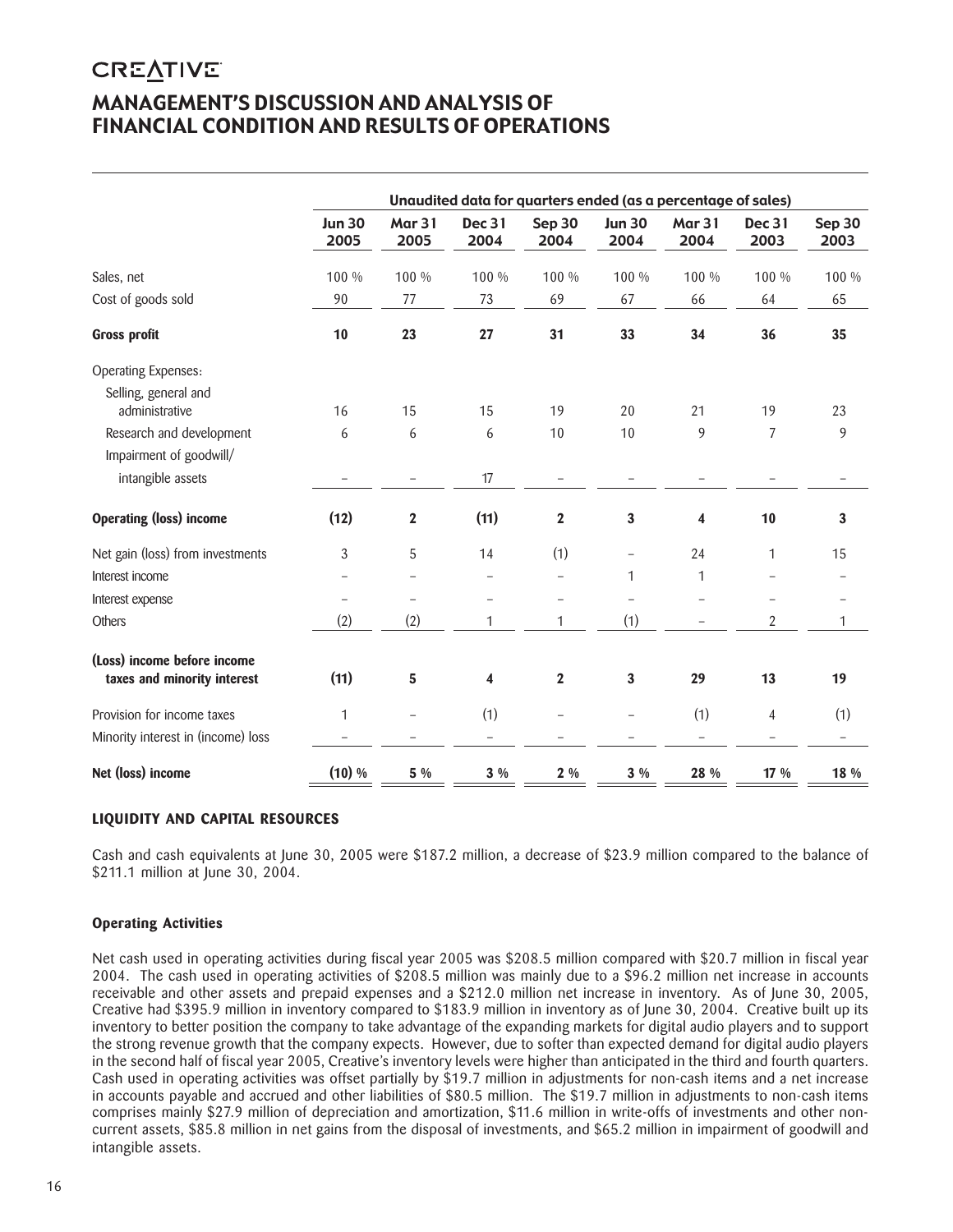Net cash used in operating activities during fiscal year 2004 was \$20.7 million compared with net cash generated of \$99.7 million in fiscal year 2003. The cash used in operating activities of \$20.7 million was mainly due to adjustments for noncash items of \$41.5 million, a \$42.2 million increase in accounts receivable and other assets and prepaid expenses and a \$103.5 million net increase in inventory in response to the anticipated strong year over year growth in demand, especially for PDE products, and to support the launch of new products for the holiday season. Cash used in operating activities was offset partially by a net increase of \$41.7 million in accounts payable and accrued and other liabilities. The \$41.5 million in adjustments to non-cash items include \$25.9 million of depreciation and amortization, a \$52.9 million gain from the disposal of investments and interests in an associated company, and a non-cash gain of \$23.1 million arising from the deemed disposal of interests in an associated company, (see Note 14 of "Notes to Consolidated Financial Statements").

#### **Investing Activities**

Net cash provided by investing activities during fiscal year 2005 was \$42.5 million compared with \$24.1 million in fiscal year 2004. The \$42.5 million cash provided in fiscal year 2005 mainly comprised proceeds from the sale of investments amounting to \$98.1 million, offset partially by net capital expenditures of \$34.2 million and the purchase of investments amounting to \$17.8 million.

Net cash provided by investing activities during fiscal year 2004 was \$24.1 million compared with cash used of \$12.3 million in fiscal year 2003. The \$24.1 million cash provided in fiscal year 2004 mainly comprised proceeds from the sale of investments and interests in an associated company amounting to \$69.1 million, offset partially by net capital expenditures of \$15.6 million, the purchase of investments amounting to \$11.7 million, and a net increase in other non current assets of \$17.6 million, relating mainly to the costs of new technologies acquired and additional investments in associated companies.

#### **Financing Activities**

Net cash provided by financing activities during fiscal year 2005 was \$142.2 million compared with cash used of \$24.3 million in fiscal year 2004. Cash provided by financing activities of \$142.2 million primarily consisted of \$175.0 million in proceeds from the draw-down of a five year \$175.0 million syndicated term loan facility with a group of international banks and proceeds from the exercise of ordinary share options amounting to \$14.8 million, offset partially by dividend payment of \$41.4 million (see Note 8 of "Notes to Consolidated Financial Statements") to shareholders.

During fiscal year 2004, \$24.3 million was used for financing activities compared with \$22.3 million in fiscal year 2003. Cash used for financing activities primarily consisted of \$20.2 million for a dividend payment (see Note 8 of "Notes to Consolidated Financial Statements") to shareholders and \$11.6 million for the repayment of debt obligations, which includes a \$9.0 million prepayment of principal and accrued interest by 3Dlabs for a subordinated convertible note issued to an investor. Cash used in financing activities was offset partially by \$9.4 million in proceeds from the exercise of share options.

#### **Current and Expected Liquidity**

In November 2004, Creative signed a five-year \$175.0 million syndicated term loan facility with a group of international banks. The proceeds from this facility were used primarily to fund the growth in working capital requirements arising from the growth in the company's revenue. In fiscal year 2005, Creative drew down on the entire \$175.0 million from this loan facility.

As of June 30, 2005, in addition to its cash reserves and excluding long term loans, Creative has credit facilities totaling \$113.9 million for overdrafts, guarantees, letters of credit and fixed short-term loans, of which approximately \$111.9 million were unutilized.

As part of its long-term business strategy, from time to time, Creative makes strategic equity investments in companies that can provide Creative with technologies or products that management believes will give Creative a competitive advantage in the markets in which Creative competes.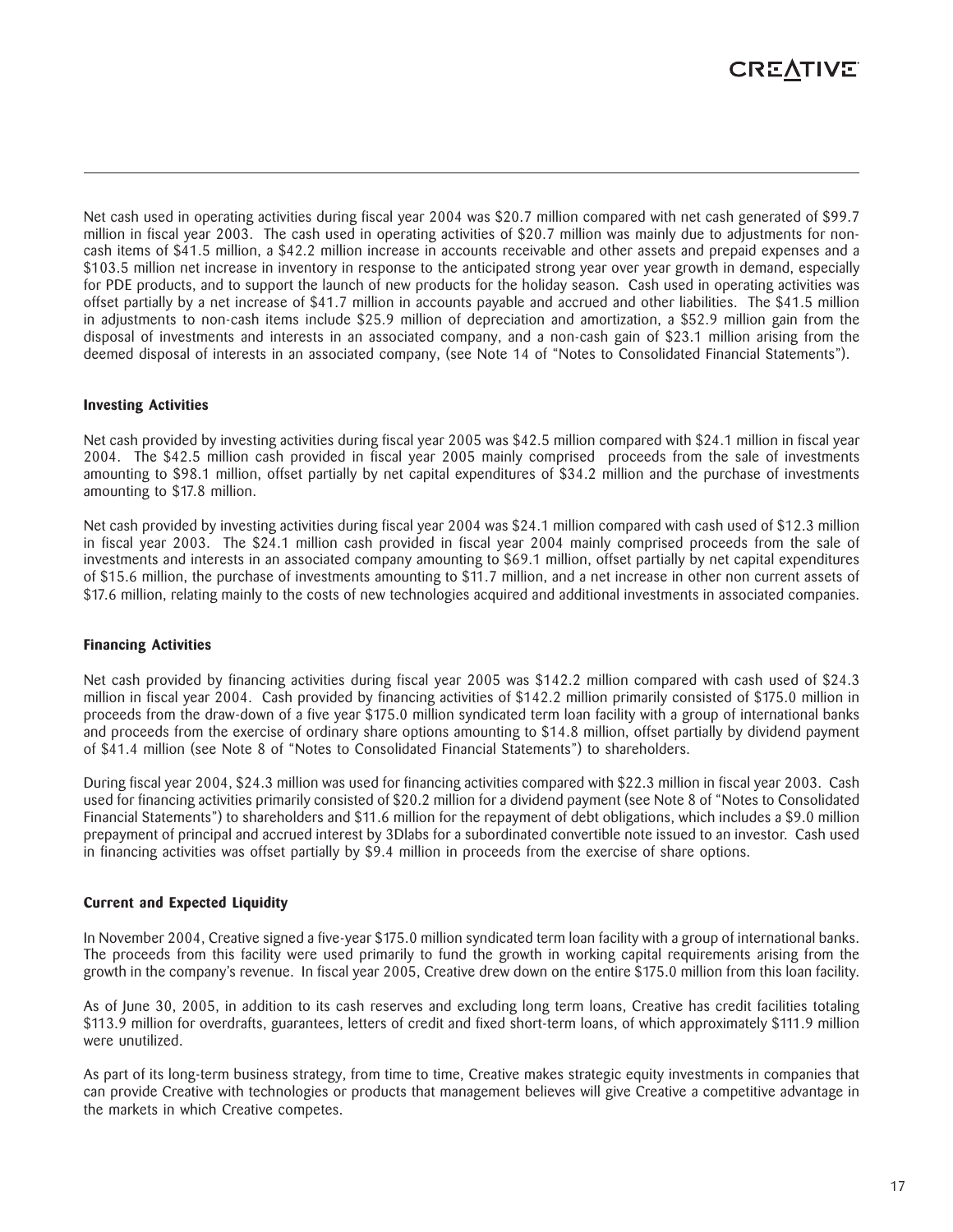### **CREATIVE** MANAGEMENT'S DISCUSSION AND ANALYSIS OF FINANCIAL CONDITION AND RESULTS OF OPERATIONS

#### **Current and Expected Liquidity (Cont'd)**

Management believes that Creative has adequate resources to meet its projected working capital and other cash needs for at least the next twelve months. To date, inflation has not had a significant impact on Creative's operating results.

#### **CONTRACTUAL OBLIGATIONS AND COMMERCIAL COMMITMENTS**

The following table presents the contractual obligations and commercial commitments of Creative as of June 30, 2005:

|                                           | <b>Payments Due by Period (US\$'000)</b> |         |    |                     |    |                   |    |                   |    |                  |  |
|-------------------------------------------|------------------------------------------|---------|----|---------------------|----|-------------------|----|-------------------|----|------------------|--|
| <b>Contractual Obligations</b>            |                                          | Total   |    | Less than<br>1 year |    | 1 to $3$<br>years |    | $4$ to 5<br>years |    | After 5<br>years |  |
| Long Term Debt                            | \$                                       | 198.111 | \$ | 3,556               | \$ | 7,111             | \$ | 182,111           | \$ | 5,333            |  |
| Capital Lease Obligations                 |                                          | 4.715   |    | 3.827               |    | 888               |    |                   |    |                  |  |
| <b>Operating Leases</b>                   |                                          | 27,824  |    | 8,648               |    | 5,385             |    | 1.909             |    | 11,882           |  |
| Unconditional Purchase Obligations        |                                          | 44,939  |    | 44,939              |    |                   |    |                   |    |                  |  |
| Other Obligations                         |                                          | 5,481   |    | 5.003               |    | 478               |    |                   |    |                  |  |
| <b>Total Contractual Cash Obligations</b> |                                          | 281.070 | S  | 65,973              | \$ | 13.862            | \$ | 184,020           |    | 17,215           |  |

Unconditional purchase obligations are defined as contractual obligations for purchase of goods or services, which are enforceable and legally binding on the Company and that specify all significant terms, including fixed or minimum quantities to be purchased, fixed, minimum or variable price provisions and the approximate timing of the transaction. The expected timing of payment of the obligations set forth above is estimated based on current information. Timing of payments and actual amounts paid may be different depending on the time of receipt of goods or services or changes to agreed-upon amounts for some obligations.

As of June 30, 2005, Creative has utilized approximately \$2.0 million under guarantees and letters of credit.

#### **RECENTLY ISSUED ACCOUNTING PRONOUNCEMENTS**

Please refer to Note 1 of "Notes to Consolidated Financial Statements" for the discussion of recently issued accounting pronouncements.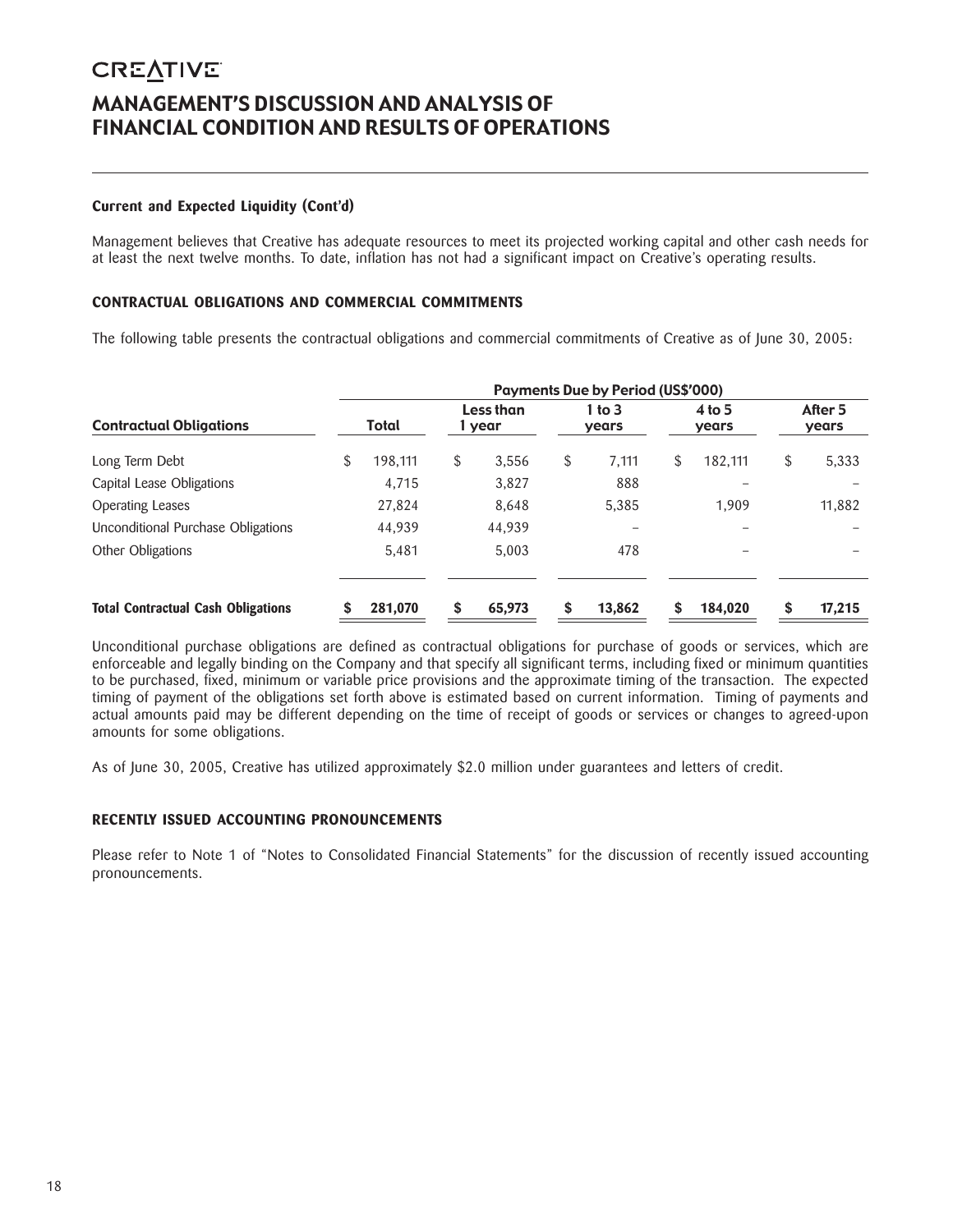### **CREATIVE** REPORT OF INDEPENDENT REGISTERED PUBLIC ACCOUNTING FIRM

#### **TO THE BOARD OF DIRECTORS AND SHAREHOLDERS OF CREATIVE TECHNOLOGY LTD.**

In our opinion, the accompanying consolidated balance sheets and the related consolidated statements of operations, of cash flows and of shareholders' equity present fairly, in all material respects, the financial position of Creative Technology Ltd. and its subsidiaries at June 30, 2005 and 2004, and the results of their operations and their cash flows for each of the three years in the period ended June 30, 2005 in conformity with accounting principles generally accepted in the United States of America. These financial statements are the responsibility of Creative's management; our responsibility is to express an opinion on these financial statements based on our audits. We conducted our audits of these statements in accordance with auditing standards of the Public Company Accounting Oversight Board (United States). These standards require that we plan and perform the audit to obtain reasonable assurance about whether the financial statements are free of material misstatement. An audit includes examining, on a test basis, evidence supporting the amounts and disclosures in the financial statements, assessing the accounting principles used and significant estimates made by management, and evaluating the overall financial statement presentation. We believe that our audits provide a reasonable basis for our opinion.

PricewaterhouseCoopers Singapore September 26, 2005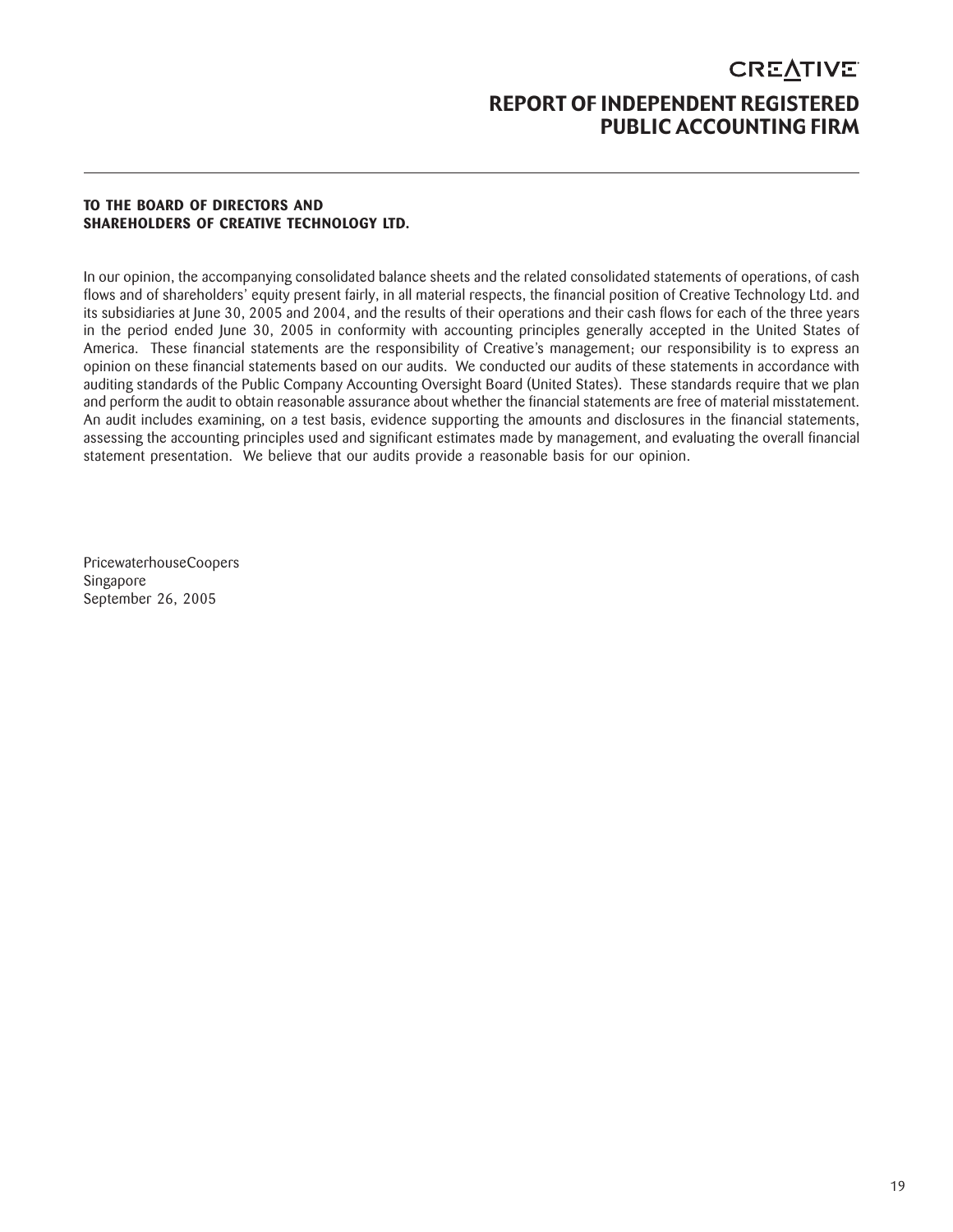# **CREATIVE** CONSOLIDATED BALANCE SHEETS

(In US\$'000, except per share data)

|                                                               | June 30<br>2005 | June 30<br>2004 |
|---------------------------------------------------------------|-----------------|-----------------|
| <b>ASSETS</b>                                                 |                 |                 |
| <b>Current assets:</b>                                        |                 |                 |
| Cash and cash equivalents                                     | \$<br>187,246   | \$<br>211,077   |
| Accounts receivable, less allowances of \$21,288 and \$20,700 | 163,184         | 85,456          |
| Inventory                                                     | 395,886         | 183,899         |
| Other assets and prepaids                                     | 43,144          | 27,156          |
| <b>Total current assets</b>                                   | 789,460         | 507,588         |
| Property and equipment, net                                   | 117,187         | 106,198         |
| Investments                                                   | 125,914         | 209,291         |
| Other non-current assets                                      | 44,913          | 117,771         |
| <b>Total Assets</b>                                           | 1,077,474<br>S  | S<br>940,848    |
| LIABILITIES AND SHAREHOLDERS' EQUITY                          |                 |                 |
| <b>Current liabilities:</b>                                   |                 |                 |
| Accounts payable                                              | \$<br>151,070   | \$<br>86,179    |
| <b>Accrued liabilities</b>                                    | 103,768         | 88,542          |
| Income taxes payable                                          | 20,712          | 28,160          |
| Current portion of long term obligations and others           | 7,383           | 7,205           |
| <b>Total current liabilities</b>                              | 282,933         | 210,086         |
| Long term obligations                                         | 209,455         | 35,614          |
| Minority interest in subsidiaries                             | 3,954           | 3,651           |
| Shareholders' equity:                                         |                 |                 |
| Ordinary shares ('000); S\$0.25 par value;                    |                 |                 |
| Authorized: 200,000 shares                                    |                 |                 |
| Outstanding: 83,593 and 81,369 shares                         | 8,286           | 7,952           |
| Additional paid-in capital                                    | 337,990         | 323,660         |
| Unrealized holding gains on investments                       | 65,280          | 151,153         |
| Deferred share compensation                                   | (378)           | (1,991)         |
| Retained earnings                                             | 169,954         | 210,723         |
| Total shareholders' equity                                    | 581,132         | 691,497         |
| <b>Total Liabilities and Shareholders' Equity</b>             | 1,077,474<br>\$ | \$<br>940,848   |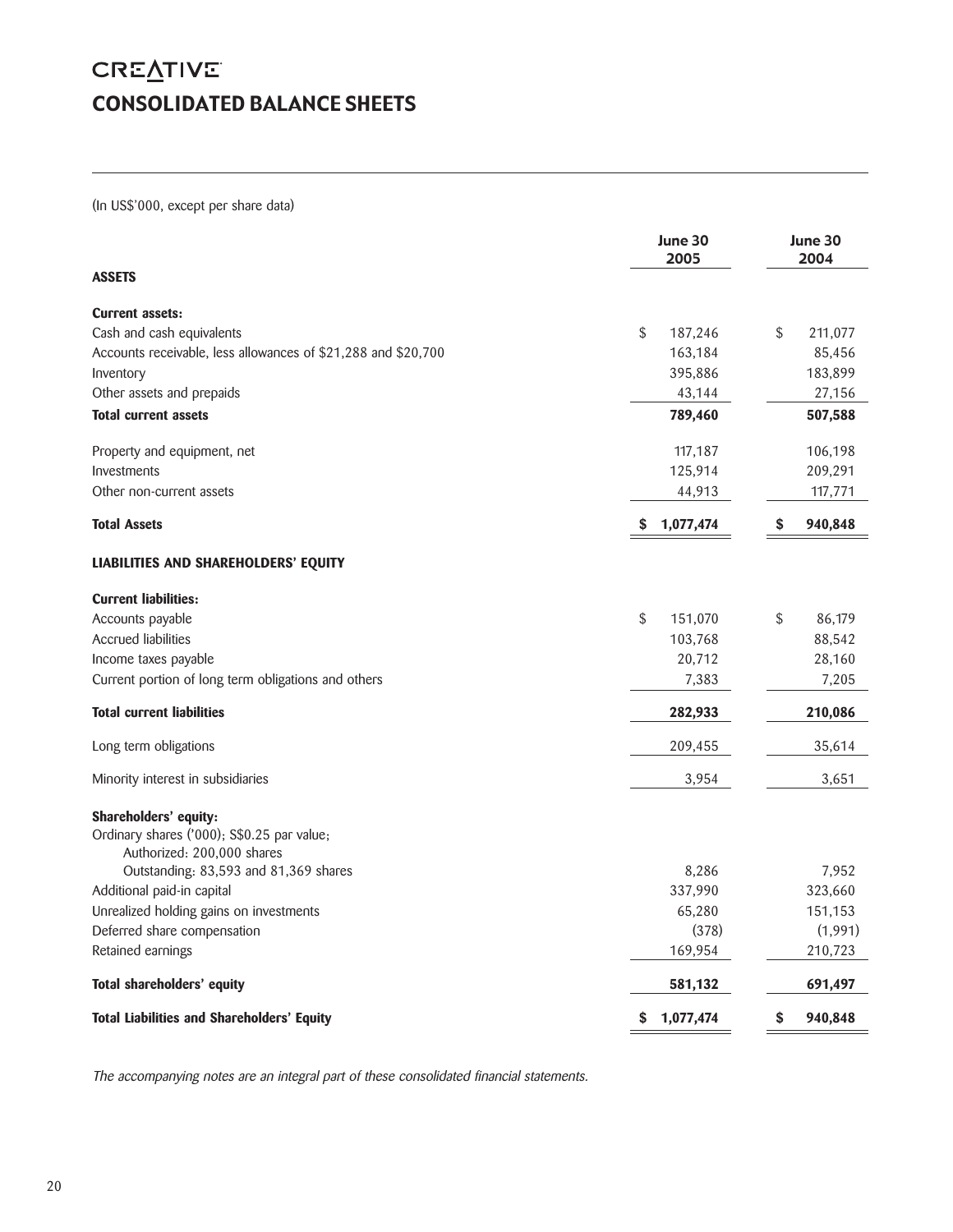# **CREATIVE** CONSOLIDATED STATEMENTS OF OPERATIONS

(In US\$'000, except per share data)

|                                                                        |             | <b>Years ended June 30</b> |         |    |          |  |
|------------------------------------------------------------------------|-------------|----------------------------|---------|----|----------|--|
|                                                                        | 2005        |                            | 2004    |    | 2003     |  |
| Sales, net                                                             | \$1,224,411 | \$                         | 814,853 | \$ | 701,769  |  |
| Cost of goods sold                                                     | 949,151     |                            | 533,513 |    | 452,952  |  |
| <b>Gross profit</b>                                                    | 275,260     |                            | 281,340 |    | 248,817  |  |
| Operating expenses:                                                    |             |                            |         |    |          |  |
| Selling, general and administrative                                    | 196,258     |                            | 167,588 |    | 162,839  |  |
| Research and development                                               | 82,325      |                            | 69,504  |    | 58,775   |  |
| Other charges                                                          | 65,225      |                            |         |    |          |  |
| <b>Operating (loss) income</b>                                         | (68, 548)   |                            | 44,248  |    | 27,203   |  |
| Gain (loss) from investments, net                                      | 74,405      |                            | 72,602  |    | (6,049)  |  |
| Interest income                                                        | 3,571       |                            | 4,592   |    | 2,623    |  |
| Interest expense                                                       | (3,674)     |                            | (1,001) |    | (1, 495) |  |
| Others                                                                 | (4, 260)    |                            | 5,685   |    | 3,736    |  |
| Income before income taxes and minority interest                       | 1,494       |                            | 126,126 |    | 26,018   |  |
| Provision for income taxes                                             | (969)       |                            | 8,539   |    | (2,720)  |  |
| Minority interest in loss (income)                                     | 63          |                            | (418)   |    | 79       |  |
| <b>Net income</b>                                                      | 588<br>\$   | \$                         | 134,247 | \$ | 23,377   |  |
| Basic earnings per share                                               | \$<br>0.01  | \$                         | 1.66    | \$ | 0.30     |  |
| Weighted average ordinary shares outstanding ('000)                    | 82,661      |                            | 80,654  |    | 79,202   |  |
| Diluted earnings per share                                             | \$<br>0.01  | \$                         | 1.61    | \$ | 0.29     |  |
| Weighted average ordinary shares and<br>equivalents outstanding ('000) | 85,333      |                            | 83,630  |    | 80,851   |  |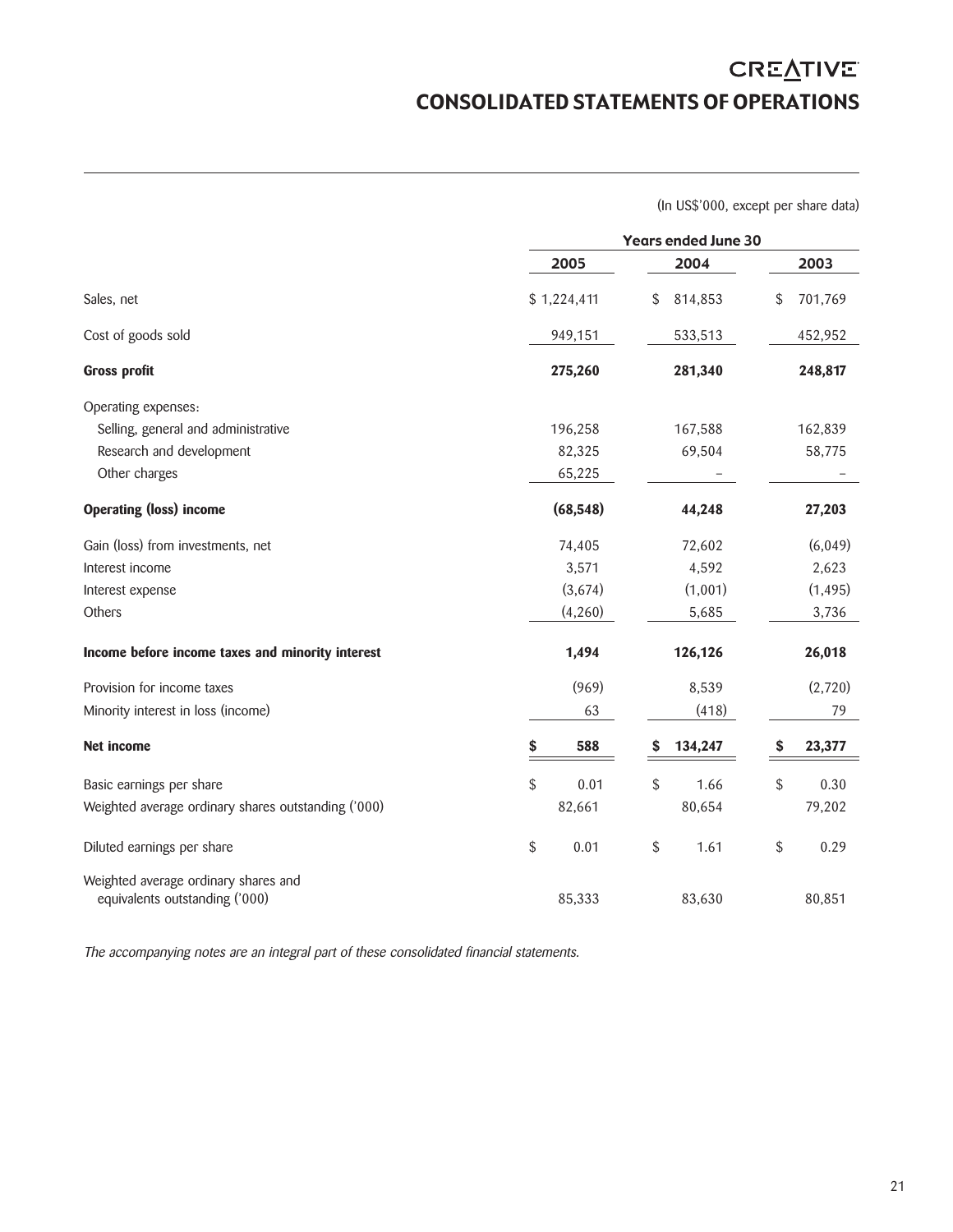## **CREATIVE** CONSOLIDATED STATEMENTS OF CASH FLOWS

Increase (decrease) in cash and cash equivalents (in US\$'000)

| <u>INCREASE (OCCIDOSE) IN COSH ONO COSH CUONOICHIS (IN OSS VOV)</u> | <b>Years ended June 30</b> |               |              |  |  |  |  |
|---------------------------------------------------------------------|----------------------------|---------------|--------------|--|--|--|--|
|                                                                     | 2005                       | 2004          | 2003         |  |  |  |  |
| Cash flows from operating activities:                               |                            |               |              |  |  |  |  |
| Net income                                                          | \$<br>588                  | 134,247<br>\$ | \$<br>23,377 |  |  |  |  |
| Adjustments to reconcile net income to net cash                     |                            |               |              |  |  |  |  |
| provided by operating activities:<br>Depreciation of fixed assets   | 22,994                     | 20,317        | 19,094       |  |  |  |  |
| Amortisation of intangible assets                                   | 3,383                      | 3,299         | 9,129        |  |  |  |  |
| Deferred share compensation amortization                            | 1,504                      | 2,256         | 3,706        |  |  |  |  |
| Minority interest in (income) loss                                  | (63)                       | 418           | (79)         |  |  |  |  |
| Equity share in loss (gain) of unconsolidated investments           | 1,640                      | (287)         | 2,186        |  |  |  |  |
| (Gain) loss on disposal of fixed assets                             | (139)                      | 395           | (113)        |  |  |  |  |
| Write downs of investments and other non-current assets             | 11,571                     | 3,374         | 13,618       |  |  |  |  |
| Gain from investments, net                                          | (85, 755)                  | (14, 812)     | (7, 777)     |  |  |  |  |
| Profits arising from deemed disposal of other non-current assets    | $\qquad \qquad -$          | (23, 053)     |              |  |  |  |  |
| Impairment of goodwill/ intangible assets                           | 65,225                     |               |              |  |  |  |  |
| Deferred income taxes, net                                          | (393)                      | 4,707         | (2, 184)     |  |  |  |  |
| Gain on disposal of interests in associated company                 | (264)                      | (38, 110)     |              |  |  |  |  |
|                                                                     |                            |               |              |  |  |  |  |
| Changes in assets and liabilities, net:                             |                            |               |              |  |  |  |  |
| Accounts receivable                                                 | (77, 728)                  | (24, 181)     | 23,968       |  |  |  |  |
| Inventory                                                           | (211, 987)                 | (103, 532)    | 28,182       |  |  |  |  |
| Marketable securities                                               |                            |               | 1,388        |  |  |  |  |
| Other assets and prepaids                                           | (18, 490)                  | (18, 011)     | 6,488        |  |  |  |  |
| Accounts payable                                                    | 64,891                     | 33,194        | (11, 940)    |  |  |  |  |
| Accrued and other liabilities                                       | 15,567                     | 8,468         | (3, 125)     |  |  |  |  |
| Income taxes                                                        | (1,008)                    | (9,404)       | (6, 230)     |  |  |  |  |
| Net cash (used in) provided by operating activities                 | (208, 464)                 | (20, 715)     | 99,688       |  |  |  |  |
| Cash flows from investing activities:                               |                            |               |              |  |  |  |  |
| Capital expenditures, net                                           | (34, 191)                  | (15, 646)     | (15,695)     |  |  |  |  |
| Proceeds from sale of fixed assets                                  | 347                        | 161           | 2,605        |  |  |  |  |
| Proceeds from disposal of interests in associated company           | 234                        | 45,372        |              |  |  |  |  |
| Proceeds from sale of quoted investments                            | 98,129                     | 23,777        | 11,248       |  |  |  |  |
| Purchase of new subsidiaries (net of cash acquired)                 |                            | (270)         |              |  |  |  |  |
| Purchase of investments                                             | (17, 766)                  | (11,700)      | (5,516)      |  |  |  |  |
| Increase in other non current assets, net                           | (4, 281)                   | (17, 625)     | (4, 914)     |  |  |  |  |
| Net cash provided by (used in) investing activities                 | 42,472                     | 24,069        | (12, 272)    |  |  |  |  |
| Cash flows from financing activities:                               |                            |               |              |  |  |  |  |
| Increase (decrease) in minority shareholders' loan                  |                            |               |              |  |  |  |  |
| and equity balance                                                  | 366                        |               | (6,690)      |  |  |  |  |
| Buyout of subsidiary's minority interest                            |                            | (84)          | (3,992)      |  |  |  |  |
| Proceeds from exercise of ordinary share options                    | 14,773                     | 9,385         | 4,073        |  |  |  |  |
| Proceeds from debt obligations                                      | 175,000                    | 823           | 30,802       |  |  |  |  |
| Repayments of debt obligations                                      | (3,542)                    | (11,620)      | (21, 697)    |  |  |  |  |
| Repayments of capital leases                                        | (3,079)                    | (2,642)       | (2,887)      |  |  |  |  |
| Dividends paid to ordinary shareholders                             | (41, 357)                  | (20, 192)     | (19, 824)    |  |  |  |  |
| Dividends paid to minority interest                                 |                            |               | (2,065)      |  |  |  |  |
| Net cash provided by (used in) financing activities                 | 142,161                    | (24, 330)     | (22, 280)    |  |  |  |  |
|                                                                     |                            |               |              |  |  |  |  |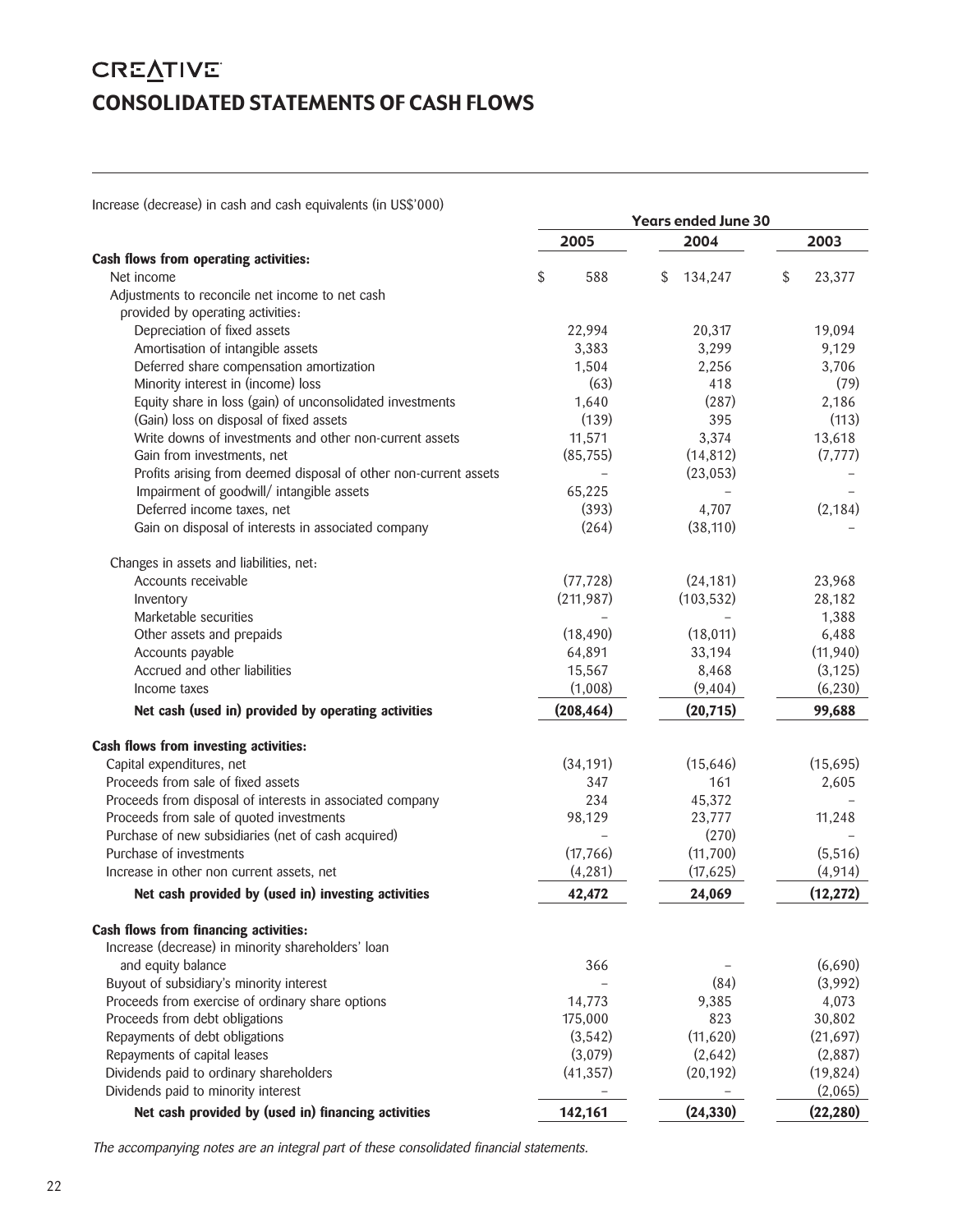|                                                                    | <b>Years ended June 30</b> |           |    |           |    |         |  |
|--------------------------------------------------------------------|----------------------------|-----------|----|-----------|----|---------|--|
|                                                                    |                            | 2005      |    | 2004      |    | 2003    |  |
| Net (decrease) increase in cash and cash equivalents               |                            | (23, 831) |    | (20, 976) |    | 65,136  |  |
| Cash and cash equivalents at beginning of year                     |                            | 211,077   |    | 232,053   |    | 166,917 |  |
| Cash and cash equivalents at end of year                           | S                          | 187,246   | S  | 211,077   | S  | 232,053 |  |
| Supplemental disclosure of cash flow information:<br>Interest paid |                            | 3,517     | \$ | 433       | S  | 1,061   |  |
| Income taxes paid, net                                             | S.                         | 4,471     | S  | 8,841     | S  | 10,951  |  |
| Non cash transaction:                                              |                            |           |    |           |    |         |  |
| Fixed assets acquired under capital lease                          | \$                         |           | S  | 6,689     | \$ |         |  |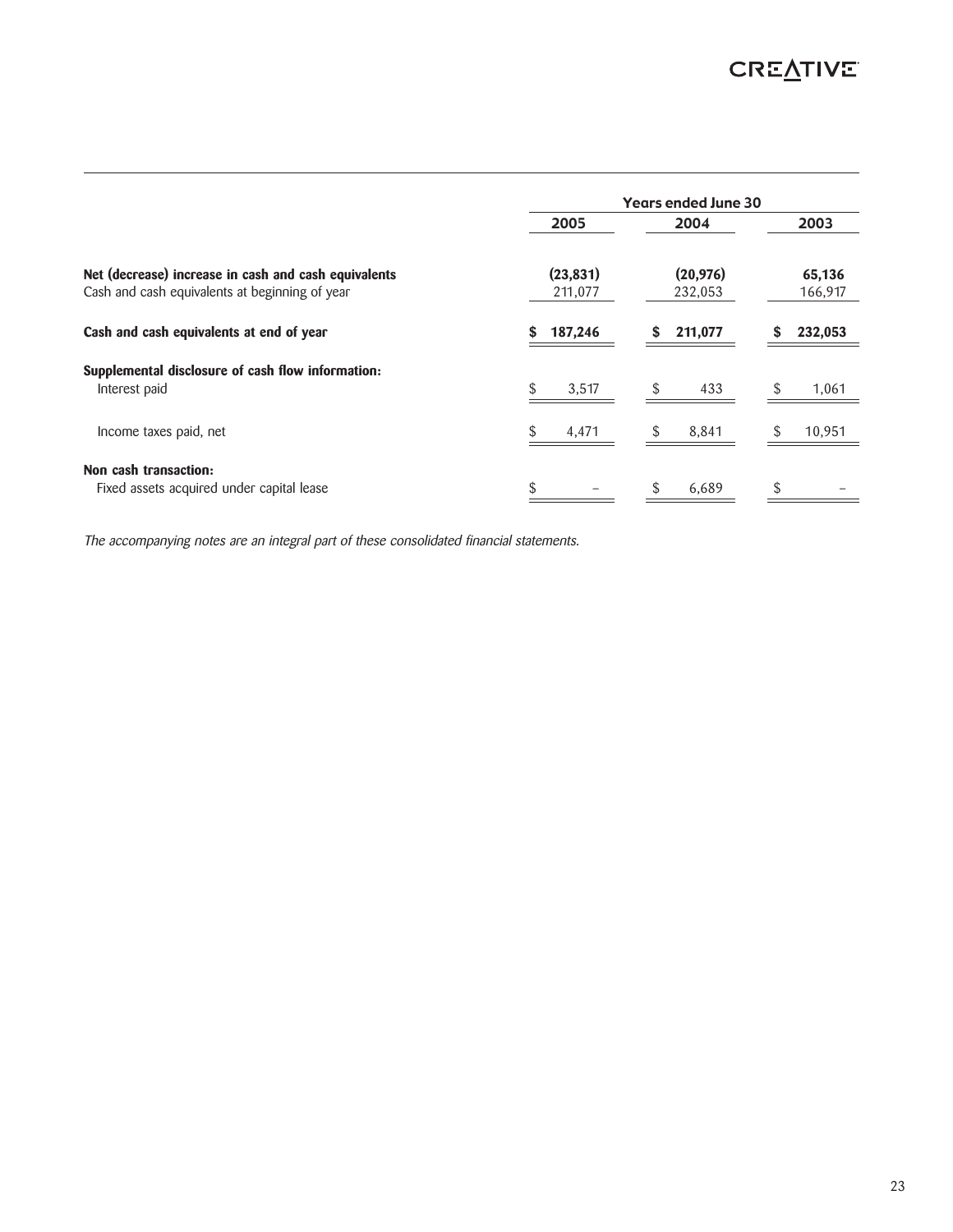## **CREATIVE** CONSOLIDATED STATEMENTS OF SHAREHOLDERS' EQUITY

(In US\$'000, except share data)

|                                                                            | <b>Ordinary</b><br><b>Shares</b><br>(000) | <b>Ordinary</b><br><b>Share</b><br>Capital | <b>Additional</b><br>Paid In<br>Capital | <b>Unrealised</b><br><b>Holding Gains</b><br>(Losses) on<br><b>Investments Compensation</b> | <b>Deferred</b><br><b>Share</b> | <b>Retained</b><br><b>Earnings</b> | Total     |
|----------------------------------------------------------------------------|-------------------------------------------|--------------------------------------------|-----------------------------------------|---------------------------------------------------------------------------------------------|---------------------------------|------------------------------------|-----------|
| Balance at June 30, 2002                                                   | 78,866 \$                                 | 7,592 \$                                   | 311,445 \$                              | 20,636 \$                                                                                   | $(8,836)$ \$                    | 93,115 \$                          | 423,952   |
| Shares issued under<br>employee options and<br>share purchase plans        | 848                                       | 121                                        | 3,952                                   |                                                                                             |                                 |                                    | 4,073     |
| Dividends paid<br>Reversal of unvested deferred<br>share compensation, net |                                           |                                            | (825)                                   |                                                                                             | 825                             | (19, 824)                          | (19, 824) |
| Amortization of deferred share<br>compensation                             |                                           |                                            |                                         |                                                                                             | 3,706                           |                                    | 3,706     |
| Comprehensive income (loss)                                                |                                           |                                            |                                         | (6, 447)                                                                                    |                                 | 23,377                             | 16,930    |
| Balance at June 30, 2003                                                   | 79,714                                    | 7,713                                      | 314,572                                 | 14,189                                                                                      | (4,305)                         | 96,668                             | 428,837   |
| Shares issued under<br>employee options and<br>share purchase plans        | 1,655                                     | 239                                        | 9,146                                   |                                                                                             |                                 |                                    | 9,385     |
| Dividends paid                                                             |                                           |                                            |                                         |                                                                                             |                                 | (20, 192)                          | (20, 192) |
| Reversal of unvested deferred<br>share compensation, net                   |                                           |                                            | (58)                                    |                                                                                             | 58                              |                                    |           |
| Amortization of deferred share<br>compensation                             |                                           |                                            |                                         |                                                                                             | 2,256                           |                                    | 2,256     |
| Comprehensive income                                                       |                                           |                                            |                                         | 136,964                                                                                     | $\qquad \qquad -$               | 134,247                            | 271,211   |
| Balance at June 30, 2004                                                   | 81,369                                    | 7,952                                      | 323,660                                 | 151,153                                                                                     | (1,991)                         | 210,723                            | 691,497   |
| Shares issued under<br>employee options and<br>share purchase plans        | 2,224                                     | 334                                        | 14,439                                  |                                                                                             |                                 |                                    | 14,773    |
| Dividends paid                                                             |                                           |                                            |                                         |                                                                                             | $\overline{\phantom{0}}$        | (41, 357)                          | (41, 357) |
| Reversal of unvested deferred<br>share compensation, net                   |                                           |                                            | (109)                                   |                                                                                             | 109                             |                                    |           |
| Amortization of deferred share<br>compensation                             |                                           |                                            |                                         |                                                                                             | 1,504                           |                                    | 1,504     |
| Comprehensive (loss) income                                                |                                           |                                            |                                         | (85, 873)                                                                                   |                                 | 588                                | (85, 285) |
| Balance at June 30, 2005                                                   | 83,593 \$                                 | 8,286 \$                                   | 337,990 \$                              | 65,280 \$                                                                                   | $(378)$ \$                      | 169,954 \$                         | 581,132   |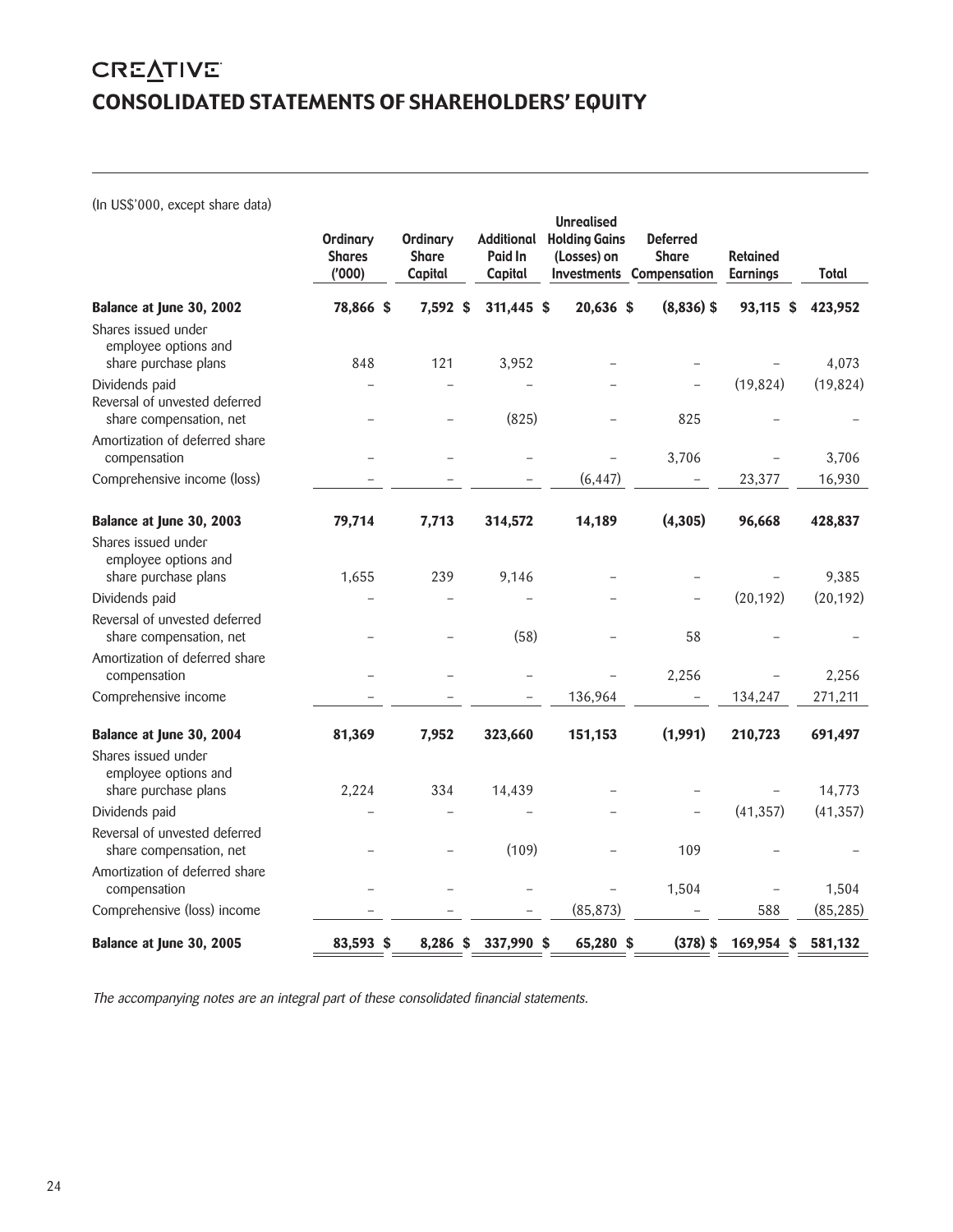#### **NOTE 1 – SUMMARY OF SIGNIFICANT ACCOUNTING POLICIES**

### **Basis of presentation**

The consolidated financial statements include the financial statements of Creative Technology Ltd and Creative's subsidiaries under its effective control from their respective dates of acquisition, after elimination of inter-company transactions and balances. The consolidated financial statements are presented in accordance with accounting principles generally accepted in the United States of America ("US GAAP"). The preparation of consolidated financial statements in conformity with US GAAP requires management to make estimates and assumptions that affect the amounts of assets and liabilities and disclosure of contingent assets and liabilities as of the date of the financial statements and reported amounts of revenues and expenses during the reporting periods. Actual results may differ from those estimates and such differences could be material. Creative conducts a substantial portion of its business in United States dollars ("US\$" or "\$"). All dollar amounts included in the financial statements and in the notes herein are United States dollars unless designated as Singapore dollars ("S\$"). Creative's fiscal year-end is June 30. Creative generally operates on a thirteen week calendar closing on the Friday closest to the natural calendar quarter. For convenience, all quarters are described by their natural calendar dates.

#### **Foreign exchange**

The functional currency of Creative and its subsidiaries is predominantly the US dollar and accordingly, gains and losses resulting from the translation of monetary assets and liabilities denominated in currencies other than the US dollar are reflected in the determination of net income (loss). Creative enters into forward exchange contracts to reduce its exposure to foreign exchange translation gains and losses. Forward exchange contracts are marked to market each period and the resulting gains and losses are included in the determination of net income or loss. No forward exchange contracts were outstanding at June 30, 2005. Included in interest and other expenses for fiscal years 2005, 2004 and 2003 are exchange losses of \$4.2 million and exchange gains of \$4.5 million and \$5.4 million, respectively.

At June 30, 2005, monetary assets and liabilities of Creative are denominated in the following currencies:

|                                      | Approximate Percentage of \$ Balance Denominated in: |        |             |                         |
|--------------------------------------|------------------------------------------------------|--------|-------------|-------------------------|
|                                      | US\$                                                 | S\$    | <b>EURO</b> | <b>Other Currencies</b> |
| Cash and cash equivalents            | $50\%$                                               | $3\%$  | 28 %        | $19\%$                  |
| Accounts receivable, less allowances | $64\%$                                               |        | $20\%$      | $16\%$                  |
| Total current liabilities            | 75 %                                                 | $13\%$ | $4\%$       | $8\%$                   |
| Long-term obligations                | $90\%$                                               | $10\%$ | -           |                         |

The exchange rates for the S\$ and Euro utilized in translating the balance sheet at June 30, 2005, expressed in US\$ per one S\$ and Euro was 0.5926 and 1.2092, respectively.

#### **Cash equivalents**

Cash equivalents consist of highly liquid investment instruments with original or remaining maturities of three months or less at the time of purchase. All deposits are in short term deposit and money market accounts with various banks. This diversification of risk is consistent with Creative's policy to maintain liquidity and ensure the safety of principal. Included in cash equivalents as of June 30, 2005 and 2004 are fixed rate deposits of \$128.9 million and \$144.4 million, respectively.

At June 30, 2004, a total of \$0.5 million in fixed rate deposits was pledged to a bank to secure banking facilities for one of Creative's subsidiaries. The banking facilities were terminated at June 30, 2005 and the bank has released the pledge on the fixed rate deposits.

#### **Fair value of financial instruments**

For certain of Creative's financial instruments, including cash equivalents, accounts receivable, accounts payable and accrued expenses, the carrying amounts approximate fair value due to their short maturities. The amounts shown for long term obligations also approximate fair value because current interest rates charged to Creative for debts of similar maturities are substantially the same.

#### **Inventory**

Inventory is stated at the lower of cost or market. Cost is determined using standard cost, appropriately adjusted at balance sheet date to approximate actual cost on a weighted average basis. In the case of finished products and work-in-progress, cost includes materials, direct labor and an appropriate proportion of production overheads.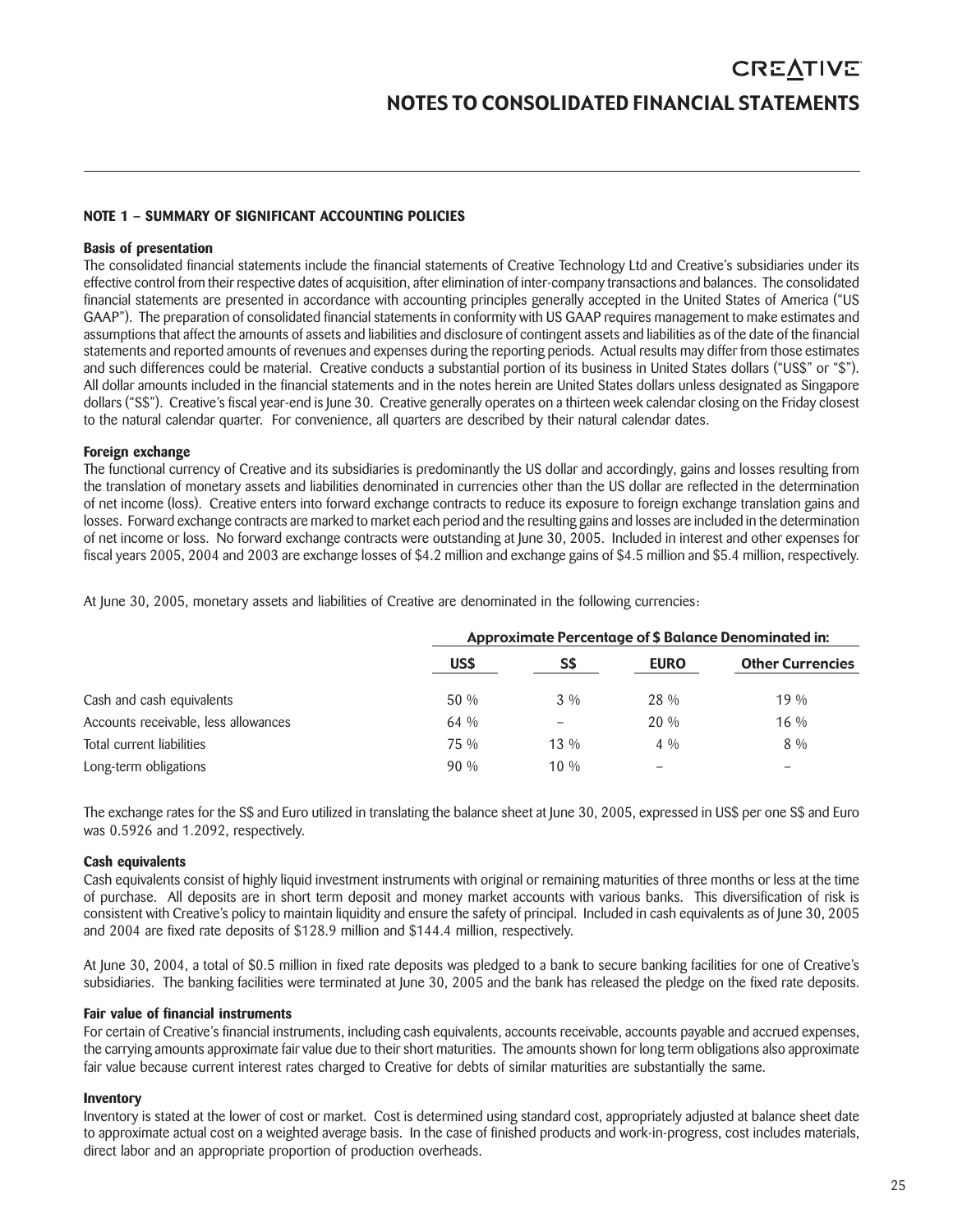# **CREATIVE** NOTES TO CONSOLIDATED FINANCIAL STATEMENTS

#### **NOTE 1 – SUMMARY OF SIGNIFICANT ACCOUNTING POLICIES (Cont'd)**

Management performs a detailed assessment of inventory at each balance sheet date to establish provisions for excess and obsolete inventories. The evaluation includes a review of, among other factors, historical sales, current economic trends, forecasted sales, demand requirements, product lifecycle and product development plans, quality issues, and current inventory levels.

#### **Property and equipment**

Property and equipment are stated at cost less accumulated depreciation. Depreciation is computed using the straight-line method over the estimated useful lives of the assets. Leasehold improvements are amortized over the shorter of the remaining facility lease term or the estimated useful lives of the improvements. No depreciation is provided on freehold land and construction in progress.

#### **Investments**

Creative holds equity investments in various companies pursuant to which it has acquired anywhere from less than 1% to 100% of the issuer's outstanding capital stock. Investments in which Creative acquires more than 50% of the outstanding capital stock of an entity, or which are under the effective control of Creative, are treated as investments in subsidiaries, and the balance sheets and results of operations of these subsidiaries are fully consolidated after making allowance for any minority interests. Companies in which Creative's investment totals between 20% and 50% of such company's capital stock are treated as associated companies and recorded on an equity basis, whereby Creative adjusts its cost of investments to recognize its share of all post acquisition results of operations. In the event where the subsidiary or associated companies issue shares to third parties at prices different from Creative's carrying value of such shares, the differences are taken to the income statement directly.

Non-quoted investments of less than 20% in an entity are carried at cost, less provisions for permanent impairment where necessary.

In accordance with SFAS No. 115, "Accounting for Certain Investments in Debt and Equity Securities," quoted investments of less than 20% in an entity are classified as available-for-sale. Such investments are reported at fair value with the unrealized gains and losses included as a separate component of shareholders' equity. Unrealized losses are charged against income when a decline in fair value is determined to be other than temporary. Realized gains and losses upon the sale or disposition of such investments are based on the average cost of the specific investments sold.

The investment portfolio is monitored on a periodic basis for impairment. Creative's investments in these companies are inherently risky because the markets for the technologies or products they have under development are typically in the early stages and may never develop. In the event that the carrying value of an investment exceeds its fair value and the decline in value is determined to be otherthan-temporary, an impairment charge is recorded and a new cost basis for the investment is established. Fair values for investments in public companies are determined using quoted market prices. Fair values for investments in privately-held companies are estimated based upon one or more of the following: pricing models using historical and forecasted financial information and current market rates, liquidation values, the values of recent rounds of financing, or quoted market prices of comparable public companies.

In order to determine whether a decline in value is other-than-temporary, Creative evaluates, among other factors: the duration and extent to which the fair value has been less than the carrying value; the financial condition of and business outlook for the company, including key operational and cash flow metrics, current market conditions and future trends in the company's industry, and the company's relative competitive position within the industry; and Creative's intent and ability to retain the investment for a period of time sufficient to allow for any anticipated recovery in fair value.

A summary of investments is as follows (in US\$'000):

|                                                            | As of June 30 |                  |      |                  |
|------------------------------------------------------------|---------------|------------------|------|------------------|
|                                                            |               | 2005             | 2004 |                  |
| Non-quoted equity investments<br>Quoted equity investments |               | 9,553<br>116,361 |      | 3,504<br>205,787 |
| <b>Total investments</b>                                   |               | 125.914          |      | 209,291          |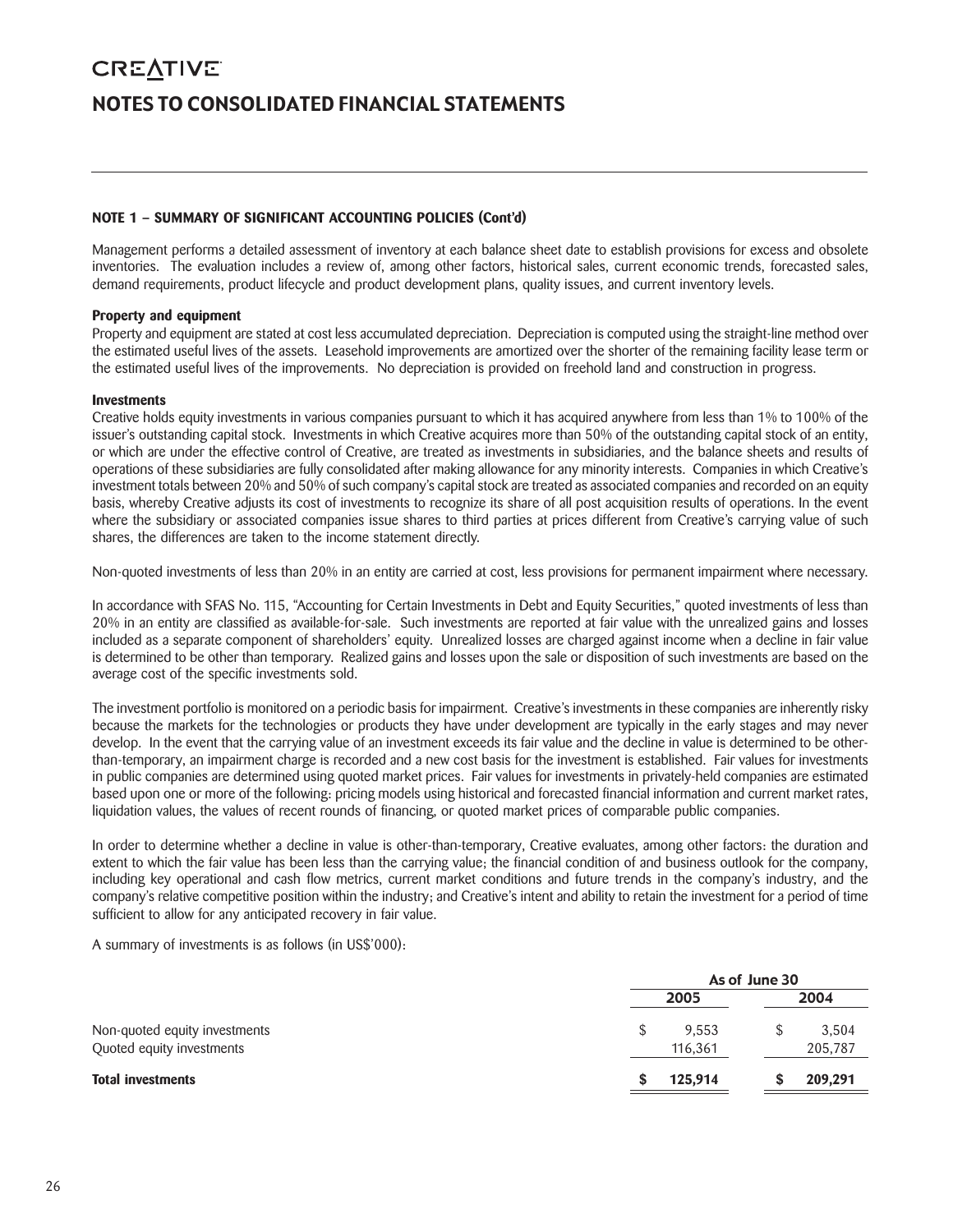#### **Goodwill and other intangible assets**

Goodwill and other intangible assets are stated at cost and relate principally to the acquisition of new subsidiaries accounted for under the purchase method. Under this method, the purchase price has been allocated to the assets acquired, liabilities assumed and inprocess technology based on their estimated fair market values at the dates of acquisition. Amounts allocated to acquired in-process technology are expensed in the period in which the acquisition is consummated. Intangible assets are amortized on a straight line basis over the estimated useful lives of the assets, ranging from one to seven years. Goodwill is not subject to amortization, but evaluated at least annually for impairment.

Reviews for impairment of goodwill and other intangible assets are also conducted whenever events indicate that the carrying amount might not be recoverable. Factors that Creative may consider important which could trigger an impairment review include the following:

- significant under performance relative to expected historical or projected future operating results;
- significant changes in the manner of use of the acquired assets or the strategy for Creative's overall business;
- significant negative industry or economic trends;
- significant decline in Creative's stock price for a sustained period; and
- Creative market capitalization relative to net book value.

When the existence of one or more of the above factors indicates that the carrying value of the goodwill or intangible assets may be impaired, Creative measures any impairment based on a combination of market comparable method, and projected discounted cash flow method using a discount rate determined by the management to commensurate with the risk inherent in Creative's current business model.

#### **Product warranties**

The warranty period for the bulk of Creative's products typically ranges between 1 to 3 years. The product warranty accrual reflects management's best estimate of probable liability under its product warranties. Management determines the warranty provision based on known product failures (if any), historical experience, and other currently available evidence.

#### **Revenue recognition**

Creative generally recognizes revenue when persuasive evidence of an arrangement exists, title and risk of loss have been transferred, delivery has occurred, the price is fixed or determinable, and collection is probable. Allowances are provided for estimated returns, discounts and warranties, based on historical experience, current economic trends and changes in customer demand and acceptance of its products. Such allowances are adjusted preiodically to reflect actual and anticipated experience. When recognizing revenue, Creative records estimated reductions to revenue for customer and distributor programs and incentive offerings, including price protection, promotions, other volume-based incentives and rebates.

#### **Research and development**

Research and development costs are charged to operations as incurred.

### **Assessment of the probability of the outcome of current litigation**

Creative records accruals for loss contingencies when it is probable that a liability has been incurred and the amount of loss can be reasonably estimated.

### **Income taxes**

Deferred tax assets and liabilities, net of valuation allowances, are established for the expected future tax consequences of events resulting from the differences between the financial reporting and income tax bases of Creative's assets and liabilities and from tax credit carry forwards. No provision has been made for the undistributed earnings of certain subsidiaries outside of Singapore since it is Creative's intention to reinvest these earnings in those subsidiaries. Reinvested earnings of such subsidiaries have been immaterial to date.

#### **Concentrations of credit risk**

Financial instruments that potentially subject Creative to significant concentrations of credit risk consist principally of cash and cash equivalents and trade accounts receivable. Creative limits the amount of credit exposure to any one financial institution. Creative sells its products to original equipment manufacturers, distributors and key retailers. Creative believes that the concentration of credit risk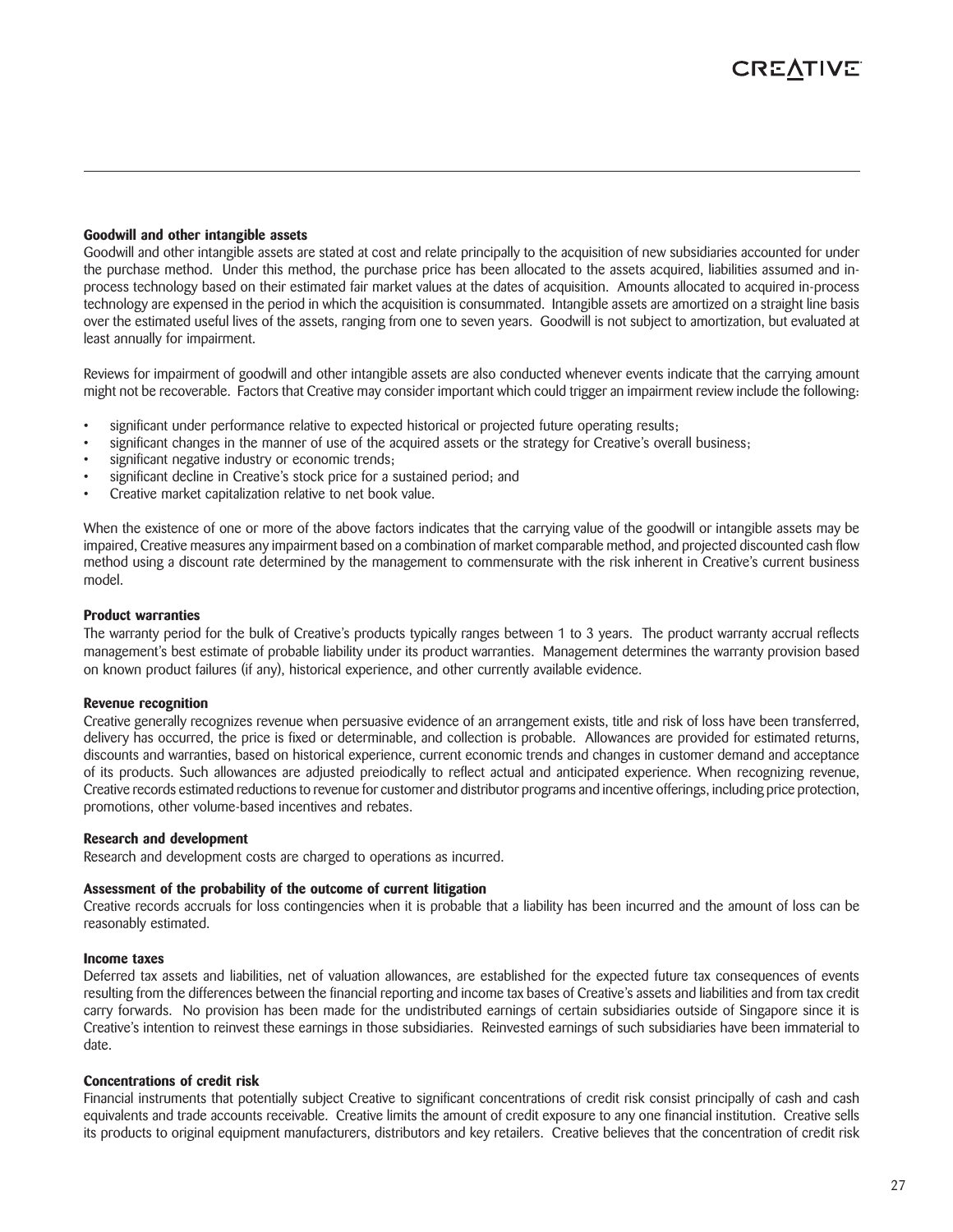# **CREATIVE** NOTES TO CONSOLIDATED FINANCIAL STATEMENTS

#### **NOTE 1 – SUMMARY OF SIGNIFICANT ACCOUNTING POLICIES (Cont'd)**

in its trade receivables is substantially mitigated due to performance of ongoing credit evaluations of its customers' financial condition, use of short collection terms, use of letters of credit in certain circumstances, procurement of credit insurance coverage and the geographical dispersion of sales. Creative establishes allowances for doubtful accounts, returns and discounts for specifically identified doubtful accounts, returns and discounts based on credit profiles of its customers, current economic trends, contractual terms and conditions and historical payment, return and discount experience.

#### **Stock-based compensation**

Creative accounts for stock-based employee compensation in accordance with Accounting Principles Board Opinion ("APB") No. 25, "Accounting for Stock Issued to Employees," and related Interpretations, and complies with the disclosure provisions of Statement of Financial Accounting Standards ("SFAS") No. 123, "Accounting for Stock-Based Compensation," and SFAS No. 148, "Accounting for Stock-Based Compensation, Transition and Disclosures." Accordingly, compensation expense for stock options is measured as the excess, if any, of the fair market value of Creative's stock at the date of the grant over the stock option exercise price. See Note 9.

#### **Employees pension scheme**

Creative participates in a number of defined contribution retirement plans in certain countries of operations. Contributions are based on a percentage of each eligible employee's salary and are expensed as the related salaries are incurred. Creative incurred expenses of approximately \$7.5 million, \$6.4 million and \$6.0 million with respect to these retirement plans for the fiscal years 2005, 2004 and 2003, respectively.

#### **Recently issued accounting pronouncements**

In November 2004, the FASB issued SFAS No. 151, "Inventory Costs," which clarifies the accounting for abnormal amounts of idle facility expense, freight, handling costs, and wasted material. SFAS No. 151 will be effective for inventory costs incurred during fiscal years beginning after June 15, 2005. The adoption of SFAS No. 151 is not expected to have a material impact on Creative's consolidated financial statements.

In December 2004, the FASB issued SFAS No. 123(R), "Share-Based Payment." This statement replaces SFAS No. 123, amends SFAS No. 95 and supersedes APB Opinion No. 25. SFAS No. 123(R) requires companies to apply a fair-value based measurement method in accounting for share-based payment transactions with employees and to record compensation expense for all stock awards granted, and to awards modified, repurchased or cancelled after the required effective date. In addition, the company will be required to record compensation expense (as previous awards continue to vest) for the unvested portion of previously granted awards that remain outstanding at the date of adoption. SFAS No. 123(R) will be effective for fiscal periods beginning after June 15, 2005. The effect of the adoption of SFAS No. 123(R) is expected to be comparable to the effect disclosed on a pro forma basis as a result of applying the current fairvalue recognition provisions of SFAS No. 123 as shown in Note 9 herein.

In December 2004, the FASB issued SFAS No. 153, "Exchanges of Nonmonetary Assets," which eliminates the exception from fair value measurement for nonmonetary exchanges of similar productive assets in paragraph 21(b) of APB Opinion No. 29, "Accounting for Nonmonetary Transactions," and replaces it with an exception for exchanges that do not have commercial substance. SFAS No. 153 will be effective for nonmonetary asset exchanges occurring in fiscal periods beginning after June 15, 2005. The adoption of SFAS No. 153 is not expected to have a material impact on Creative's consolidated financial statements.

In June 2005, the FASB issued SFAS No. 154, "Accounting Changes and Error Corrections," a replacement of APB Opinion No. 20, "Accounting Changes," and SFAS No. 3, "Reporting Accounting Changes in Interim Financial Statements." SFAS No. 154 changes the requirements for the accounting for, and reporting of, a change in accounting principle. Previously, most voluntary changes in accounting principles were required to be recognized by way of a cumulative effect adjustment within net income during the period of the change. SFAS No. 154 requires retrospective application to prior periods' financial statements, unless it is impracticable to determine either the period-specific effects or the cumulative effect of the change. SFAS No. 154 is effective for accounting changes made in fiscal years beginning after December 15, 2005; however, the Statement does not change the transition provisions of any existing accounting pronouncements. The adoption of SFAS No. 154 is not expected to have a material impact on Creative's consolidated financial statements.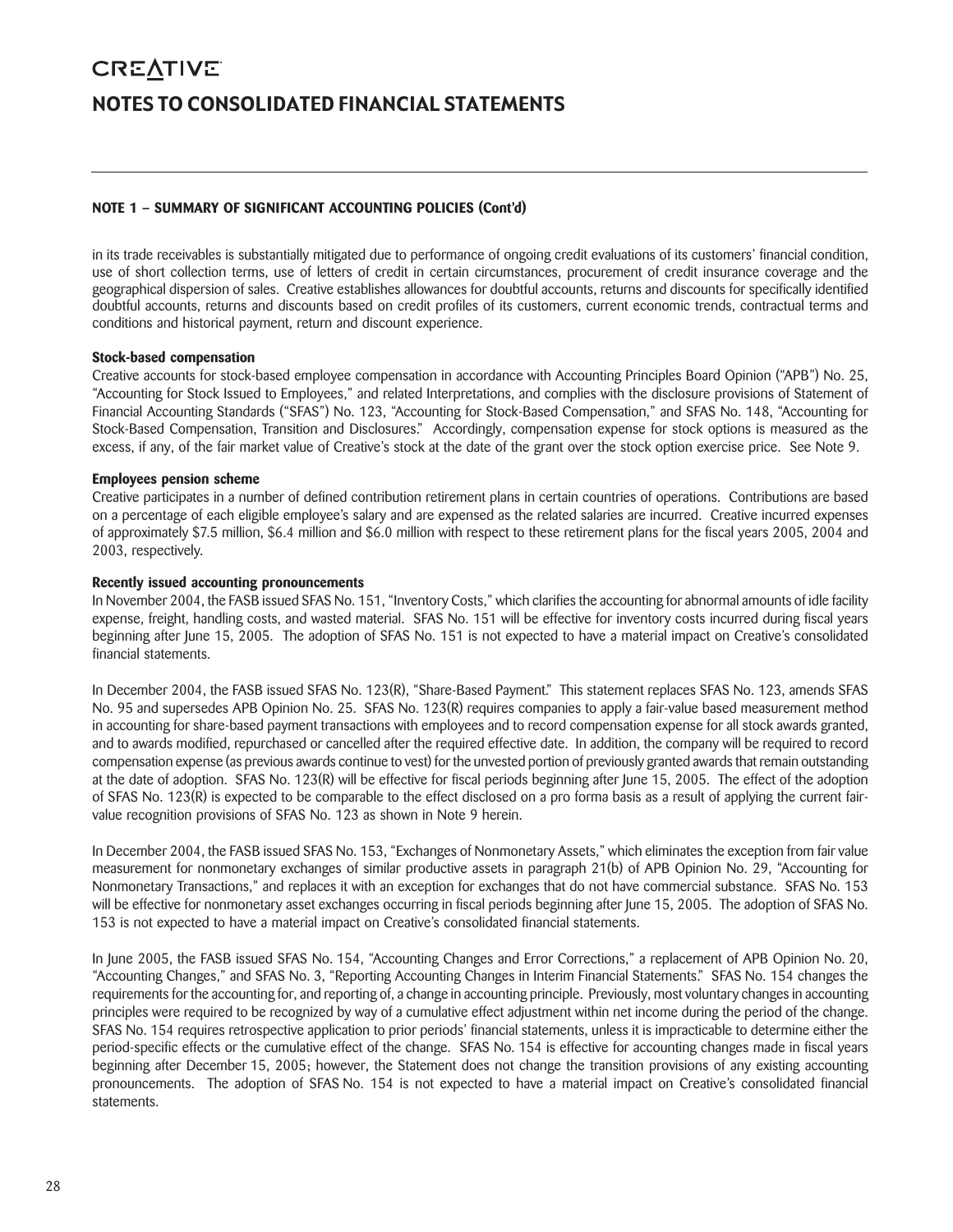#### **NOTE 2 – NET INCOME (LOSS) PER SHARE**

In accordance with SFAS No. 128, "Earnings per Share," Creative reports both basic earnings per share and diluted earnings per share. Basic earnings per share is computed using the weighted average number of ordinary shares outstanding during the period. Diluted earnings per share is computed using the weighted average number of ordinary and potentially dilutive ordinary equivalent shares outstanding during the period. Ordinary equivalent shares are excluded from the computation if their effect is anti-dilutive. In computing the diluted earnings per share, the treasury stock method is used to determine, based on average stock prices for the respective periods, the ordinary equivalent shares to be purchased using proceeds received from the exercise of such equivalent shares. Other than the dilutive effect of stock options, there are no other financial instruments that would impact the weighted average number of ordinary shares outstanding used for computing diluted earnings per share. The potentially dilutive ordinary equivalent shares outstanding under the employee share purchase plan were not material.

Following is a reconciliation between the average number of ordinary shares outstanding and equivalent shares outstanding (in '000):

|                                                                 | As of June 30 |        |        |
|-----------------------------------------------------------------|---------------|--------|--------|
|                                                                 | 2005          | 2004   | 2003   |
| Weighted average ordinary shares outstanding                    | 82.661        | 80,654 | 79,202 |
| Weighted average dilutive stock options outstanding             | 2,672         | 2.976  | 1,649  |
| Weighted average ordinary shares and<br>equivalents outstanding | 85,333        | 83,630 | 80,851 |
|                                                                 |               |        |        |

For fiscal year 2003, approximately 0.5 million shares related to the convertible note were excluded from the computation of dilutive earnings per share as the effect of including such shares would be anti-dilutive.

#### **NOTE 3 – BALANCE SHEET DETAIL (in US\$'000)**

|                        |               | As of June 30 |
|------------------------|---------------|---------------|
|                        | 2005          | 2004          |
| <b>Inventory:</b>      |               |               |
| Raw materials          | 166,318<br>\$ | 76,020<br>S   |
| Work in progress       | 18,711        | 13,946        |
| Finished products      | 210,857       | 93,933        |
| <b>Total inventory</b> | 395,886<br>S. | 183,899       |

|                                           | <b>Estimated</b>   |                | As of June 30 |
|-------------------------------------------|--------------------|----------------|---------------|
|                                           | <b>Useful Life</b> | 2005           | 2004          |
| Property and equipment:                   |                    |                |               |
| Land and buildings                        | 25 years           | 102.028<br>\$. | 93,132<br>S   |
| Construction in progress                  |                    | 2.737          | 998           |
| Machinery and equipment                   | $3 - 6$ years      | 65,163         | 52,015        |
| Furniture, fixtures and office equipments | $2 - 8$ years      | 91,152         | 91,232        |
| Leasehold improvements                    | Term of lease      | 11,605         | 12,963        |
|                                           |                    | 272,685        | 250,340       |
| Accumulated depreciation                  |                    | (155, 498)     | (144, 142)    |
| Net property and equipment                |                    | 117,187        | 106.198       |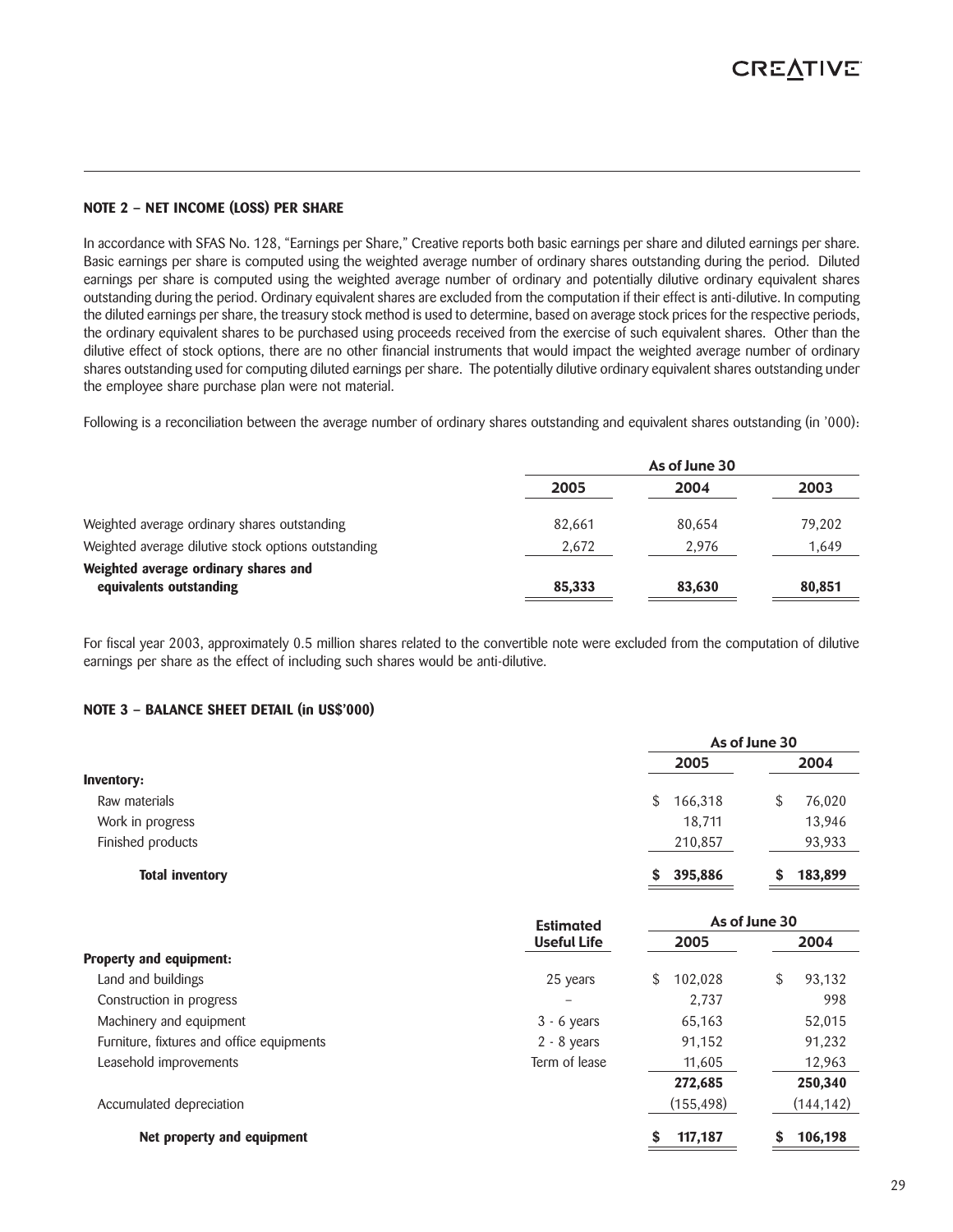# **CREATIVE** NOTES TO CONSOLIDATED FINANCIAL STATEMENTS

#### **NOTE 3 – BALANCE SHEET DETAIL (in US\$'000) (Cont'd)**

Included in property and equipment are assets purchased under capital lease obligations with a cost and accumulated depreciation of approximately \$15.8 million and \$12.8 million for fiscal 2005 and \$16.2 million and \$8.7 million for fiscal 2004, respectively.

|                                       | As of June 30 |             |  |
|---------------------------------------|---------------|-------------|--|
|                                       | 2005          | 2004        |  |
| Other non-current assets:             |               |             |  |
| Other intangible assets               | S.<br>37,668  | 40,082<br>S |  |
| Accumulated amortization              | (31,599)      | (28, 216)   |  |
| Other intangible assets, net          | 6,069         | 11,866      |  |
| Goodwill                              | 29,447        | 91,976      |  |
| Other non-current assets              | 9,397         | 13,929      |  |
| <b>Total other non-current assets</b> | 44,913        | 117,771     |  |

Other intangible assets consist of mainly patents and trademarks.

Creative traditionally performs its annual assessment for goodwill impairment in the fourth quarter of the fiscal year. However, during the second fiscal quarter, management noted that the revenue of one of its subsidiaries, 3Dlabs, continued to perform below expectations due to delays in the launch of new products. As such, in accordance with SFAS No. 142, an impairment test was performed on the goodwill and other intangible assets that were acquired in connection with the acquisition of 3Dlabs in May 2002. 3Dlabs designs, develops and markets graphics accelerator products aimed primarily at professionals using high-end and ultra-high-end workstations. An independent assessor was engaged to perform the impairment review. The fair value was determined based on a combination of the projected discounted cash flow method, and market comparable method whereby the market multiples of 3Dlabs were compared to the market multiples of other publicly traded companies in similar lines of business. The conclusion of the impairment review was that the fair value of 3Dlabs could no longer support the carrying value of the goodwill and other intangible assets associated with them. As a result, Creative recorded a goodwill impairment charge of \$62.5 million and other intangible assets impairment charge of \$2.7 million during the second quarter of fiscal year 2005. As at the end of the fiscal year 2005, Creative concluded that there had not been any significant change in the fair value of the intangible assets since the second quarter of fiscal year 2005.

Goodwill and other intangible assets fully amortized were excluded from above. Other intangible assets amortization expense was \$3.4 million, \$3.3 million and \$9.1 million for fiscal years 2005, 2004 and 2003, and estimated to be \$2.9 million, \$2.1 million and \$0.8 million in fiscal years 2006, 2007 and 2008, respectively, and \$28,000 for fiscal years 2009 and 2010.

|    | 2005    | 2004          |
|----|---------|---------------|
|    |         |               |
| \$ | 23,384  | \$<br>20,075  |
|    | 21,362  | 20,443        |
|    | 8,131   | 8,300         |
|    | 12,418  | 6,232         |
|    | 38,473  | 33,492        |
| S  | 103,768 | 88,542        |
|    |         | As of June 30 |

Other accruals of \$38.5 million and \$33.5 million as of June 30, 2005 and 2004 includes accruals for various operating expense items that individually account for less than 5% of the total current liabilities.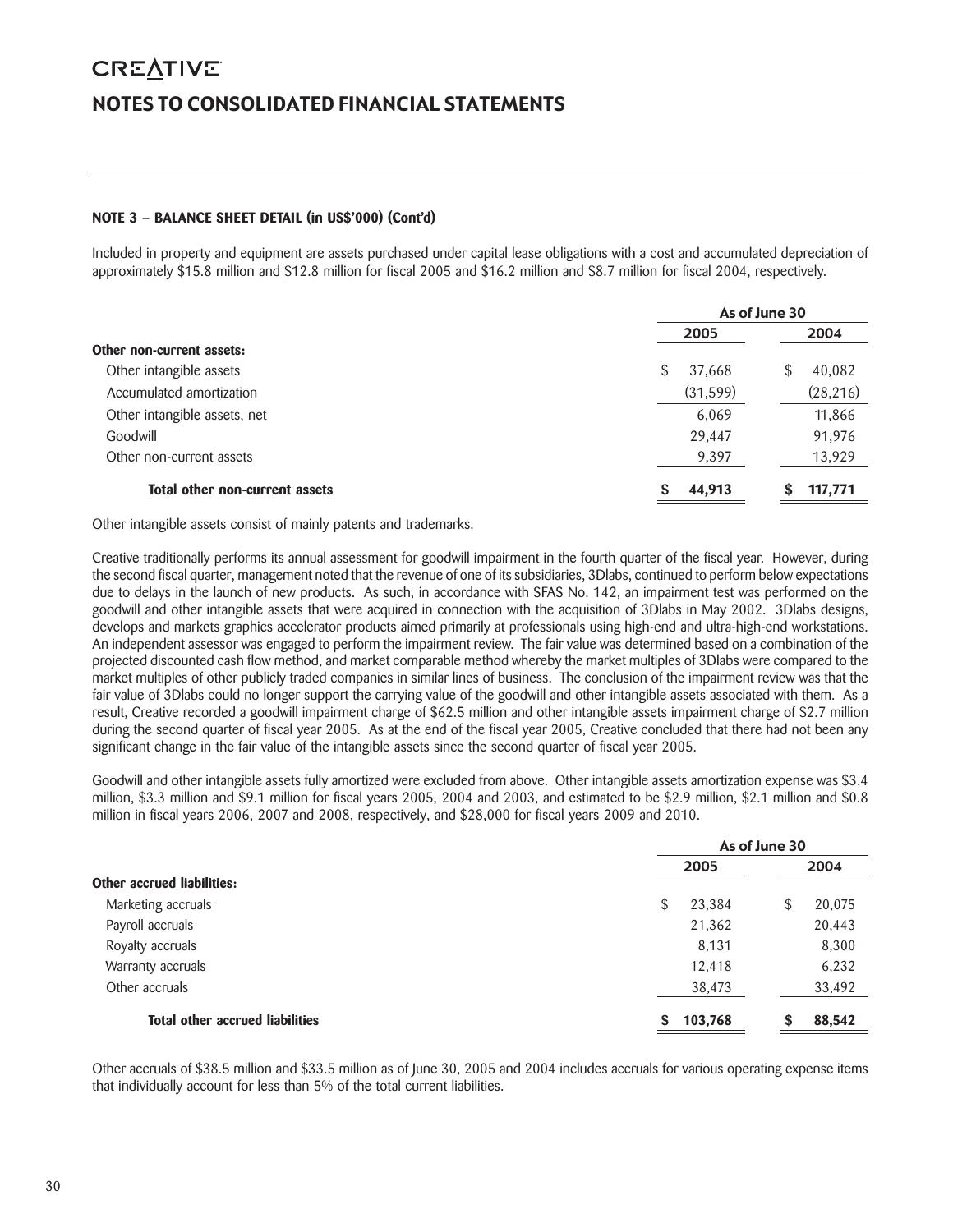|                                    | As of June 30 |        |
|------------------------------------|---------------|--------|
|                                    | 2005          | 2004   |
| Long term obligations:             |               |        |
| Long term debt                     | \$<br>194,555 | 23,553 |
| Capital lease obligations          | 888           | 4,097  |
| Deferred tax liability             | 14,012        | 7,964  |
| <b>Total long term obligations</b> | 209,455<br>S  | 35,614 |

#### **NOTE 4 – PRODUCT WARRANTIES**

The warranty period for the bulk of Creative's products typically ranges between 1 to 3 years. The product warranty accrual reflects management's best estimate of probable liability under its product warranties. Management determines the warranty provision based on known product failures (if any), historical experience, and other currently available evidence.

Changes in the product warranty accrual for the fiscal year 2005 were as follows (in US\$'000):

|                                                                               | As of June 30 |          |  |
|-------------------------------------------------------------------------------|---------------|----------|--|
|                                                                               | 2005          | 2004     |  |
| Balance at the beginning of the year                                          | 6.232         | 2,835    |  |
| Accruals for warranties issued during the period                              | 27,603        | 8,417    |  |
| Adjustments related to pre-existing warranties (include changes in estimates) | (176)         | (149)    |  |
| Settlements made (in cash or in kind) during the period                       | (21, 241)     | (4, 871) |  |
| Balance at the end of the year                                                | 12,418        | 6,232    |  |

#### **NOTE 5 – LEASES AND COMMITMENTS**

Creative leases the use of land and certain of its facilities and equipment under non-cancelable operating lease arrangements. The land and facility leases expire at various dates through 2052 and provide for fixed rental rates during the terms of the leases.

Minimum future lease payments for non-cancelable leases as of June 30, 2005, are as follows (in US\$'000):

|                              |    | <b>Operating Leases</b> |
|------------------------------|----|-------------------------|
| Fiscal years ended June 30,  |    |                         |
| 2006                         | \$ | 8,648                   |
| 2007                         |    | 3,732                   |
| 2008                         |    | 1,653                   |
| 2009                         |    | 1,061                   |
| 2010                         |    | 848                     |
| Thereafter                   |    | 11,882                  |
| Total minimum lease payments | S  | 27,824                  |

Rental expense under all operating leases was \$13.4 million, \$14.1 million and \$12.2 million for fiscal 2005, 2004 and 2003, respectively.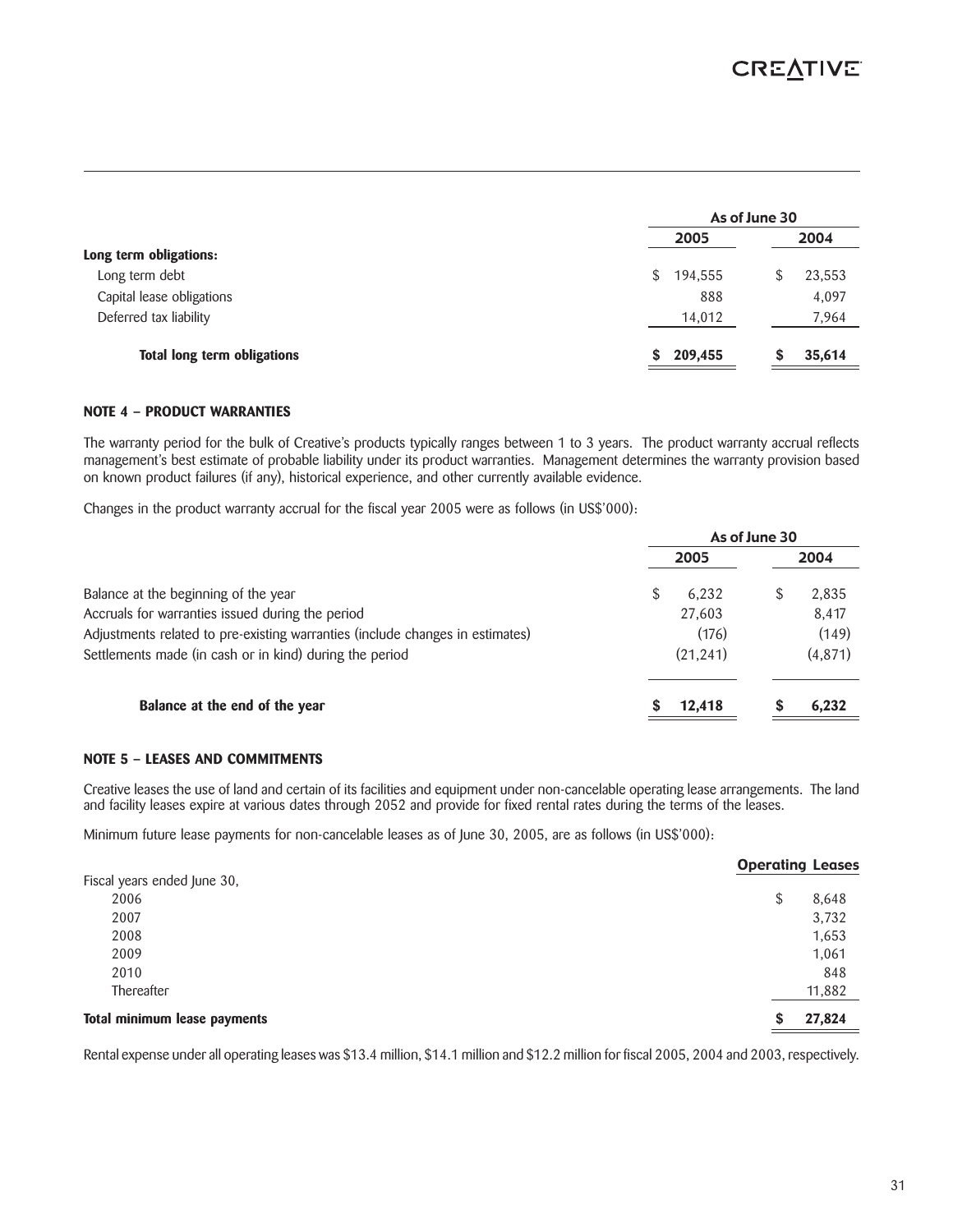# **CREATIVE** NOTES TO CONSOLIDATED FINANCIAL STATEMENTS

#### **NOTE 5 – LEASES AND COMMITMENTS (Cont'd)**

Future minimum lease obligations, which are secured by the underlying assets, as of June 30, 2005, under capital leases are as follows (in US\$'000):

|                                        |    | <b>Capital Leases</b> |
|----------------------------------------|----|-----------------------|
| Fiscal years ended June 30,            |    |                       |
| 2006                                   | \$ | 3,974                 |
| 2007                                   |    | 949                   |
| 2008                                   |    |                       |
| 2009                                   |    |                       |
| 2010                                   |    |                       |
| Thereafter                             |    |                       |
| Total minimum lease payments           | \$ | 4,923                 |
| Less: interest                         | ¢  | (208)                 |
| <b>Total capital lease obligations</b> | S  | 4,715                 |
|                                        |    |                       |

#### **NOTE 6 – COMPREHENSIVE INCOME**

The components of total comprehensive income are as follows (in US\$'000):

|                                                                                |   | <b>Years ended June 30</b> |    |          |  |          |
|--------------------------------------------------------------------------------|---|----------------------------|----|----------|--|----------|
|                                                                                |   | 2005                       |    | 2004     |  | 2003     |
| Net income                                                                     | S | 588                        | S. | 134,247  |  | 23,377   |
| Movement in unrealized holding (losses) gains<br>Reclassification adjustments: |   | (12, 937)                  |    | 139,410  |  | (3, 110) |
| - Losses included in net income                                                |   | (72, 936)                  |    | (2, 446) |  | (3, 337) |
|                                                                                |   | (85, 873)                  |    | 136,964  |  | (6, 447) |
| Total comprehensive (loss) income                                              | S | (85, 285)                  |    | 271,211  |  | 16,930   |

#### **NOTE 7 – SHARE REPURCHASES**

Details of Share repurchases by Creative since the commencement date of the program on November 6, 1998 are set out below:

|                                      | <b>Number of Shares Repurchased</b><br>(in millions) | <b>Average Price</b><br>(US\$) |
|--------------------------------------|------------------------------------------------------|--------------------------------|
| Fiscal year 1999 to fiscal year 2003 | 26.3                                                 | \$13                           |
| Fiscal year 2004                     |                                                      |                                |
| Fiscal year 2005                     |                                                      |                                |
| <b>Total</b>                         | 26.3                                                 | -13<br>S.                      |

At the Annual General Meeting ("AGM") held on October 29, 2004, the shareholders approved the share repurchase mandate allowing Creative to buy up to 10% of the issued share capital of Creative outstanding as at the date of the AGM. This amounts to approximately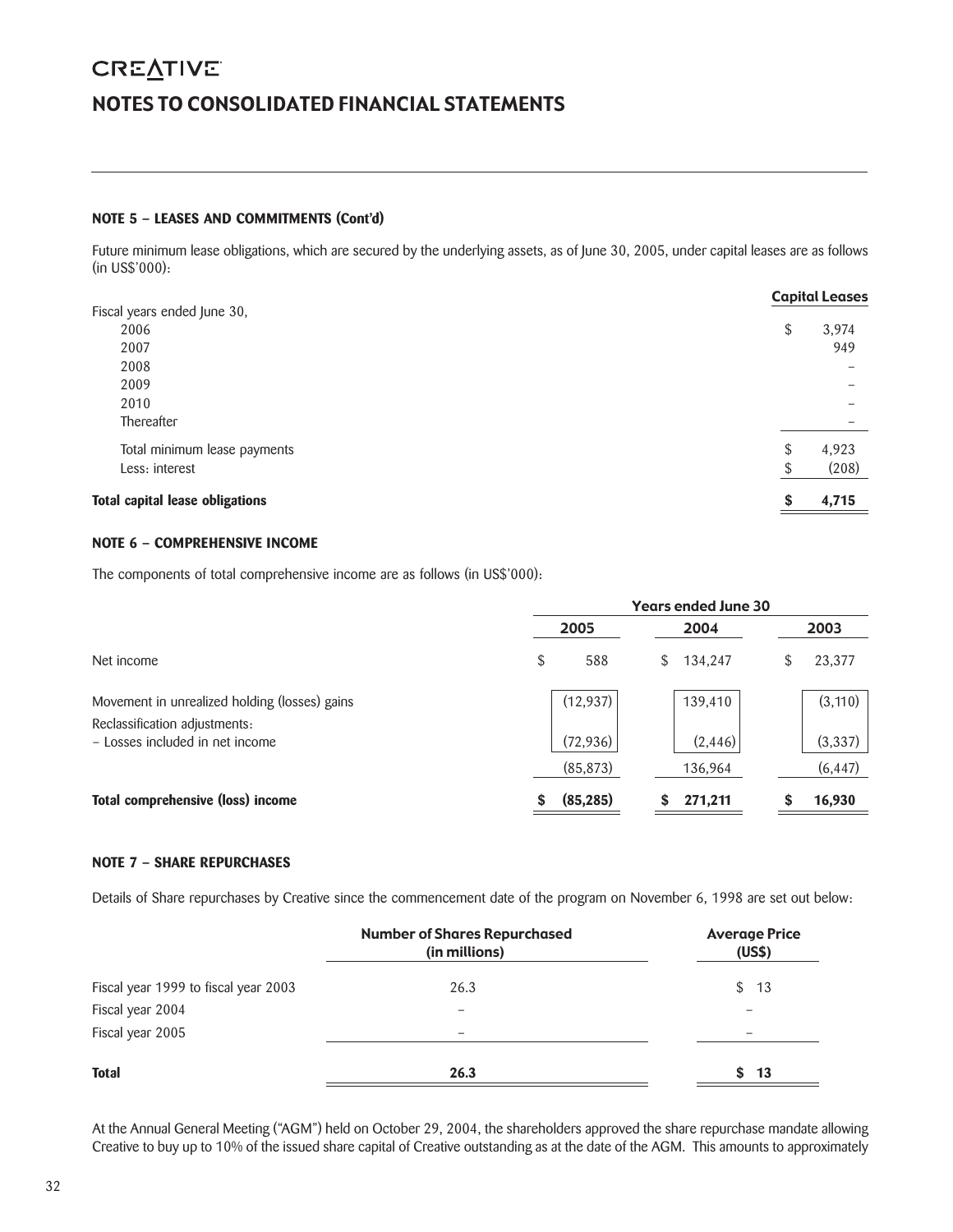8.2 million shares. This authority to repurchase these shares shall continue in force unless revoked or revised by the shareholders in a general meeting, or until the date that the next AGM of Creative is held or is required to be held, whichever is the earlier.

In accordance with Singapore statutes, such repurchases are recorded as a reduction in retained earnings.

#### **NOTE 8 – DIVIDENDS**

At the Annual General Meeting held on October 29, 2004, Creative's shareholders approved an ordinary dividend of \$0.25 and a special dividend of \$0.25 for each outstanding ordinary share of Creative for the fiscal year ending June 30, 2005. Dividends of \$41.4 million were paid on December 3, 2004 to all shareholders of record as of November 19, 2004. Creative paid an ordinary dividend of \$0.25 in fiscal years 2004 and 2003, amounting to \$20.2 million and \$19.8 million, respectively.

#### **NOTE 9 – EMPLOYEE SHARE PURCHASE AND STOCK OPTION PLANS**

#### **Creative Employee Share Purchase Plan**

As approved by the shareholders in November 1999, Creative has adopted the 1999 Employee Share Purchase Plan that permits substantially all employees to purchase ordinary shares of Creative. Participating employees may purchase ordinary shares through regular payroll deductions accumulated during each offering period at a purchase price of 85% of the lower of the fair market value on the offering date or on the purchase date. Each offering period consists of four six months purchase periods, except for the first purchase period in the first offering period, which was four months. A total of 1.0 million ordinary shares were reserved for issuance under this plan. In addition, on each July 1, the aggregate number of ordinary shares reserved for issuance under the plan shall be increased automatically by 1% of the total number of outstanding ordinary shares of Creative on the immediately preceding June 30; provided that the aggregate shares reserved under this plan shall not exceed 5.0 million shares.

In fiscal years 2004 and 2003, 137,900 and 282,700 shares were issued at a weighted average exercise price of \$5.71 and \$5.24 per share under Creative's Employee Share Purchase Plan respectively.

No shares were issued under Creative's Employee Share Purchase Plan in fiscal year 2005.

#### **Creative Employee Stock Option Plans**

Creative Technology (1999) Share Option Scheme ("1999 Scheme") was approved by the shareholders on December 30, 1998. The 1999 Scheme allows options to be granted to full-time employees as well as consultants and non-executive directors. The total number of shares that may be granted under the 1999 Scheme is 7.5 million, provided that such amount shall be automatically increased on the first day (July 1) of each of the five fiscal years ending June 30, 2001, 2002, 2003, 2004 and 2005 by four percent of the issued share capital of Creative as at the last day of the immediate preceding fiscal year. The Option Committee, made up of the Board of Directors, has the discretion to decide the vesting schedule in the letter of offer. If it is not specifically stated in the letter of offer, 1/4 of the total amount of shares underlying the grant vest on the first anniversary of the grant date and 1/48 of the total amount of the grant on the last day of each calendar month thereafter. The exercise price of options granted under the 1999 Scheme may be less than the fair market value of the shares as of the date of grant and the options expire after the tenth anniversary of the date of grant, except in the case of options granted to participants other than employees, whose options expire not later than the fifth anniversary of the date of grant.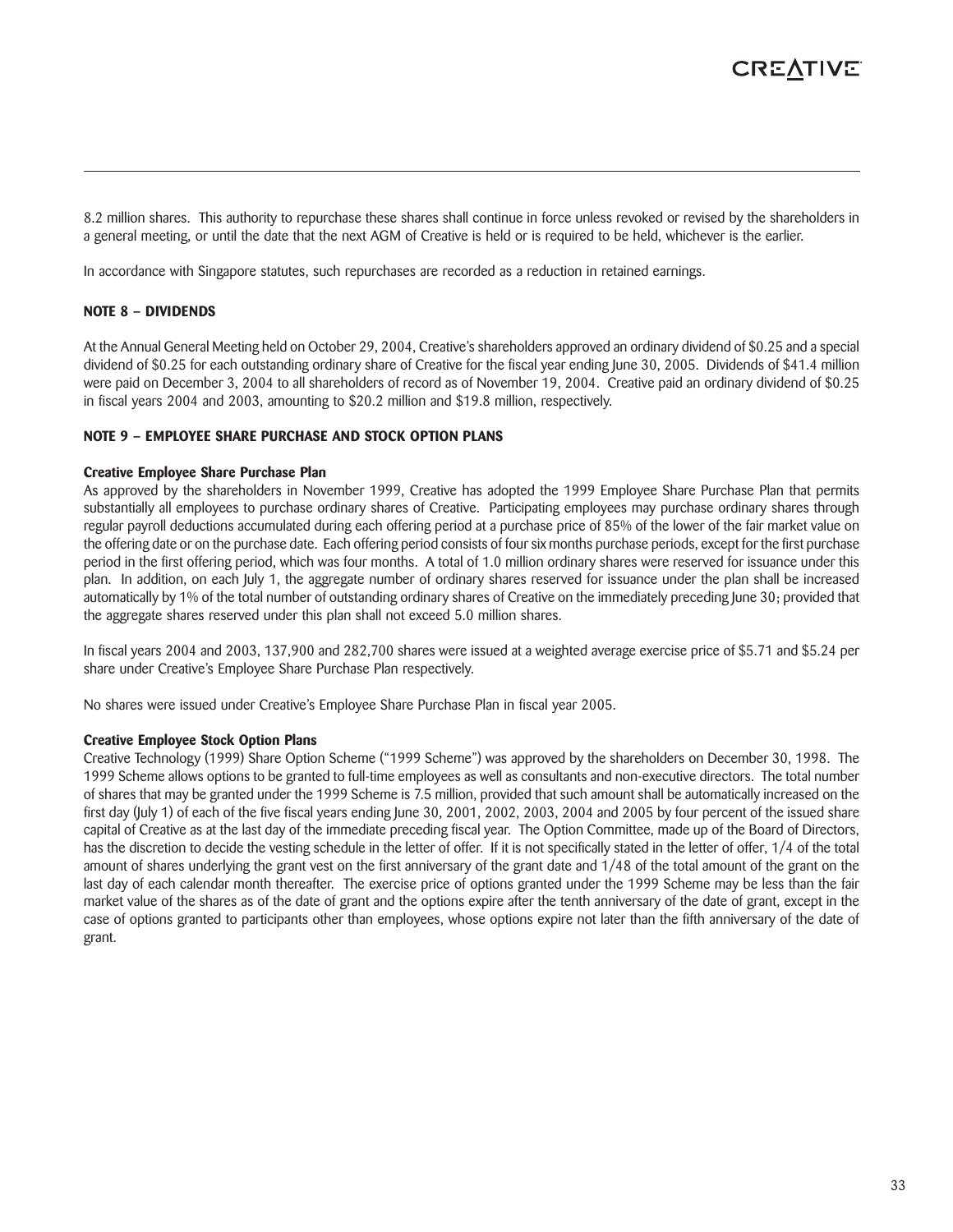# **CREATIVE** NOTES TO CONSOLIDATED FINANCIAL STATEMENTS

#### **NOTE 9 – EMPLOYEE SHARE PURCHASE AND STOCK OPTION PLANS (Cont'd)**

#### **Creative Employee Stock Option Plans**

A summary of options granted to employees and non-employee directors under Creative's stock option plans is presented below:

|                                   |                                  | <b>Options Outstanding</b>                            |
|-----------------------------------|----------------------------------|-------------------------------------------------------|
|                                   | <b>Number of Shares</b><br>(000) | <b>Weighted Average</b><br><b>Exercise Price (\$)</b> |
| Balance as of June 30, 2002       | 11,879                           | 6.56                                                  |
| Granted – at fair market value    | 380                              | 6.99                                                  |
| Exercised                         | (566)                            | 4.58                                                  |
| Canceled                          | (1, 101)                         | 7.44                                                  |
| Balance as of June 30, 2003       | 10,592                           | 6.59                                                  |
| Granted – at fair market value    | 150                              | 10.14                                                 |
| Exercised                         | (1, 517)                         | 5.64                                                  |
| Canceled                          | (304)                            | 6.48                                                  |
| Balance as of June 30, 2004       | 8,921                            | 6.82                                                  |
| - at fair market value<br>Granted | $\Omega$                         | 0.00                                                  |
| Exercised                         | (2, 224)                         | 6.48                                                  |
| Canceled                          | (116)                            | 6.83                                                  |
| Balance as of June 30, 2005       | 6,581                            | 6.93                                                  |

The total number of options exercisable at June 30, 2005, 2004 and 2003 were 6,027,000, 7,004,000 and 6,866,000, respectively.

#### **Summary of outstanding options under Creative's employee stock option plans**

The following table summarizes option information for Creative's employee stock option plans as at June 30, 2005.

|                                    |                                              | <b>Options Outstanding</b>                                                |                                                        | <b>Options Exercisable</b>            |                                                         |  |  |
|------------------------------------|----------------------------------------------|---------------------------------------------------------------------------|--------------------------------------------------------|---------------------------------------|---------------------------------------------------------|--|--|
| Range of<br><b>Exercise Prices</b> | <b>Number</b><br><b>Outstanding</b><br>(000) | Weighted<br>Average<br><b>Remaining</b><br>Contractual<br>Life<br>(years) | Weighted<br>Average<br><b>Exercise Price</b><br>$($ \$ | <b>Number</b><br>Exercisable<br>(000) | Weighted<br>Average<br><b>Exercise Price</b><br>$($ \$) |  |  |
| \$1.00 to \$2.99                   | 265                                          | 5.91                                                                      | 2.85                                                   | 253                                   | 2.85                                                    |  |  |
| \$3.00 to \$4.99                   | 2,295                                        | 6.29                                                                      | 4.45                                                   | 1.951                                 | 4.45                                                    |  |  |
| \$5,00 to \$7.99                   | 753                                          | 6.15                                                                      | 6.47                                                   | 662                                   | 6.49                                                    |  |  |
| \$8.00 to \$10.99                  | 3,262                                        | 4.23                                                                      | 9.09                                                   | 3,155                                 | 9.06                                                    |  |  |
| \$11,00 to \$18.99                 | 6                                            | 4.66                                                                      | 18.40                                                  | 6                                     | 18.40                                                   |  |  |
|                                    | 6,581                                        | 5.23                                                                      | 6.93                                                   | 6,027                                 | 7.03                                                    |  |  |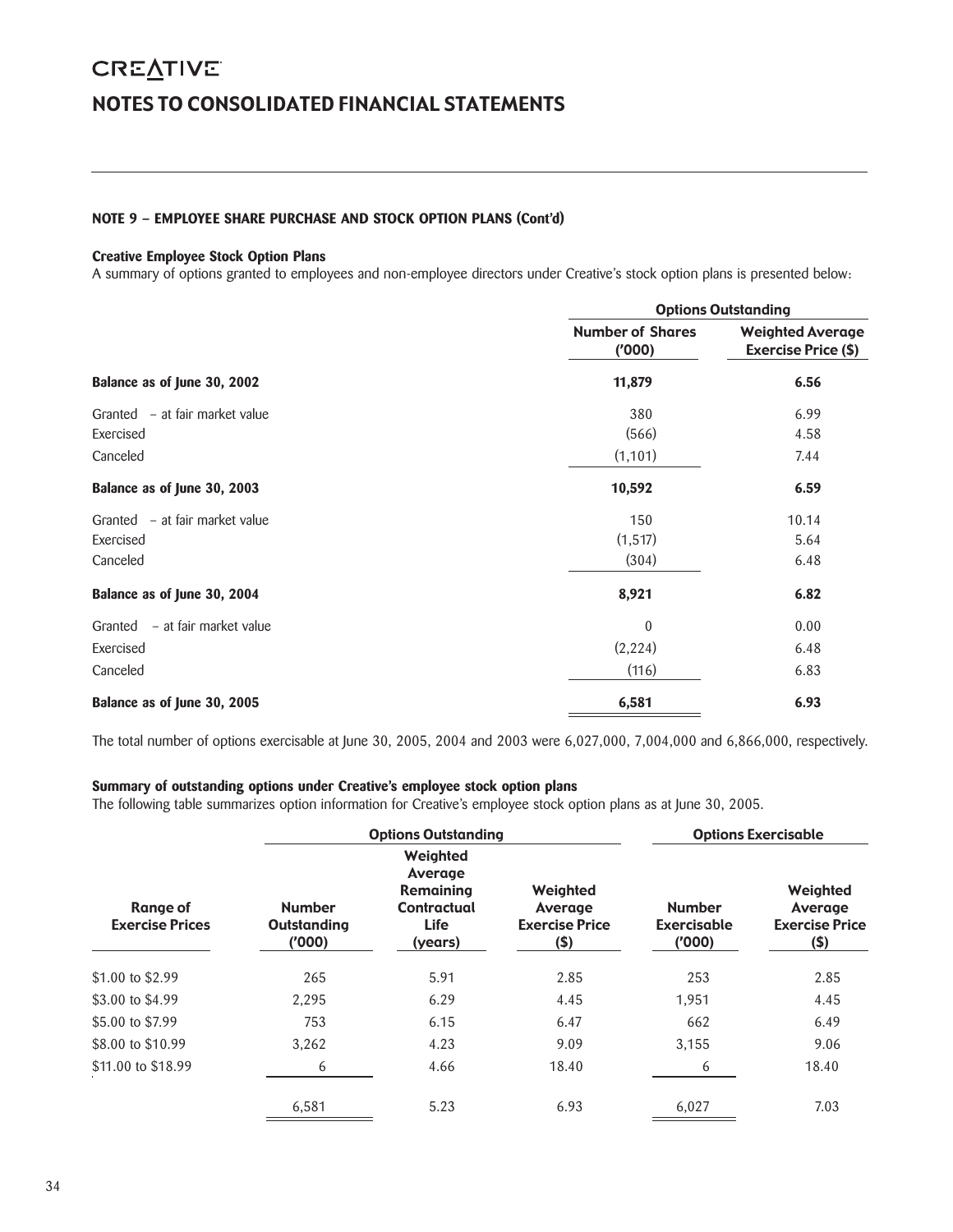#### **Creative Pro Forma Disclosures**

The fair value of the purchase rights under the Creative employee share purchase plan and stock option plan is estimated at the date of the grant using the Black-Scholes model based on the following assumptions:

|                          | Fiscal year 2005 | Fiscal year 2004           | Fiscal year 2003           |
|--------------------------|------------------|----------------------------|----------------------------|
| Volatility               |                  | 35%                        | 45%                        |
| Risk-free interest rates |                  |                            |                            |
| Share purchase plan      |                  | 2.78% to 3.26%             | 2.18% to 3.26%             |
| Stock options            |                  | 1.24% to 2.27%             | 1.27% to 3.01%             |
| Dividend yield           |                  | 2.0%                       | $3.0\%$                    |
| Expected lives:          |                  |                            |                            |
| Share purchase plan      | -                | 6 months                   | 6 months                   |
| Stock options            |                  | 0.01 years after vest date | 0.01 years after vest date |

|                                                       | <b>Years ended June 30</b> |                          |    |                          |  |      |
|-------------------------------------------------------|----------------------------|--------------------------|----|--------------------------|--|------|
|                                                       |                            | 2005                     |    | 2004                     |  | 2003 |
| Weighted average fair value of stock options granted: |                            |                          |    |                          |  |      |
| Stock options:                                        |                            |                          |    |                          |  |      |
| At market                                             | \$.                        | $\equiv$                 | S. | 2.06                     |  | 1.70 |
| Below market                                          | \$.                        | $\overline{\phantom{0}}$ |    | $\overline{\phantom{0}}$ |  |      |

The following table illustrates the effect on net income and earnings per share if the company had applied the fair value recognition provisions of SFAS No. 123 to stock-based employee compensation:

| (In US\$'000, except for per share data)                                                                                                                                     |    | <b>Years ended June 30</b> |      |         |      |         |  |  |
|------------------------------------------------------------------------------------------------------------------------------------------------------------------------------|----|----------------------------|------|---------|------|---------|--|--|
|                                                                                                                                                                              |    | 2005                       | 2004 |         | 2003 |         |  |  |
| Net income, as reported<br>Less: Total stock-based employee compensation expense                                                                                             | \$ | 588                        | \$   | 134,247 | \$   | 23,377  |  |  |
| determined under fair value based method for all awards.<br>net of related tax effects<br>Add: Stock-based employee compensation<br>expense included in reported net income, |    | (1,087)                    |      | (2,949) |      | (7,309) |  |  |
| net of related tax effects                                                                                                                                                   |    | 1,504                      |      | 2,256   |      | 3,703   |  |  |
| Pro forma net income                                                                                                                                                         | S  | 1,005                      | \$   | 133,554 | S    | 19,771  |  |  |
| Earnings per share:                                                                                                                                                          |    |                            |      |         |      |         |  |  |
| Basic $-$ as reported                                                                                                                                                        | \$ | 0.01                       | \$   | 1.66    | \$   | 0.30    |  |  |
| Basic - pro forma                                                                                                                                                            | \$ | 0.01                       | \$   | 1.66    | \$   | 0.25    |  |  |
| Diluted – as reported                                                                                                                                                        | \$ | 0.01                       | \$   | 1.61    | \$   | 0.29    |  |  |
| Diluted - pro forma                                                                                                                                                          | \$ | 0.01                       | \$   | 1.60    | \$   | 0.25    |  |  |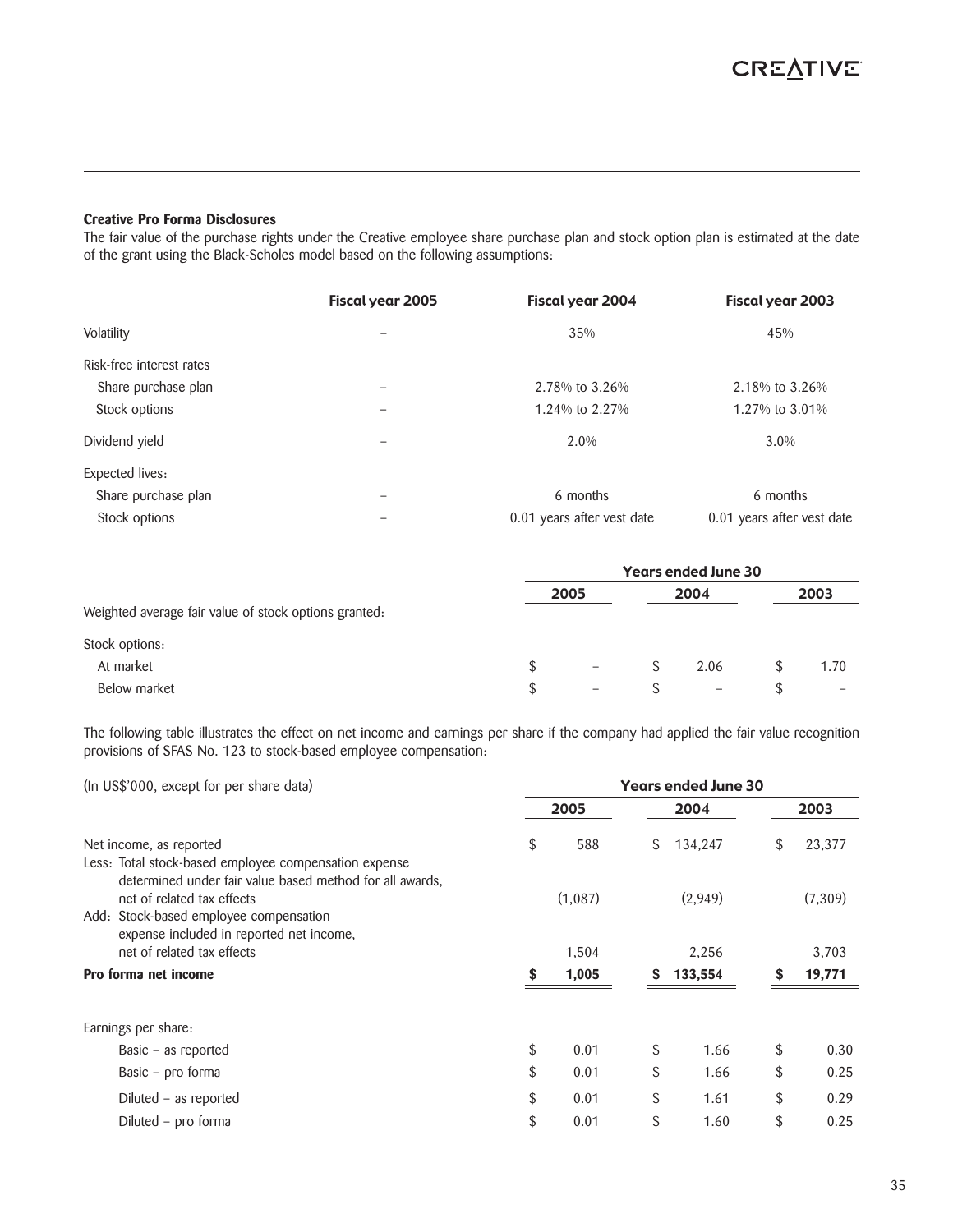# **CREATIVE** NOTES TO CONSOLIDATED FINANCIAL STATEMENTS

#### **NOTE 10 – INCOME TAXES**

Creative was granted a Pioneer Certificate in 1990 under the Singapore Economic Expansion Incentives (Relief from Income Tax) Act, Cap. 86 for the design and manufacture of digital computer video, audio and multimedia products, including personal computers and related components, chipsets and software but not including interest income. The Pioneer Certificate exempted income derived from such activities ("Pioneer Income") from tax in Singapore, subject to certain conditions. The Pioneer Certificate expired in March 2000.

Creative was granted a new Pioneer Certificate under the International Headquarters Award that will expire in March 2010. Under the new Pioneer Certificate, profits arising from qualifying activities will be exempted from income tax in Singapore, subject to certain conditions. As a result of obtaining the new Pioneer Certificate, there was a tax write-back of \$12.3 million in fiscal year 2004. The reversal was related to corporate taxes provided for in full for profits arising from qualifying activities from the commencement date of the new Pioneer Certificate until the second quarter of fiscal year 2004, based on the standard tax rates of 24.5% for fiscal year 2001 and 22% for fiscal years 2002 and 2003 and 20% for fiscal year 2004. These standard corporate income tax rates continue to be applicable to profits arising from activities excluded from the new Pioneer Certificate.

The Singapore and other components of income (loss) before income taxes are as follows (in US\$'000):

|                                                  | <b>Years ended June 30</b> |               |           |  |  |  |
|--------------------------------------------------|----------------------------|---------------|-----------|--|--|--|
|                                                  | 2005                       | 2004          | 2003      |  |  |  |
| Singapore                                        | 18.211                     | 47,990<br>S.  | 36,199    |  |  |  |
| Other countries                                  | (16, 717)                  | 78,136        | (10, 181) |  |  |  |
| Income before income taxes and minority interest | 1,494                      | 126,126<br>S. | 26,018    |  |  |  |

The provision for income taxes consists of (in US\$'000):

|                             | <b>Years ended June 30</b> |         |    |           |  |       |
|-----------------------------|----------------------------|---------|----|-----------|--|-------|
|                             |                            | 2005    |    | 2004      |  | 2003  |
| Singapore                   | \$.                        | (1,896) | S. | (10, 346) |  | 2,464 |
| Other countries             |                            | 2,865   |    | 1,807     |  | 256   |
| Provisions for income taxes |                            | 969     |    | (8,539)   |  | 2,720 |

Creative's effective tax provision for fiscal years 2005, 2004 and 2003 reconciles to the amount computed by applying the Singapore statutory rate of 20.0% for 2005 and 2004 and 22.0% for 2003 to income before income taxes and minority interest, as follows (in US\$'000):

|                                                  | <b>Years ended June 30</b> |           |      |           |   |          |
|--------------------------------------------------|----------------------------|-----------|------|-----------|---|----------|
|                                                  | 2005                       |           | 2004 |           |   | 2003     |
| Income tax (benefit) at Singapore statutory rate | \$                         | 299       | \$   | 25,225    | S | 5,724    |
| Tax excempt income                               |                            |           |      |           |   |          |
| Singapore                                        |                            | (2,971)   |      | (9,050)   |   | (11)     |
| Others                                           |                            | (14, 316) |      | (12, 809) |   |          |
| Non-deductible expenses and write-offs           |                            | 406       |      | 1,159     |   | 1,433    |
| Change in valuation allowances                   |                            | (81)      |      | (1,697)   |   | (6, 106) |
| Rate differences and others                      |                            | 19.447    |      | 896       |   | 1,680    |
| Tax refund receivable                            |                            | (1, 815)  |      | (12, 263) |   |          |
| <b>Provisions for income taxes</b>               | \$                         | 969       | S    | (8,539)   |   | 2,720    |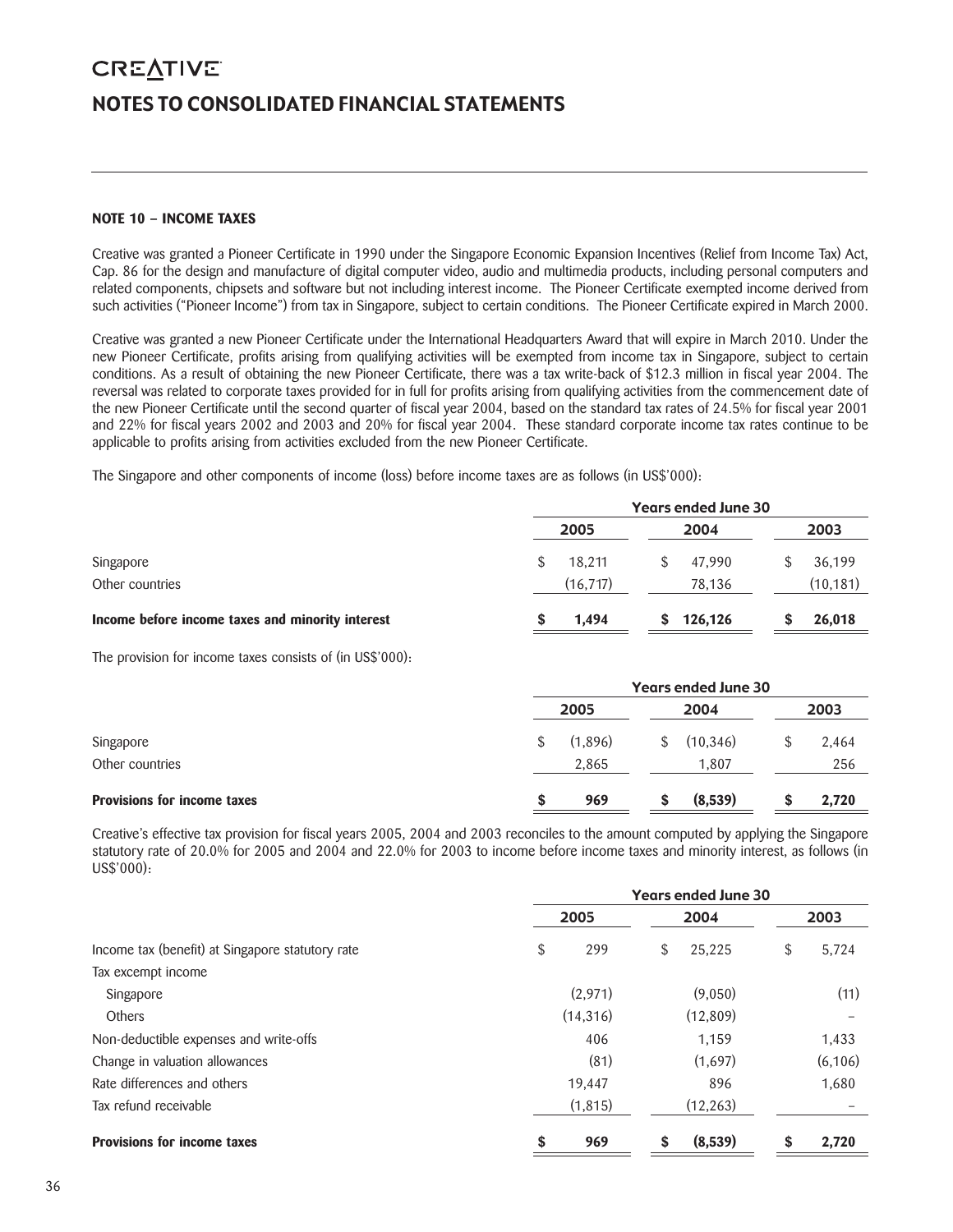Deferred tax assets at June 30, 2005 and 2004 consisted of the following (in US\$'000):

|                                             | As of June 30 |           |      |           |  |
|---------------------------------------------|---------------|-----------|------|-----------|--|
|                                             | 2005          |           | 2004 |           |  |
| Non-deductible reserves                     | \$            | 26,963    | S    | 22,106    |  |
| Net operating loss carryforwards            |               | 57,433    |      | 60,288    |  |
| Other                                       |               | 833       |      | 1,068     |  |
| <b>Total deferred tax assets</b>            |               | 85,229    |      | 83,462    |  |
| Valuation allowance for deferred tax assets |               | (85, 229) |      | (83, 462) |  |
|                                             | S             |           | S    |           |  |

Deferred tax liabilities at June 30, 2005 and 2004 consisted of the following (in US\$'000):

|                                                     | As of June 30 |        |  |       |
|-----------------------------------------------------|---------------|--------|--|-------|
|                                                     |               | 2005   |  | 2004  |
| Unremitted offshore interest income                 |               | 7.256  |  | 7,135 |
| Undistributed profit of certain foreign subsidaries |               | 6.144  |  |       |
| Others                                              |               | 612    |  | 829   |
| <b>Total deferred tax liabilities</b>               |               | 14,012 |  | 7,964 |

Creative had net operating loss carry forward of approximately \$143.5 million and \$151.9 million as at June 30, 2005 and June 30, 2004, expiring between 2008 to 2024. The utilization of the net operating losses by Creative is subject to certain conditions.

Valuation allowance is provided for Creative's deferred tax assets as management believes substantial uncertainty exists regarding the realizability of these assets.

Creative has United States tax deductions not included in the net operating loss carryforward described above aggregating approximately \$58.8 million and \$53.6 million at June 30, 2005 and June 30, 2004, as a result of the exercise of employee stock options, the tax benefit of which has not been realized. The tax benefit of the deductions, when realized will be accounted for as a credit to additional paid-in capital rather than a reduction of the income tax provision.

#### **NOTE 11 – DEBT OBLIGATIONS**

In November 2004, Creative signed a five-year \$175.0 million syndicated term loan facility with a group of international banks. The proceeds from this facility were used primarily to fund the growth in working capital requirements arising from the growth in the company's revenue. The facility is unsecured and bears interest at LIBOR plus a margin of 0.45% for the first three years and LIBOR plus a margin of 0.95% for the remaining two years. The loan facility contains certain financial covenants, including requirements for Creative to maintain certain ratios for its working capital, but does not restrict Creative's ability to borrow nor distribute earnings. In the second quarter of fiscal year 2005, Creative drew down \$100.0 million from this loan facility and the remaining balance of \$75.0 million was drawn down in the third fiscal quarter.

On November 21, 2002, Creative Technology Centre Pte Ltd ("CTC"), a Singapore subsidiary of Creative, entered into a nine-year term loan facility for up to S\$54.0 million (\$32.0 million) with a bank. The loan is repayable in thirty-six quarterly installments of S\$1.5 million (\$0.9 million). The repayment commenced on March 31, 2003. The interest on the outstanding loan balance is based on bank's floating rate plus margin 1.5%. The interest rate charged for fiscal year 2005 was at 3.51%. The loan is secured by a first mortgage on the building and by way of a fixed and floating charge over all assets of CTC. At June 30, 2005, S\$39.0 million (\$23.1 million) was outstanding.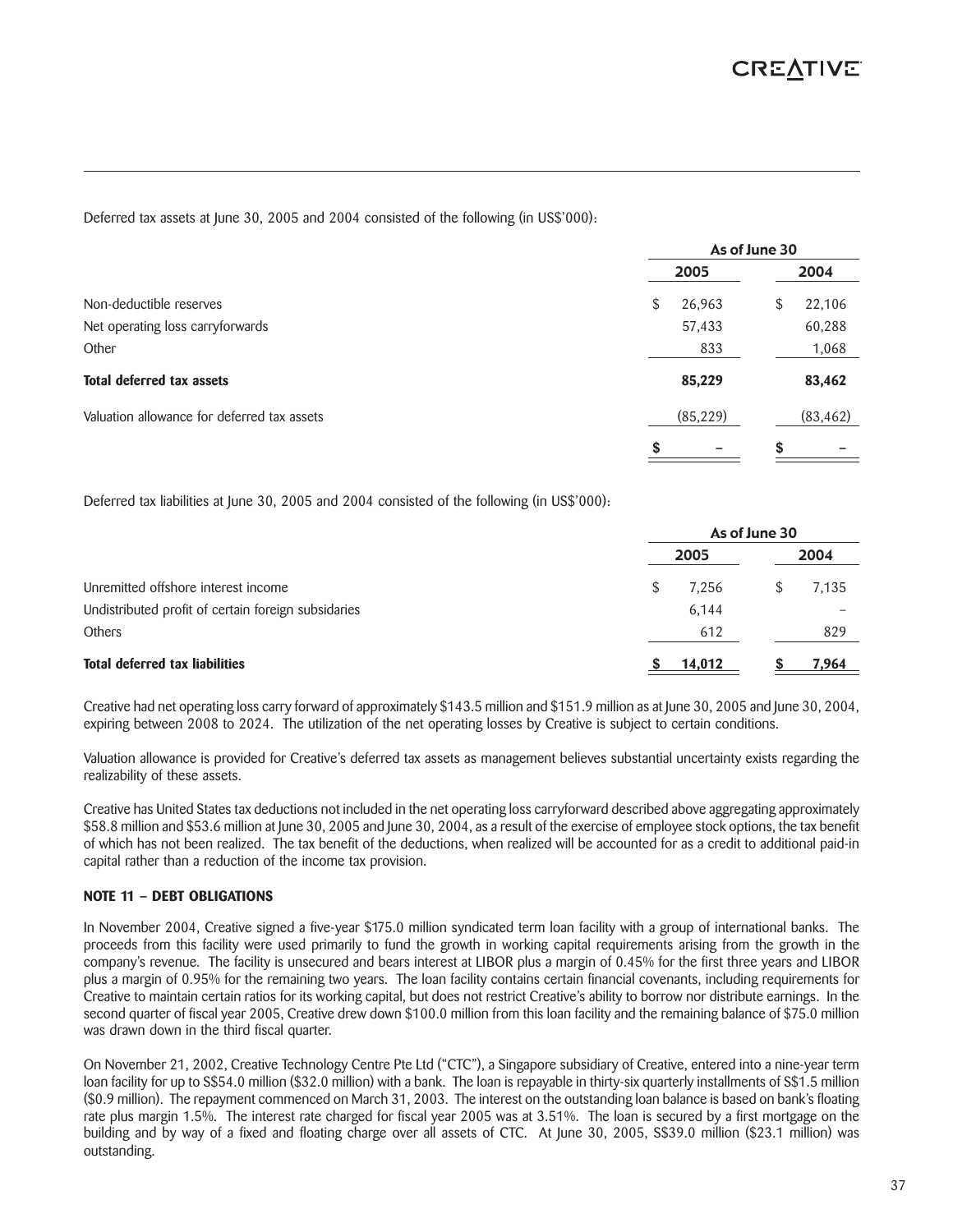# **CREATIVE** NOTES TO CONSOLIDATED FINANCIAL STATEMENTS

#### **NOTE 11 – DEBT OBLIGATIONS (Cont'd)**

The following table presents the payments due by period for the long term debt and capital lease obligations as of June 30, 2005:

|                               |         |   |                     | <b>Payments Due by Period (US\$'000)</b> |    |                   |   |                  |
|-------------------------------|---------|---|---------------------|------------------------------------------|----|-------------------|---|------------------|
| <b>Debt Obligations</b>       | Total   |   | Less than<br>1 year | 1 to $3$<br>years                        |    | $4$ to 5<br>years |   | After 5<br>years |
| Long Term Debt                | 198.111 |   | 3.556               | 7.111                                    | S. | 182.111           | S | 5,333            |
| Capital Lease Obligations     | 4.715   |   | 3.827               | 888                                      |    |                   |   |                  |
| <b>Total Debt Obligations</b> | 202.826 | S | 7.383               | 7.999                                    |    | 182,111           | S | 5,333            |

Creative has various other credit facilities relating to overdrafts, letters of credit, bank guarantees and short term loans with several banks totaling approximately \$113.9 million at June 30, 2005. Within these credit facilities, sub-limits have been set on how Creative may utilize the overall credit facilities. At June 30, 2005, \$0.2 million in letters of credit and \$1.8 million in bank guarantees were drawn under these facilities. Facilities under letters of credit, bank guarantees, overdraft and short-term loan bear interest at approximately the banks' prime rates.

#### **NOTE 12 – INTELLECTUAL PROPERTY INDEMNIFICATION OBLIGATIONS**

Creative indemnifies certain customers, distributors, suppliers, and subcontractors for attorneys' fees and damages and costs awarded against these parties in certain circumstances in which its products are alleged to infringe third party intellectual property rights, including patents, trademarks, or copyrights. The terms of its indemnification obligations are generally perpetual from the effective date of the agreement. In certain cases, there are limits on and exceptions to its potential liability for indemnification relating to intellectual property infringement claims. Creative cannot estimate the amount of potential future payments, if any, that the company might be required to make as a result of these agreements. Creative does not expect there to be any consequent material adverse effect on its financial position or results of operations. However, there can be no assurances that Creative will not have any future financial exposure under those indemnification obligations.

#### **NOTE 13 – LEGAL PROCEEDINGS**

During the course of its ordinary business operations, Creative and its subsidiaries are involved from time to time in a variety of intellectual property and other disputes, including claims against Creative alleging copyright infringement, patent infringement, contract claims, employment claims and business torts. Ongoing disputes exist with, among other entities, Compression Labs, Incorporated (a patent infringement action filed in the Eastern District of Texas, U.S., against Creative Labs, Inc. and 27 other defendants); Sviluppo del'elettronica S.I.S.V.E.L. S.P.A. and its wholly owned U.S. subsidiary, Audio MPEG, Inc. (legal proceedings in the Netherlands, Germany, and the Eastern District of Virginia, U.S., each alleging that Creative's MP3 technology violates patents managed by S.I.S.V.E.L.); and representative purchasers of MP3 players (an action alleging false advertising and unfair competition in connection with reported storage capacity). Creative also from time to time receives licensing inquiries and/or threats of potential future patent claims from a variety of entities, including, Lucent Technologies, MPEG LA, Dyancore Holdings and Advanced Audio Devices.

Creative believes it has valid defenses to the various claims asserted against it, and intends to defend the actions vigorously. However, should any of these claimants prevail in their suits or claims, Creative does not expect there to be any consequent material adverse effect on its financial position or results of operations.

#### **NOTE 14 – INVESTMENTS IN ASSOCIATED COMPANY**

In August 2003, SigmaTel, an equity-method investee of Creative, completed an initial public offering of its common stock in the United States. As a result of the initial public offering, Creative's ownership percentage in SigmaTel was reduced. Even though Creative did not dispose of any of its shareholdings in the initial public offering, the dilution in Creative's ownership percentage in SigmaTel was treated as a "deemed disposal" in accordance with US GAAP. In accordance with Staff Accounting Bulletin Topic 5H, "Accounting for Sales of Stock by a Subsidiary," Creative recorded a non-cash gain of \$23.1 million from this transaction, which represents the net increase in Creative's share of the net assets of SigmaTel as a result of the initial public offering.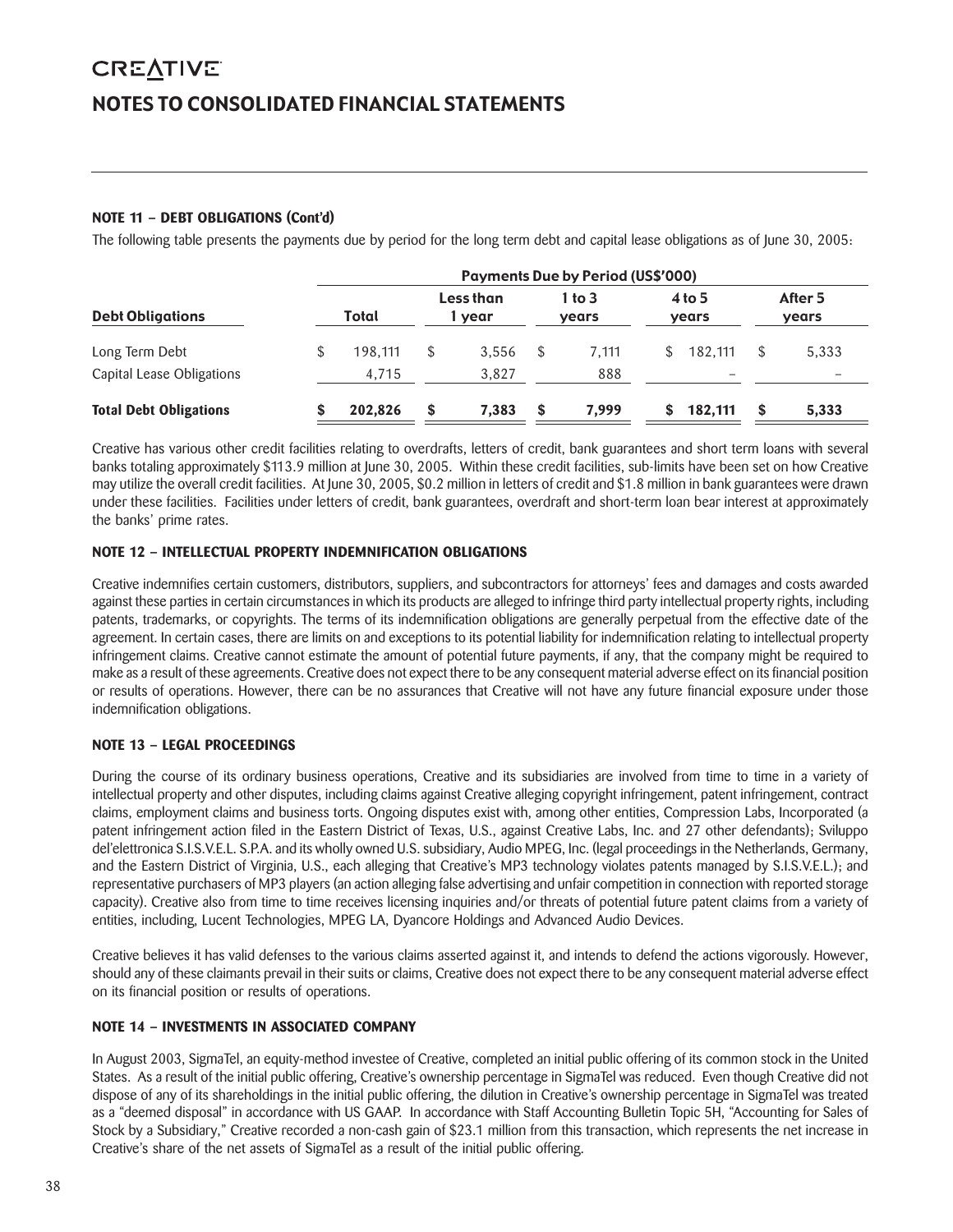

In February 2004, Creative disposed of 1.9 million shares of SigmaTel common stock in a follow-on public offering. Net proceeds from the disposal of these shares was \$45.4 million and the net investment gain recognized in Creative's results of operations in the quarter ended March 31, 2004 was \$38.1 million. As a result of the disposal, Creative's shareholdings in SigmaTel was reduced to below 20%, and as such, SigmaTel was no longer considered an equity-method investee company. The investment in SigmaTel was reclassified as available for sale investments in accordance with SFAS No. 115 "Accounting for Certain Investments in Debt and Equity Securities," and carried at fair value with unrealized gains and losses recorded as a separate component of shareholders' equity.

#### **NOTE 15 – INVESTMENTS**

Net investment gain of \$74.4 million in fiscal year 2005 comprised a \$86.0 million net gain from sales of investments offset by \$11.6 million in write-downs of investments. Net investment gain of \$72.6 million in fiscal year 2004 comprised a \$52.9 million gain from sales of investments which include a \$38.1 million gain from the sale of an interest in SigmaTel; and a \$23.1 million non-cash gain on a "deemed disposal" of interests in SigmaTel, offset by \$3.4 million in write-downs of unquoted investments.

#### **NOTE 16 – RELATED PARTY TRANSACTIONS**

In fiscal year 2005, Creative procured advertisement production services from a company in which a director, Sim Wong Hoo, is deemed to have a substantial interest. The services provided to Creative for the year amounted to \$175,000 and were negotiated under normal commercial terms.

A company controlled by a director, Ng Kai Wa, has an existing rental agreement with a subsidiary of Creative. The agreement was entered into in January 2003, which was prior to Ng Kai Wa's appointment as a director of Creative in June 2005. The rental received by Creative was \$189,000 in fiscal year 2005.

#### **NOTE 17 – SEGMENT REPORTING**

Creative operates primarily in one industry segment and provides advanced multimedia solutions for personal computers and personal digital entertainment products. Creative has manufacturing plants and distribution centers in Malaysia and China, with the European distribution center located in Dublin, Ireland and the Americas distribution center located in Milpitas, California. Creative focuses its worldwide sales and marketing efforts predominantly through sales offices in North America, Europe and the Asia Pacific region.

The following is a summary of net sales by product category (in US\$'000):

|                                | <b>Years ended June 30</b> |    |         |    |         |
|--------------------------------|----------------------------|----|---------|----|---------|
|                                | 2005                       |    | 2004    |    | 2003    |
| <b>External net sales:</b>     |                            |    |         |    |         |
| Personal Digital Entertainment | \$<br>768,649              | \$ | 268,133 | \$ | 124,746 |
| Audio                          | 166,325                    |    | 202,490 |    | 234,734 |
| Speakers                       | 175,729                    |    | 183,913 |    | 158,343 |
| All Other Products             | 113,708                    |    | 160,317 |    | 183,946 |
| <b>Consolidated</b>            | 1,224,411                  | S  | 814,853 | S  | 701,769 |

The following is a summary of operations by geographical regions (in US\$'000):

|                            | <b>Years ended June 30</b> |         |              |  |  |
|----------------------------|----------------------------|---------|--------------|--|--|
|                            | 2005                       | 2004    | 2003         |  |  |
| <b>External net sales:</b> |                            |         |              |  |  |
| Asia Pacific               | \$<br>233,152              | 125,909 | \$<br>95,711 |  |  |
| The Americas               | 522,489                    | 378,653 | 343,946      |  |  |
| Europe                     | 468,770                    | 310,291 | 262,112      |  |  |
| <b>Consolidated</b>        | 1,224,411<br>S             | 814,853 | 701,769      |  |  |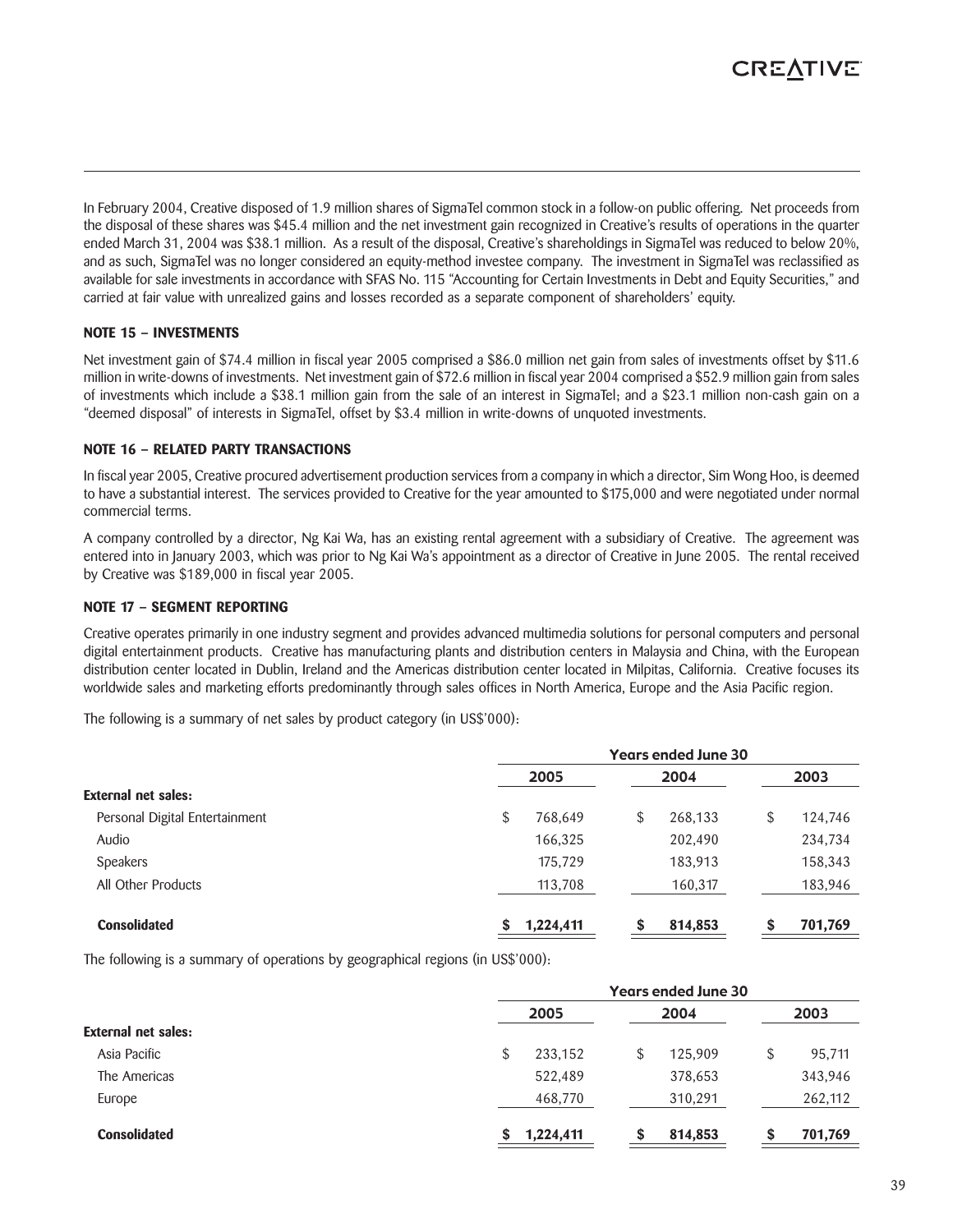## **CREATIVE** NOTES TO CONSOLIDATED FINANCIAL STATEMENTS

#### **NOTE 17 – SEGMENT REPORTING (Cont'd)**

|                          | <b>Years ended June 30</b> |               |              |  |  |
|--------------------------|----------------------------|---------------|--------------|--|--|
|                          | 2005                       | 2004          | 2003         |  |  |
| Operating income (loss): |                            |               |              |  |  |
| Asia Pacific             | \$<br>(77, 026)            | \$<br>33,106  | \$<br>25,353 |  |  |
| The Americas             | 2,397                      | (171)         | (10, 744)    |  |  |
| Europe                   | 6,081                      | 11,313        | 12,594       |  |  |
| <b>Consolidated</b>      | (68, 548)<br>\$            | \$<br>44,248  | 27,203<br>\$ |  |  |
|                          |                            | As of June 30 |              |  |  |
|                          | 2005                       | 2004          |              |  |  |
| Identifiable assets:     |                            |               |              |  |  |
| Asia Pacific             | \$<br>748,601              | \$<br>742,139 |              |  |  |
| The Americas             | 201,569                    | 123,628       |              |  |  |
| Europe                   | 127,304                    | 75,081        |              |  |  |
| <b>Consolidated</b>      | 1,077,474<br>\$            | \$<br>940,848 |              |  |  |

Long-lived assets are based on the physical location of the assets at the end of each of the fiscal years. Goodwill of \$29.4 million and \$92.0 million as of June 30, 2005 and 2004 was allocated to Asia Pacific region. Geographic revenue information for the three years ended June 30, 2005 is based on the location of the selling entity.

| (In USS'000)             | As of June 30 |              |  |  |
|--------------------------|---------------|--------------|--|--|
|                          | 2005          | 2004         |  |  |
| Identifiable assets:     |               |              |  |  |
| Singapore                | \$<br>460,791 | 347,549<br>S |  |  |
| United States of America | 201,569       | 123,628      |  |  |
| Ireland                  | 122,888       | 67,947       |  |  |
| Rest of the World        | 292,226       | 401,724      |  |  |
| <b>Consolidated</b>      | 1,077,474     | 940,848      |  |  |

| (In US\$'000)                       | <b>Years ended June 30</b> |                   |                   |  |  |
|-------------------------------------|----------------------------|-------------------|-------------------|--|--|
| Revenue by geographic region:       | 2005                       | 2004              | 2003              |  |  |
| Singapore                           | \$<br>114,860              | \$<br>66,446      | S<br>58,418       |  |  |
| United States of America            | 522,489                    | 378,653           | 343,946           |  |  |
| <b>Ireland</b><br>Rest of the World | 468,770<br>118,292         | 310,291<br>59,463 | 260,964<br>38,441 |  |  |
| <b>Consolidated</b>                 | 1,224,411                  | 814,853<br>S      | 701,769<br>S      |  |  |

**Major customers:** In fiscal years 2005, 2004 and 2003, no customer accounted for more than 10% of net revenues. As of June 30, 2005, 2004 and 2003, two customers accounted for more than 10% of net accounts receivable.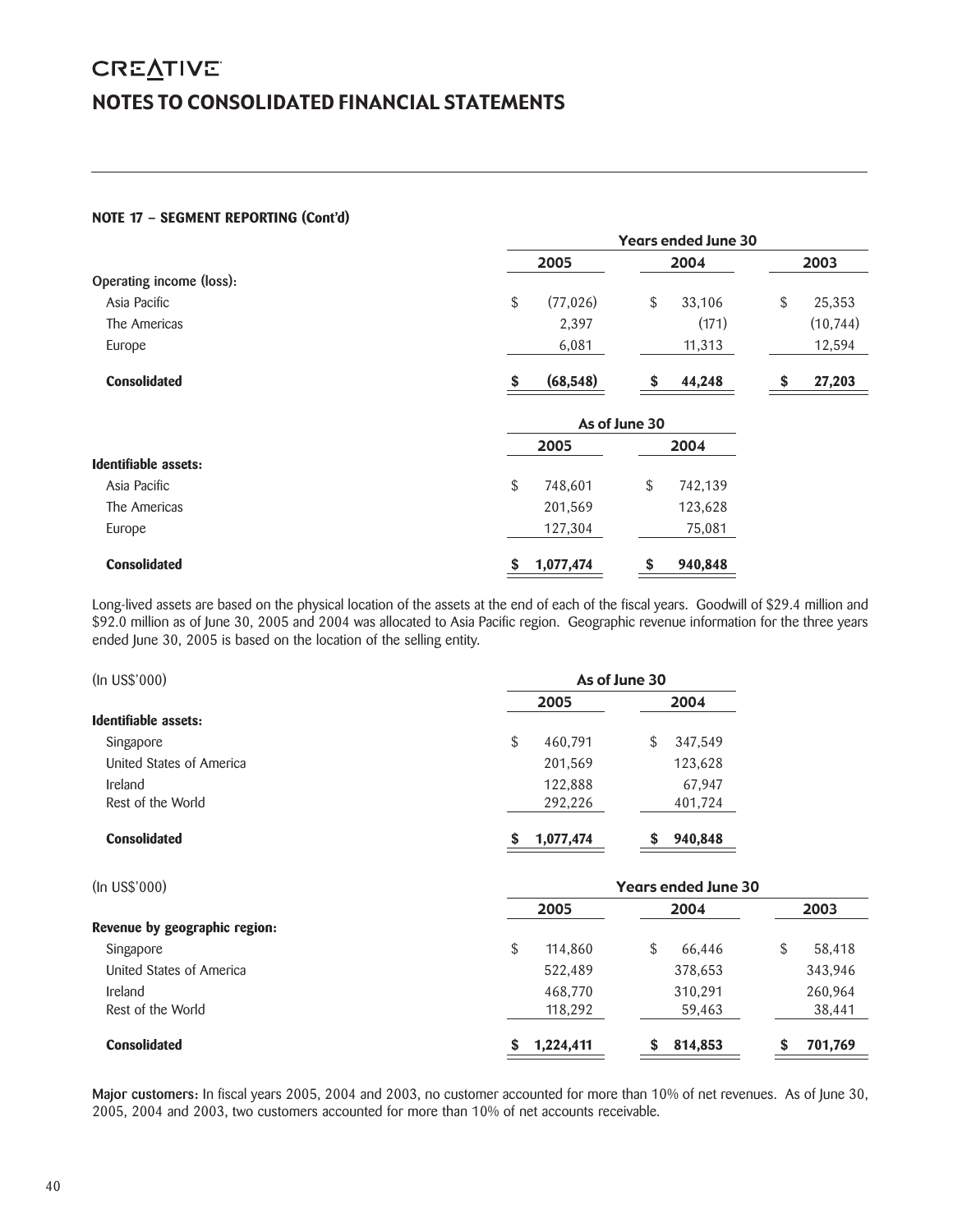# **CREATIVE** STOCK MARKET INFORMATION

Creative's ordinary shares have been traded on the NASDAQ National Market ("NASDAQ") since August 3, 1992, under the symbol "CREAF." Creative's ordinary shares have been traded on the Singapore Exchange ("SGX-ST") since June 15, 1994. In January 2003, Creative announced that it intends to move to a single primary stock exchange listing on the SGX-ST. Consequently, Creative intends to delist its ordinary shares from NASDAQ and will initiate steps that can facilitate the elimination of its U.S. public reporting obligations. On June 1, 2003, a flow back restriction was commenced. The flow back restriction stops the electronic transfer of Creative's ordinary shares from the register of The Central Depository (Pte) Limited in Singapore to accounts with brokers located in the United States. The delisting of Creative ordinary shares from NASDAQ would not affect the status of Creative's shares on the SGX-ST. In October 2004, Creative announced that it has suspended its plan to delist from NASDAQ. Creative will keep shareholders informed in the event that the company decides to resume such plans.

The following table presents, for the registered shares on the NASDAQ and SGX-ST: (i) the annual high and low market prices for the five most recent full fiscal years; (ii) the high and low market prices for each full fiscal quarter for the two most recent full fiscal years; and (iii) the high and low market prices for each month for the most recent six months. These prices do not include retail markups, markdowns, or commissions.

|                               | <b>NASDAQ</b><br>(Price in US\$/Share) |       |       | SGX-ST<br>(Price in Singapore \$/Share) |
|-------------------------------|----------------------------------------|-------|-------|-----------------------------------------|
|                               | <b>High</b>                            | Low   | High  | Low                                     |
| <b>Annual High and Low</b>    |                                        |       |       |                                         |
| Fiscal 2001                   | 23.81                                  | 8.10  | 41.00 | 14.90                                   |
| Fiscal 2002                   | 15.05                                  | 4.20  | 27.90 | 8.15                                    |
| Fiscal 2003                   | 10.50                                  | 5.65  | 18.90 | 10.10                                   |
| Fiscal 2004                   | 12.59                                  | 7.73  | 20.40 | 13.80                                   |
| Fiscal 2005                   | 16.89                                  | 6.46  | 27.20 | 11.00                                   |
| <b>Quarterly High and Low</b> |                                        |       |       |                                         |
| Fiscal 2004<br>First Quarter  | 11.08                                  | 7.73  | 19.00 | 13.80                                   |
| Second Quarter                | 11.29                                  | 9.97  | 19.30 | 17.00                                   |
| Third Quarter                 | 12.59                                  | 10.11 | 20.40 | 17.10                                   |
| Fourth Quarter                | 11.34                                  | 9.35  | 18.90 | 16.10                                   |
| Fiscal 2005                   |                                        |       |       |                                         |
| First Quarter                 | 11.50                                  | 9.50  | 19.00 | 16.80                                   |
| Second Quarter                | 15.66                                  | 11.05 | 24.40 | 18.30                                   |
| Third Quarter                 | 16.89                                  | 9.40  | 27.20 | 15.90                                   |
| Fourth Quarter                | 10.26                                  | 6.46  | 17.00 | 11.00                                   |
| <b>Monthly High and Low</b>   |                                        |       |       |                                         |
| March 2005                    | 11.78                                  | 9.40  | 19.20 | 15.90                                   |
| April 2005                    | 10.26                                  | 8.23  | 17.00 | 14.00                                   |
| May 2005                      | 8.87                                   | 7.89  | 14.30 | 13.20                                   |
| June 2005                     | 7.84                                   | 6.46  | 13.30 | 11.00                                   |
| <b>July 2005</b>              | 7.90                                   | 6.38  | 13.70 | 11.00                                   |
| August 2005                   | 8.22                                   | 7.03  | 13.30 | 11.80                                   |

As of August 19, 2005, there were approximately 14,963 shareholders of record of the ordinary shares, of which approximately 265 were registered in the US, and approximately 14,698 in Singapore. Because many of the US shares are held by brokers and other institutions on behalf of shareholders, Creative is unable to estimate the total number of shareholders represented by these US record holders.

On August 19, 2005, the closing price of Creative's ordinary shares on the NASDAQ National Market was \$7.80 and on the SGX-ST was S\$12.90.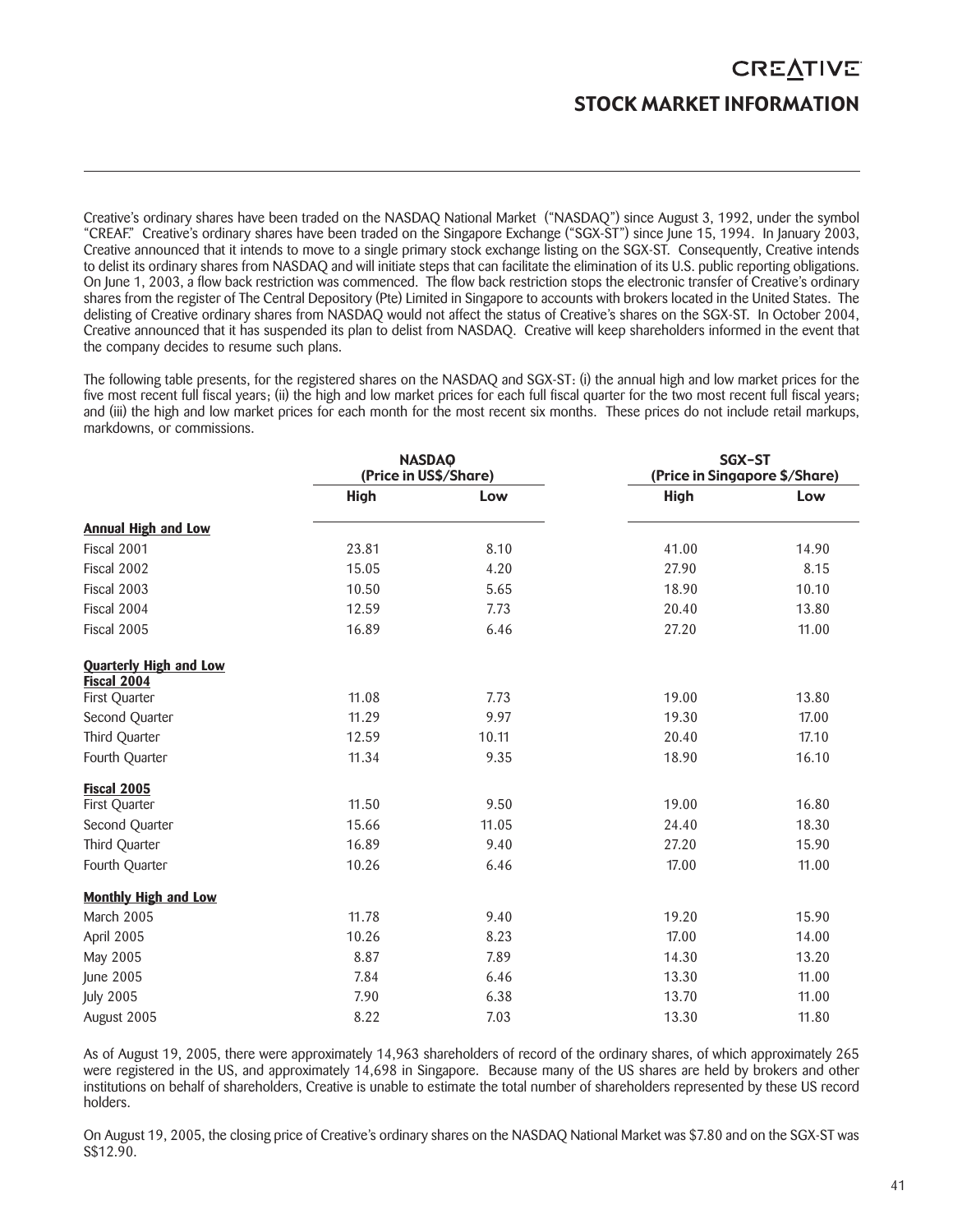# **CREATIVE** THE CREATIVE NETWORK

#### **Worldwide Corporate Headquarters**

Creative Technology Ltd. 31 International Business Park, Creative Resource, Singapore 609921 Tel: +65-6895 4000 Fax: +65-6895 4999 Website: www.creative.com

#### **US Headquarters**

Creative Labs, Inc. 1901 McCarthy Boulevard, Milpitas, CA 95035 Tel: +1-408-428 6600 Fax: +1-408-428 6611 Website: www.us.creative.com

#### **European Headquarters**

Creative Labs (Ireland) Ltd. Ballycoolin Business Park, Blanchardstown, Dublin 15, Ireland Tel: +353-1-820 6444 Fax: +353-1-820 9557 Website: www.europe.creative.com

#### **INSIDE USA**

Operations Center 5555 Auto Mall Parkway, Fremont, CA94538 Tel: +1-510-492 5000

Creative Labs Customer Response Center 1523 Cimarron Plaza, Stillwater, Oklahoma 74075 Tel: +1-405-742 6600 Fax: +1-405-742 6644

Cambridge SoundWorks, Inc. 100 Brickstone Square, 5<sup>th</sup> Floor Andover, MA 01810 Tel: +1-978-623 4400 Fax: +1-978-475 7265 Website: www.cambridgesoundworks.com

Broadxent, Inc. 188 Topaz Street, Milpitas, CA 95035 Tel: +1-408-719 5100 Fax: +1-408-262 1390 Website: www.broadxent.com

E-mu Systems, Inc. 1500 Green Hills Road, Scotts Valley, CA 95067 Tel: +1-831-438 1921 Fax: +1-831-438 8612 Website: www.emu.com

Creative Advanced Technology Center 1500 Green Hills Road, Suite 101 Scotts Valley, CA 95067 Tel: +1-831-440 2800 Fax: +1-831-438 8509

3Dlabs (Alabama) Inc. 9668 Madison Boulevard, Madison, AL 35758 Tel: +1-256-319 1100 Fax: +1-256-319 1114 Website: www.3dlabs.com

#### **INSIDE ASIA**

#### **Singapore**

Broadxent Pte Ltd 31 International Business Park, Creative Resource, Singapore 60991 Tel: +65-6890 5200 Fax: +65-6890 5269

#### **China**

Creative Technology (China) Co. Ltd No. 16 Lane 647, Songtao Road, Pudong New District, Shanghai, People's Republic of China 201203 Tel: +86-21-5027 0400 Fax: +86-21-5027 0401

Creative Future Computer Co. Ltd 15 WanQuanZhuang Road, HaiDian District Beijing, P.R.China 100089 Tel : +86-10-8255-1800 Fax: +86-10-8255-1108

Creative Technology (Qingdao) Co., Ltd Huashan Township, Jimo City, Qingdao, Shandong 266216 People's Republic of China Tel : +86-532-456-0336 Fax: +86-532-456-0338

#### **Hong Kong**

Creative Labs (HK) Limited Units 2807-12 28/F, Tower 1, Metroplaza 223, Hing Fong Road Kwai Fong, N.T. Hong Kong Tel: +852-2331 2930 Fax: +852-2331 2151

#### **Japan**

Creative Media K.K. Kanda Eight Bldg., 3F, 4-6-7 Soto-Kanda, Chiyoda-ku, Tokyo 101-0021, Japan Tel: +81-3-3256 5577 Fax: +81-3-3256 5221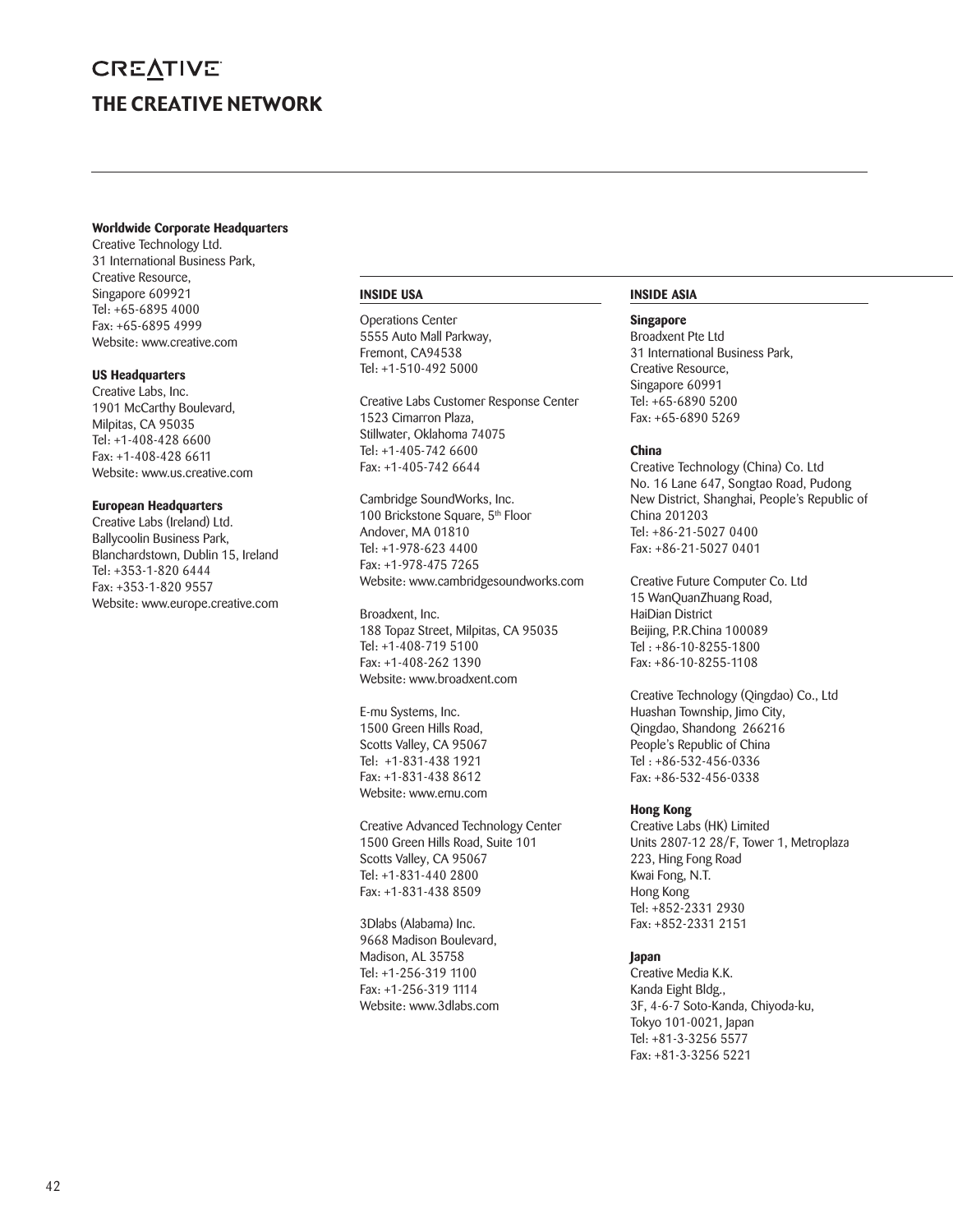#### **Malaysia**

Cubic Electronics Sdn Bhd No.1, Jalan T.U.43, Taman Tasik Utama, Air Keroh, 75450 Melaka, Malaysia Tel: +60-6-251 2888 Fax: +60-6-251 2999

Creative Labs Sdn Bhd Unit 11.06 Level 11 AMODA 22 Jalan Imbi 55100 Kuala Lumpur, Malaysia

#### **Taiwan**

Creative Labs Taiwan Co., Ltd 2F, No. 5, Lane 345, YangGuang Street, Neihu District, Taipei, Taiwan, R.O.C. Zip Code: 114 Tel: +886-2-8797 2928 Fax: +886-2-8797 2488

#### **Australia/New Zealand**

Creative Labs Pty Ltd Shop 3 - 5, 524 Parramatta Road Petersham. NSW 2049 Australia Tel: +61-2-9021 9800 Fax: +61-2-9021 9899

#### **United Arab Emirates**

Creative Labs (M.E.) FZE P.O. Box 17506 Jebel Ali, Dubai United Arab Emirates Tel: +97-14-887 3795 Fax: +97-14-887 3796

#### **INSIDE EUROPE**

#### **Benelux**

Creative Labs NV Royal House, Coremansstraat 34 bus 2 B-2600 Berchem, Belgium Tel: +32-3-2878777 Fax: +32-3-2308550

#### **Denmark**

Creative Labs A/S Gydevang 39-41 DK-3450, Allerød, Denmark Tel: +45-48-244 322 Fax: +45-48-244 323

#### **France**

Creative Labs, SA 47/53 rue Raspail 92594 Levallois Perret Cedex, France Tel: +33-1 55 21 33 50 Fax: +33-1 55 21 33 51

#### **Germany**

Creative Labs, GmbH Feringastrasse 4 85774 Unterföhring, Germany Tel: +49-89-992 8710 Fax: +49-89-9928 7122

#### **Italy**

Creative Labs Srl Strada 4 ED A/2 20090 Assago Milanofiori, (MI), Italy Tel: +39-02-822 8161 Fax: +39-02-5750 0768

#### **Poland**

Creative Labs Sp. z o.o 02-708 Warsaw ul. Bzowa 21, Poland Tel: +48-22-853 02 65 Fax: +48-22-843 2283

#### **Portugal**

Creative Labs Lda. Edificio Monsanto Rua Alto do Montijo, Lt. 1 / 2 2794-088 Carnaxide, Portugal Tel: +351 214 169 010 Fax: +351 214 169 011

#### **Spain**

Creative Labs, S.L. Constitución 1, 4º - 3º Edificio Diagonal 2 08960 Sant Just Desvern, Barcelona, Spain Tel: +34-93-470 3150 Fax: +34-93-499 0811

#### **Sweden**

Creative Technologies Scandinavia AB Spånga Center, Stormbyvägen 2-4, 163 29 Spånga, Sweden Tel: +46-8-564 72020 Fax: +46-8-795 7835

#### **United Kingdom**

Creative Labs (UK) Ltd Unit 3, The Pavilions Ruscombe Business Park Ruscombe, Berkshire, RG10 9NN, United Kingdom Tel: +44-118-9344 322 Fax: +44-118-9320 271

3Dlabs Ltd Meadlake Place Thorpe Lea Road Egham, Surrey, TW20 8HE, United Kingdom Tel: +44-178-4470 555 Fax: +44-178-4470 699